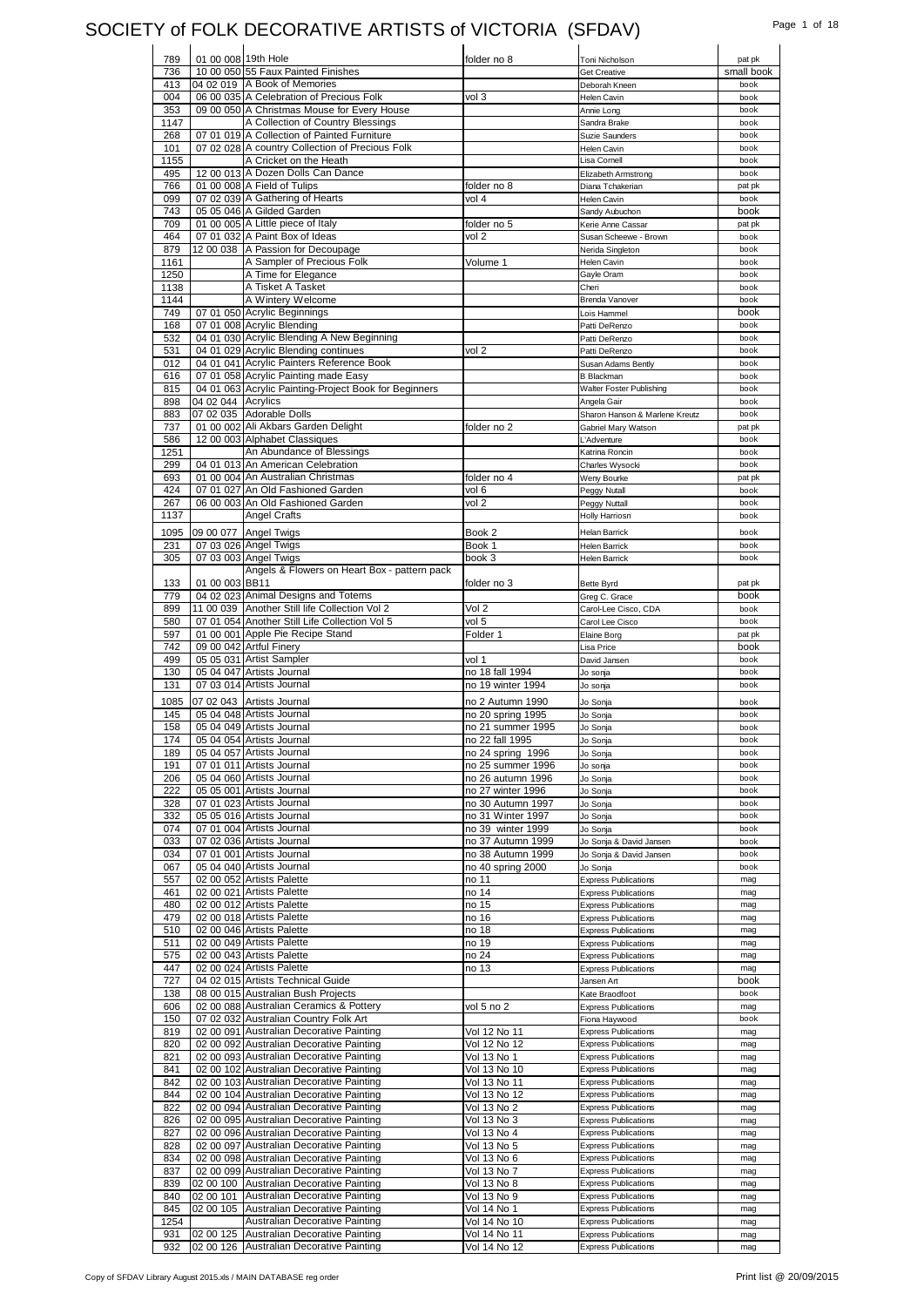## SOCIETY of FOLK DECORATIVE ARTISTS of VICTORIA (SFDAV) Page 2 of 18<br>  $\begin{array}{ccc} \n\end{array}$

| 789        | 01 00 008 19th Hole |                                                                            | folder no 8                  | Toni Nicholson                                             | pat pk             |
|------------|---------------------|----------------------------------------------------------------------------|------------------------------|------------------------------------------------------------|--------------------|
| 852        |                     | 02 00 113 Australian Decorative Painting                                   | Vol 14 No 2                  | <b>Express Publications</b>                                | mag                |
| 853        |                     | 02 00 112 Australian Decorative Painting                                   | Vol 14 No 3                  | <b>Express Publications</b>                                | mag                |
| 854        | 02 00111            | Australian Decorative Painting                                             | Vol 14 No 4                  | <b>Express Publications</b>                                | mag                |
| 855        |                     | 02 00 109 Australian Decorative Painting                                   | Vol 14 No 5                  | <b>Express Publications</b>                                | mag                |
| 863        |                     | 02 00 121 Australian Decorative Painting                                   | Vol 14 No 6                  | <b>Express Publications</b>                                | mag                |
| 864        |                     | 02 00 122 Australian Decorative Painting                                   | Vol 14 No 7                  | <b>Express Publications</b>                                | mag                |
| 865        |                     | 02 00 123 Australian Decorative Painting                                   | Vol 14 No 8                  | <b>Express Publications</b>                                | mag                |
| 866        |                     | 02 00 124 Australian Decorative Painting<br>Australian Decorative Painting | Vol 14 No 9                  | <b>Express Publications</b>                                | mag                |
| 933        | 02 00 127           | 02 00 135 Australian Decorative Painting                                   | Vol 15 No 1                  | <b>Express Publications</b>                                | mag                |
| 941<br>942 | 02 00 136           | Australian Decorative Painting                                             | Vol 15 No 10                 | <b>Express Publications</b><br><b>Express Publications</b> | mag<br>mag         |
| 943        |                     | 02 00 137 Australian Decorative Painting                                   | Vol 15 No 11<br>Vol 15 No 12 | <b>Express Publications</b>                                |                    |
| 935        |                     | 02 00 129 Australian Decorative Painting                                   | Vol 15 No 2                  | <b>Express Publications</b>                                | mag<br>mag         |
| 934        |                     | 02 00 128 Australian Decorative Painting                                   | Vol 15 No 3                  | <b>Express Publications</b>                                | mag                |
| 936        |                     | 02 00 130 Australian Decorative Painting                                   | Vol 15 No 4                  | <b>Express Publications</b>                                | mag                |
| 937        |                     | 02 00 131 Australian Decorative Painting                                   | Vol 15 No 5                  | <b>Express Publications</b>                                | mag                |
| 938        |                     | 02 00 132 Australian Decorative Painting                                   | Vol 15 No 6                  | <b>Express Publications</b>                                | mag                |
| 939        | 02 00 131           | Australian Decorative Painting                                             | Vol 15 No 7                  | <b>Express Publications</b>                                | mag                |
| 940        |                     | 02 00 132 Australian Decorative Painting                                   | Vol 15 No 8                  | <b>Express Publications</b>                                | mag                |
| 949        |                     | 02 00 140 Australian Decorative Painting                                   | Vol 15 No 9                  | <b>Express Publications</b>                                | mag                |
| 944        |                     | 02 00 138 Australian Decorative Painting                                   | Vol 16 No 1                  | <b>Express Publications</b>                                | mag                |
| 945        |                     | 02 00 139 Australian Decorative Painting                                   | Vol 16 No 2                  | <b>Express Publications</b>                                | mag                |
| 1047       |                     | 08 00 033 Australian Decoupage                                             |                              | Vivienne Garforth                                          | book               |
| 763        |                     | 01 00 007 Australian Flowers Album Cover                                   | folder no 7                  | <b>Annette Peeters</b>                                     | pat pk             |
| 094        |                     | 08 00 009 Australian Folk Art                                              | book 1                       | Kate Braodfoot                                             | book               |
| 095        |                     | 08 00 010 Australian Folk Art                                              | book 2                       | Kate Braodfoot                                             | book               |
| 096        |                     | 08 00 011 Australian Folk Art                                              | book 3                       | Kate Braodfoot                                             | book               |
| 097        |                     | 08 00 012 Australian Folk Art                                              | book 4                       | Kate Braodfoot                                             | book               |
| 389        | 08 00 021           | Australian Folk Art Animals                                                |                              | Kate Broadfoot                                             | book               |
| 446        |                     | 08 00 023 Australian Folk Art Birds                                        |                              | Kate Braodfoot                                             | book               |
| 057        |                     | 08 00 007 Australian Folk Art Flowers                                      |                              | Kate Braodfoot                                             | book               |
| 973        |                     | 07 01 062 Australian Folk Art Projects                                     | No 1                         | <b>Express Publications</b>                                | book               |
| 520        |                     | 08 00 026 Australian Folk Art Scenes                                       |                              | Kate Braodfoot                                             | book               |
| 484        |                     | 08 00 025 Australian Images                                                |                              | Chris Roy                                                  | book               |
| 098        |                     | 08 00 013 Australian Native Folk Art Design                                |                              | Chris Roy                                                  | book               |
| 594        |                     | 08 00 029 Australian Wild Flowers                                          |                              | Chris Roy                                                  | book               |
| 791        |                     | 08 00 031 Australian Wildflower Sampler                                    |                              | Deborah Kneen                                              | book               |
| 431        |                     | 05 05 025 Back to Basics                                                   |                              | Maureen McNaughton                                         | book               |
| 496        |                     | 09 00 022 Barnyard Babies in my Garden                                     |                              | Sherry Nelson                                              | book               |
| 1046       |                     | 09 00 075 Barrel Bears                                                     |                              | Diana Bliss                                                | book               |
| 1149       |                     | Baskets Bowls & Boxes                                                      |                              | Bob Pennycock                                              | book               |
| 704        |                     | 01 00 006 Bath Time                                                        | folder no 6                  | J Brothers                                                 | pat pk             |
| 028        |                     |                                                                            |                              |                                                            |                    |
| 172        |                     | 05 04 035 Bauernmalerei<br>05 04 053 Bauernmalerei                         |                              | Ursula Kuhemann                                            | small book<br>book |
| 223        |                     | 05 05 002 Bauernmalerei - folk art from Europe                             |                              | Zipplinger-Gretzl<br>Eva & Nicol Tummel                    | book               |
|            |                     |                                                                            |                              |                                                            | book               |
|            |                     |                                                                            |                              |                                                            |                    |
| 102        |                     | 05 04 042 Bauernmalerei Collection                                         | vol 1                        | Pipka                                                      |                    |
| 544        |                     | 06 00 049 Bavarian Folk Art Workshop<br>09 00 003 Bear Essentials          |                              | various                                                    | book<br>book       |
| 351<br>362 |                     | 09 00 006 Bear Essentials                                                  | vol 1<br>vol 2               | Linda Lock                                                 | book               |
| 271        |                     | 01 00 001 Bear Reading by Candlelight                                      | Folder 1                     | Linda Lock                                                 | pat pk             |
| 761        |                     | 01 00 007 Bears in Delight                                                 | folder no 7                  | Shirley Wilson<br>Jo-Anne Cripps                           | pat pk             |
| 971        |                     | 02 00 158 Beautiful Folk Art & Decoupage                                   | 1998                         | <b>Express Publications</b>                                | mag                |
| 358        |                     | 09 00 051 Bee it Ever so Hummmble                                          |                              | Annie Long                                                 | book               |
| 355        |                     | 07 03 002 Beecause Those Kringle Jingle                                    |                              | Annie Lang                                                 | book               |
| 598        |                     | 04 02 011 Begginers Hand Book of brush strokes                             |                              | Sandy Aubuchon                                             | book               |
| 405        |                     | 04 02 001 Beginners Basics                                                 |                              | Jean Jackson                                               | book               |
| 759        |                     | 01 00 007 Beginners Flat Brush Pansy on CD                                 | folder no 7                  | Cathy Butland                                              | pat pk             |
| 339        |                     | 04 01 019 Beginners Guide to Brushstrokes                                  |                              | Sandy Aubuchon                                             | book               |
|            |                     | Beginners Guide to Freehand Decorative                                     |                              |                                                            |                    |
| 019        | 04 01 043 Painting  |                                                                            |                              | Jackie Shaw                                                | book               |
| 525        |                     | 03 00 020 Beginners Pansies                                                |                              | Jan Fox                                                    | v/cd               |
| 443        |                     | 05 05 027 Beginning Khokhoma                                               |                              | June Varey                                                 | book               |
| 432        |                     | 09 00 053 Between The Vines No 3                                           | no 3                         | Jamie Mills Price                                          | book               |
| 679        |                     | 01 00 005 Bird House & flowers                                             | folder no 5                  | Sharon Flynn                                               | pat pk             |
| 327        |                     | 09 00 013 Birds & Blossoms                                                 |                              | Nancy Dale Kimey                                           | book               |
| 293        |                     | 09 00 012 Birds in My Garden                                               |                              | Sherry Nelson                                              | book               |
| 694        |                     | 01 00 006 Birth Plaque                                                     | folder no 6                  | Yoka van den Brink                                         | pat pk             |
| 568        |                     | 09 00 030 Bitterroot Backroads                                             | no 6                         | Glenice Moore                                              | book               |
| 378        |                     | 09 00 052 Blackberry Love                                                  |                              | C Johnsboatright                                           | book               |
| 1100       |                     | 09 00 078 Blackberry Summer                                                |                              | Jean Myers & Shirley Wilson                                | book               |
|            |                     |                                                                            |                              |                                                            |                    |
| 134        |                     | 01 00 003 Blue Swan Candle Holder - pattern pack BB02                      | folder no 3                  | Bette Byrd                                                 | pat pk             |
| 336        | 06 00 031 Botanica  |                                                                            |                              | Susanne Barrett                                            | book               |
| 823        |                     | 06 00 066 Botanical Inspirations                                           |                              | <b>Tracey Sims</b>                                         | book               |
| 591        |                     | 06 00 061 Botanically Speaking                                             |                              | Cindy Rippe                                                | book               |
| 658        |                     | 01 00 002 Bowel of eggs                                                    | folder no 2                  | Yvonne Fitzell                                             | pat pk             |
| 467        |                     | 07 02 005 Branches, Berries, & Blossoms                                    |                              | Lynne Deptula                                              | book               |
| 764        |                     | 01 00 008 Briefcase of Ordinary Things                                     | folder no 8                  | Anne Conway                                                | pat pk             |
| 595        |                     | 09 00 010 Brindabella Bears                                                | vol 1                        | Jo Hercus                                                  | book               |
| 346        |                     | 04 01 020 British Folk Art                                                 |                              | James Ayres                                                | book               |
| 200        |                     | 04 01 049 Brush Stroke Workbook                                            |                              | <b>Bette Byrd</b>                                          | book               |
| 887        |                     | 04 02 034 Brush, Sponge, Stamp                                             |                              | Paula DeSimon & Pat Stewert                                | book<br>book       |
| 744        |                     | 06 00 057 Building on Basics                                               |                              | Louise Jackson                                             |                    |
| 427        |                     | 06 00 015 Butterflies in My Garden                                         |                              | Sherry Nelson                                              | book               |
| 341        |                     | 09 00 014 Butterfly Collection                                             |                              | Heleen van der Haar                                        | pat pk             |
| 1097       |                     | 06 00 075 Cabbage Roses and Other Foral Delighs                            |                              | Brenda Jansen                                              | book               |
| 493        |                     | 12 00 012 Calling Cards                                                    |                              | Hearst books                                               | small book         |
| 579        |                     | 07 01 055 Campbells Collection of Country Treasures                        |                              | <b>Bobbie Campbell</b>                                     | book               |
| 682        |                     | 01 00 004 Candle holder christmas                                          | folder no 4                  | Vicki Green                                                | pat pk             |
| 701        | 01 00 006 Candles   |                                                                            | folder no 6                  | Carol Bentley                                              | pat pk             |
| 893<br>472 |                     | 13 00 011 Capture it in Watercolor<br>12 00 008 Celtic Calligraphy         |                              | <b>Helen Roberts</b><br>Vivian Lunnies                     | book<br>book       |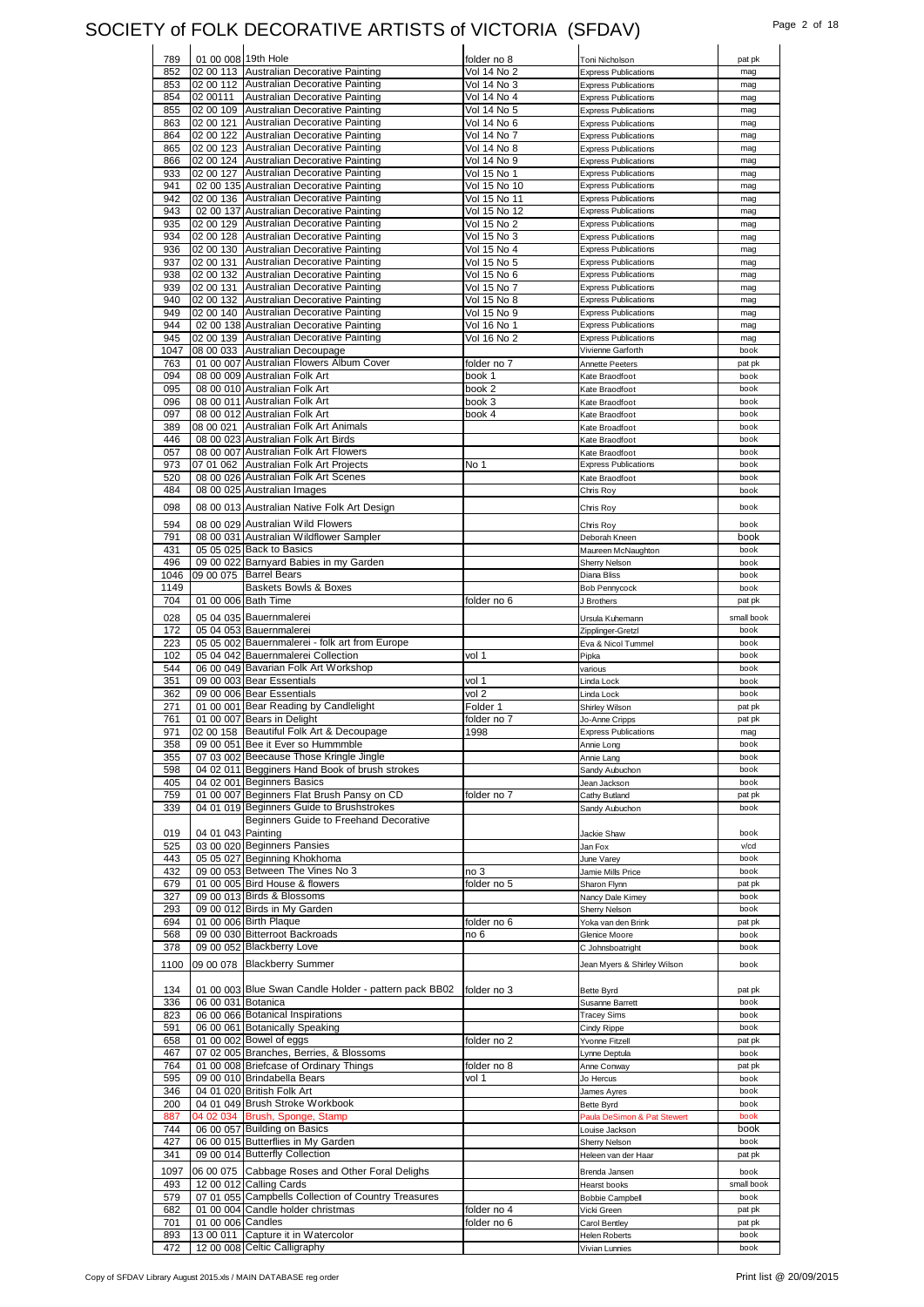### SOCIETY of FOLK DECORATIVE ARTISTS of VICTORIA (SFDAV) Page 3 of 18

| 789          | 01 00 008 19th Hole  |                                                                                         | folder no 8                | Toni Nicholson                                             | pat pk             |
|--------------|----------------------|-----------------------------------------------------------------------------------------|----------------------------|------------------------------------------------------------|--------------------|
| 799          |                      | 09 00 061 Chezza's Bears                                                                | Book 1                     | Cheryl Bradshaw                                            | book               |
| 800          |                      | 09 00 060 Chezza's Bears - book 3                                                       | Book 3                     |                                                            | book               |
| 560          |                      | 09 00 009 Chezza's Bears - book 4 (2 copies)                                            | Book 4                     | Cheryl Bradshaw<br>Cheryl Bradshaw                         | book               |
| 798          |                      |                                                                                         |                            |                                                            |                    |
|              |                      | 09 00 058 Chezza's Beary Merry Christmas<br>Chezza's Teddy Treasures - by a bear-loving |                            | <b>Cheryl Bradshaw</b>                                     | book               |
| 797          | 09 00 059 trio       |                                                                                         |                            | Cheryl Bradshaw/Debbie Cole &<br>Debbie Mitchell           | book               |
| 394          |                      | 12 00 019 Children Bedroom Stencils                                                     |                            | Magie M Maule                                              | book               |
| 448          |                      | 07 02 002 Chris & Michelles Country Collection                                          |                            | Chris Roy & Michelle Welford                               | book               |
| 365          |                      | 07 03 005 Christmas Lights & Snowy Nights                                               |                            | Annie Long                                                 | book               |
| 702          |                      | 01 00 006 Christmas Plate                                                               | folder no 6                | <b>Tracey Vincent</b>                                      | pat pk             |
| 726          |                      | 07 03 007 Christmas Visions                                                             |                            | Max Terry                                                  | book               |
| 1089         |                      | 07 03 015 Christmas Wishes                                                              |                            | Jo Sonja & David Jansen                                    | book               |
| 921          |                      | 07 02 040 Classy Acrylics                                                               |                            | Sue Pruett, MDA                                            | book               |
| 733<br>1156  | 01 00 002 Clock      | Coffey House Collection Vol 1                                                           | folder no 2                | Gina Wade<br>Jan Coffey                                    | pat pk<br>book     |
| 677          |                      | 01 00 004 Collectables                                                                  | folder no 4                | Heather Kent                                               | pat pk             |
| 1231         |                      | <b>Collectible Country Ornaments</b>                                                    | 1996                       | Meredith Publsihing Group                                  | mag                |
| 263          |                      | 07 01 016 Colour by Design                                                              | vol 2                      | Pat Crume                                                  | book               |
| 561          |                      | 04 02 008 Colour Match Source Book                                                      | Edition 3                  | <b>Bobby Pearcy</b>                                        | book               |
| 437          |                      | 10 00 058 Complete Decorative Projects                                                  |                            | David Japp                                                 | book               |
| 886          |                      | 04 02 033 Complete Guide to Drawing & Painting                                          |                            | Reader's Digest                                            | book               |
| 930<br>754   | 04 02 018 Convert it | 04 02 047 Conversations in Paint                                                        |                            | Charles Dunn                                               | book<br>book       |
| 270          |                      | 01 00 001 Cookie Lovers Clubhouse                                                       | Folder 1                   | Carolyn Ballantine /Lea Davis<br>Shirley Wilson            | pat pk             |
| 707          |                      | 01 00 005 Coral Fish                                                                    | folder no 5                | Elaine Buck                                                | pat pk             |
| 787          |                      | 02 03 009 Cosy Cottages                                                                 |                            | Susan V Cochrane                                           | book               |
| 234          |                      | 07 03 029 Cosy Cubby Collection - Cherishes Classics                                    |                            | Debbie Mitchell                                            | book               |
| 602          |                      | 01 00 005 Cottage at Sundown                                                            | folder no 5                | Denise Kidd                                                | pat pk             |
| 881          |                      | 12 00 036 Cottage Flowers                                                               |                            | Katrina Hall                                               | book               |
| 1088         |                      | 09 00 076 Cotton Tales & Carrot Sticks                                                  |                            | Jo Sonja                                                   | book               |
| 144          |                      | 07 02 031 Country Brush Strokes                                                         |                            | Marilyn McCann                                             | book               |
| 139          |                      | 12 00 033 Country Designs                                                               |                            | The Book Company                                           | book               |
| 459          |                      | 07 02 004 Country Doodles<br>02 00 161 Country Folk Art                                 | no 2<br>Vol 1 No 1         | Amanda Williams                                            | book               |
| 981<br>982   |                      | 02 00 162 Country Folk Art                                                              | Vol 1 No 4                 | <b>Express Publications</b><br><b>Express Publications</b> | mag<br>mag         |
| 370          |                      | 07 02 016 Country Friends - A Joyful Heart                                              |                            | Ronnie Bringle                                             | book               |
| 371          |                      | 07 02 017 Country Friends - A Loving Heart                                              |                            | Ronnie Bringle                                             | book               |
| 369          |                      | 07 02 015 Country Friends- A Thankful Heart                                             |                            | Ronnie Bringle                                             | book               |
| 117          |                      | 09 00 039 Country Portraits                                                             |                            | <b>Helen Barrick</b>                                       | book               |
| 306          |                      | 07 02 008 Country Primitives                                                            | no 5                       | Maxine Thomas                                              | book               |
| 438          |                      | 07 02 001 Country Primitives                                                            | no 8                       | Maxine Thomas                                              | book               |
| 769<br>1072  |                      | 07 01 052 Country Primitives<br>07 01 087 Country Style Folk Art                        | no 9<br>2000               | Maxine Thomas<br><b>Express Publications</b>               | book<br>book       |
| 1071         |                      | 07 01 085 Country Style Folk Art                                                        | 2001                       | <b>Express Publications</b>                                | book               |
|              |                      |                                                                                         |                            |                                                            |                    |
| 1146         |                      |                                                                                         |                            |                                                            | book               |
| 468          |                      | <b>Country Thoughts</b><br>07 02 006 Country Treasures & Summer Pleasures               |                            | Jodi Gadoury<br><b>Bobbie Campbell</b>                     | book               |
| 750          |                      | 09 00 043 Country Visions from Mulberry Hill                                            |                            | Pat Clarke                                                 | book               |
| 1208         |                      | Craft & Decorating                                                                      |                            | <b>Tracy Marsh</b>                                         | book               |
| 017          |                      | 02 00 084 Craft Update                                                                  | no 4 1991                  | <b>Craft Council of Victoria</b>                           | mag                |
| 466          |                      | 07 03 028 Creat a Keepsake                                                              |                            | Cheryl King                                                | book               |
| 453          |                      | 11 00 034 Creating Grand Illusions                                                      |                            | Peta Laurison                                              | book               |
| 1247         |                      | <b>Creative Craft Painting</b>                                                          |                            | The Book Company                                           | ma <sub>0</sub>    |
| 169          |                      | 05 04 051 Creative Expressions by Jo Sonja                                              |                            | Jo Sonja & David Jansen                                    | book               |
| 847          | 02 00 107            | Creative Folk Art                                                                       | 1998                       | <b>Express Publications</b>                                | mag                |
| 1061         |                      | 07 01 076 Creative Folk Art                                                             |                            | Robin Skerra & Joyce Bootsma                               | book               |
| 315<br>137   |                      | 07 01 020 Creative Folk Art<br>07 01 005 Creative Folk Art & Stencilling                |                            | Sue Illiov<br>Annette Allen & P Bennet                     | book<br>book       |
| 360          |                      | 09 00 004 Creative Handpainted Bears                                                    | no 1                       | Annette Stevenson                                          | book               |
| 361          |                      | 09 00 005 Creative Handpainted Bears #2                                                 | no 2                       | Annette Stevenson                                          | book               |
| 534          |                      | 09 00 008 Creative Handpainted Bears 3                                                  | no 3                       | Annette Stevenson                                          | book               |
| 890          |                      | 04 02 037 Creative Minatures                                                            |                            | Patricia Moy                                               | small book         |
| 195<br>498   |                      | 10 00 055 Creative Stencilling                                                          |                            | Annette Allen & P Bennet                                   | small book<br>book |
| 661          |                      | 09 00 023 Critters in My Garden<br>01 00 002 Cuckoo clock                               | folder no 2                | Sherry Nelson<br>Emma Taylor                               | pat pk             |
| 909          |                      | 09 00 069 Cupids & Cherubs                                                              |                            | Louise Owens & Kate Tully                                  | book               |
| 708          |                      | 01 00 005 Daisy & Strawberry book box                                                   | folder no 5                | Judith Kittel                                              | pat pk             |
| 648          |                      | 06 00 006 Daisy Collection                                                              |                            | Gillien Wright's                                           | book               |
| 675          |                      | 01 00 004 Daisy Plaque                                                                  | folder no 4                | Marie Fletcher                                             | pat pk             |
| 492          |                      | 10 00 044 Decorate Your Doors                                                           |                            | Edie Stockstill                                            | book               |
| 022          |                      | 10 00 033 Decorating with Marbling<br>Decorating with Stenciling                        |                            | S. Goans Driggers<br>Jane Gauss                            | book<br>book       |
| 1158<br>277  |                      | 10 00 041 Decorative Antique Effects                                                    |                            | Annie Sloan                                                | book               |
| 610          |                      | 10 00 047 Decorative Art                                                                |                            | T Lewis                                                    | book               |
| 1167         |                      | Decorative Artist's Workbook                                                            | june 1993                  | Jeffry M Lappin                                            | mag                |
| 1168         |                      | Decorative Artist's Workbook                                                            | august 1993                | Jeffry M Lappin                                            | mag                |
| 1170         |                      | Decorative Artist's Workbook                                                            | october 1993               | Jeffry M Lappin                                            | mag                |
| 1169         |                      | Decorative Artist's Workbook                                                            | december 1993              | Jeffry M Lappin                                            | mag                |
| 1234         |                      | Decorative Artist's Workbook<br>Decorative Artist's Workbook                            | february 1997              | Jeffry M Lappin<br>Jeffry M Lappin                         | mag                |
| 1171<br>1263 |                      | Decorative Artist's Workbook                                                            | october 1997<br>June 1999  | Jeffry M Lappin                                            | mag<br>mag         |
| 1235         |                      | Decorative Artist's Workbook                                                            | august 1999                | Jeffry M Lappin                                            | mag                |
| 1262         |                      | Decorative Artist's Workbook                                                            | February 2000              | Jeffry M Lappin                                            | mag                |
| 1172         |                      | Decorative Artist's Workbook                                                            | june 2000                  | Jeffry M Lappin                                            | mag                |
| 1173         |                      | Decorative Artist's Workbook                                                            | august 2000                | Jeffry M Lappin                                            | mag                |
| 1174         |                      | Decorative Artist's Workbook                                                            | october 2000               | Jeffry M Lappin                                            | mag                |
| 1175         |                      | Decorative Artist's Workbook                                                            | december 2000              | Jeffry M Lappin                                            | mag                |
| 1176         |                      | Decorative Artist's Workbook                                                            | february 2001              | Jeffry M Lappin                                            | mag                |
| 1177<br>1178 |                      | Decorative Artist's Workbook<br>Decorative Artist's Workbook                            | june 2001<br>december 2001 | Jeffry M Lappin<br>Jeffry M Lappin                         | mag<br>mag         |
| 1179         |                      | Decorative Artist's Workbook                                                            | august 2002                | Jeffry M Lappin                                            | mag                |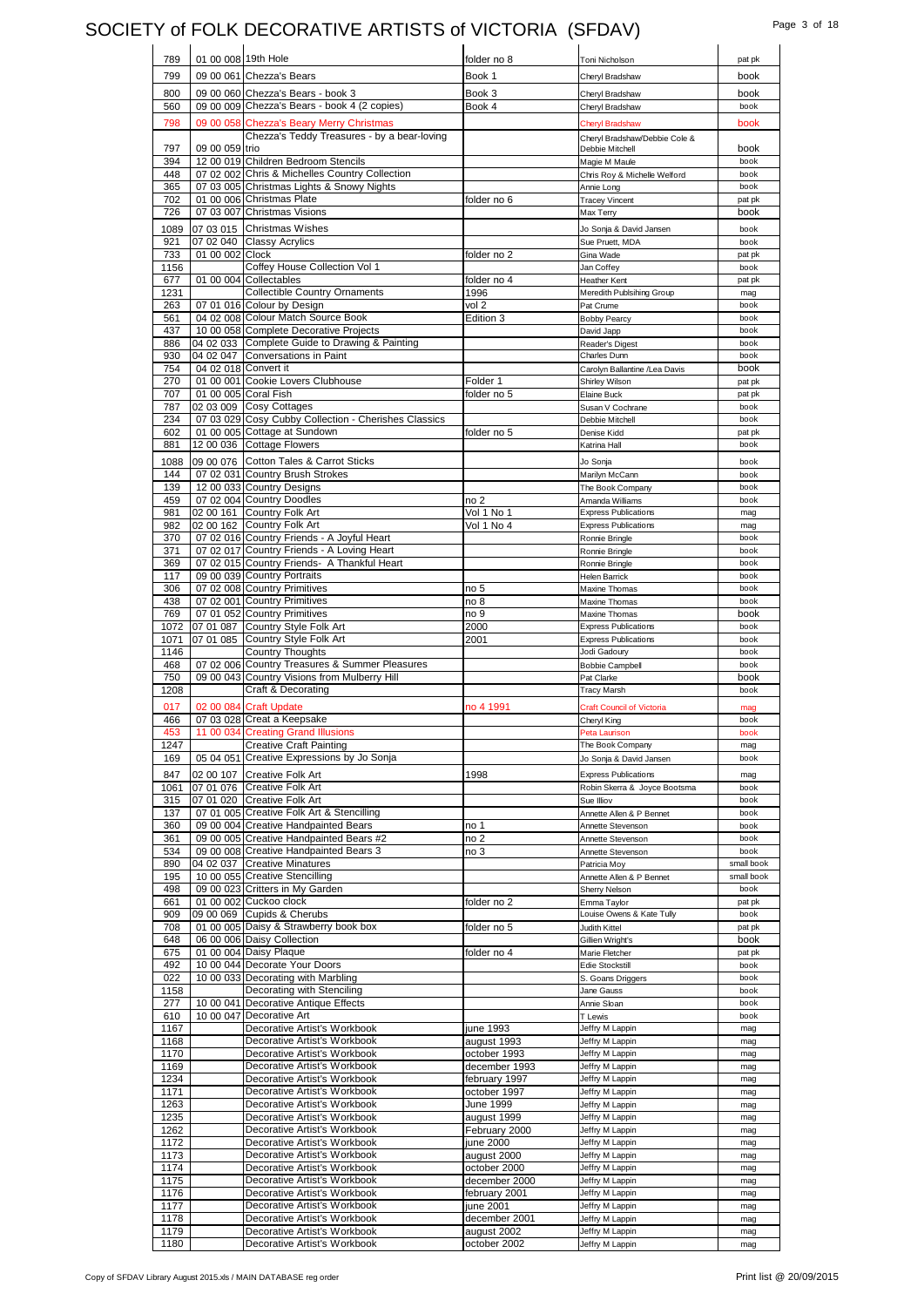## SOCIETY of FOLK DECORATIVE ARTISTS of VICTORIA (SFDAV) Page 4 of 18

| 789         | 01 00 008 19th Hole |                                                                          | folder no 8      | Toni Nicholson                              | pat pk             |
|-------------|---------------------|--------------------------------------------------------------------------|------------------|---------------------------------------------|--------------------|
| 1181        |                     | Decorative Artist's Workbook                                             | december 2002    | Jeffry M Lappin                             | mag                |
| 1182        |                     | Decorative Artist's Workbook                                             | february 2003    | Jeffry M Lappin                             | mag                |
| 1183        |                     | Decorative Artist's Workbook                                             | august 2003      | Jeffry M Lappin                             | mag                |
| 1184        |                     | Decorative Artist's Workbook                                             | october 2003     | Jeffry M Lappin                             | mag                |
| 1185        |                     | Decorative Artist's Workbook                                             | december 2003    | Jeffry M Lappin                             | mag                |
| 1186        |                     | Decorative Artist's Workbook                                             | february 2005    | Jeffry M Lappin                             | mag                |
| 065         |                     | 02 00 010 Decorative Artist's Workbook                                   | june 1990        |                                             | mag                |
| 281         |                     | 11 00 032 Decorative Designs                                             |                  | Graham Rust                                 | book               |
| 209         |                     | 04 01 008 Decorative Dining with Folk Art                                |                  | Kate Coombe                                 | small book         |
| 1285        |                     | Decorative Folk Art                                                      | No 1             | Ellen Vallenton                             | book               |
| 1286        |                     | Decorative Folk Art                                                      | No <sub>2</sub>  | Ellen Vallenton                             | book               |
| 1241        |                     | Decorative Folk Art                                                      | 1994             | <b>Topmill Pty Ltd</b>                      | mag                |
| 1063<br>433 | 07 01 077           | Decorative Folk Art Designs<br>04 02 003 Decorative Folk Painting        | 1998             | <b>Express Publications</b>                 | mag                |
| 350         |                     | 12 00 016 Decorative Lettering                                           |                  | Jean Payne                                  | book<br>book       |
| 1120        |                     | 04 01 071 Decorative Painting                                            |                  | Jackie O'Keefe<br>Stephen Weightman         | book               |
|             |                     | Decorative Painting colour Match Sourcebook -                            |                  |                                             |                    |
| 476         | 04 02 004 Updated   |                                                                          |                  | <b>Bobby Pearcy</b>                         | book               |
| 110         |                     | 10 00 035 Decorative Painting of the World                               |                  | <b>Tracey Marsh</b>                         | book               |
| 411         |                     | 07 01 026 Decorative Painting with Gretchen Cagel                        |                  | Gretchen Cagle                              | book               |
| 167         |                     | 03 00 004 Decorative Painting with Metallics                             |                  | Bette Byrd (view 'n'do)                     | v/cd               |
| 416         |                     | 05 05 024 Decorative Painting Zhostovo Style                             |                  | <b>Heather Redick</b>                       | book               |
| 489         |                     | 10 00 060 Decorative Wood Crafts                                         |                  | Jellvbean                                   | book               |
| 1236        |                     | Decorative Wood Crafts                                                   |                  | Vol 7 No 3                                  | MAG                |
| 589         |                     | 04 01 036 Decors Architural                                              |                  | Les Editions Carrosel                       | book               |
| 084         |                     | 12 00 022 Decoupage                                                      |                  | Nerida Singleton                            | small book         |
| 917         |                     | 10 00 007 Decoupage & painted furniture                                  |                  | Rubena grigg                                | book               |
| 025         |                     | 12 00 021 Decoupage Designs                                              |                  | Nerida Singleton                            | book               |
| 916         |                     | 10 00 008 Decoupage, paint & fabric projects                             |                  | Sheila McGraw                               | book               |
| 105         |                     | 09 00 038 DeLane Paints Faces & Just For Fun                             |                  | Delane Lange                                | book               |
| 323         |                     | 07 01 022 DeLane Paints Pretty Things                                    |                  | Delane Lange                                | book               |
| 104         |                     | 09 00 037 DeLane Sweet Children                                          |                  | Delane Lange                                | book               |
| 851         |                     | 09 00 067 DeLanes Victorian Lace and Roses                               |                  | Delane Lange                                | book               |
| 1060        |                     | 07 01 075 DeLanes Victorian Ornament Collection                          |                  | <b>Delane Lange</b>                         | book               |
| 132         |                     | 01 00 001 Delicate Plant Stand - Pattern Pack BB09                       | Folder 1         | <b>Bette Byrd</b>                           | pat pk             |
| 460         |                     | 05 05 028 Design Basics for Telemark Rosemaling                          | vol 2            | Diane Edwards                               | book               |
| 1252        |                     | Designed for You II                                                      |                  | Cheri Lockart                               | book               |
| 317         |                     | 04 01 015 Designers Guide to French Patterns                             |                  | C Bindman                                   | small book         |
| 318         |                     | 04 01 016 Designers Guide to Scandinavian Patterns                       |                  | Thomas Parsons                              | small book         |
|             |                     |                                                                          |                  | National Society of Tole & Decorative       |                    |
| 1249        |                     | Designs For Decorative Living                                            |                  | Painters                                    | mag                |
| 1237        |                     | <b>Dimensional Painting</b><br>01 00 004 Dolphin T-Shirt                 |                  | Diana Cross                                 | book               |
| 669         |                     |                                                                          | folder no 4      | unknown<br>Donna Dewberry                   | pat pk<br>book     |
| 1126<br>619 |                     | 06 00 077 Donna Dewberry's Painted Garden<br>09 00 032 Don't be a Goose  |                  |                                             | book               |
| 813         |                     | 04 02 031 Dover-Antiques & Collectibles Catalogue                        | Spring 2005      | Kai Rahnel<br><b>Dover Publications</b>     | book               |
|             |                     |                                                                          |                  |                                             |                    |
|             |                     |                                                                          |                  |                                             |                    |
| 810         |                     | 04 02 028 Dover-Art Instruction & Fine Art Catalogue                     | Spring 2005      | <b>Dover Publications</b>                   | book               |
| 812         |                     | 04 02 030 Dover-Nature Catalogue                                         | Summer 2005      | <b>Dover Publications</b>                   | book               |
|             |                     | Dover-Royalty-Free Electronic Clip Art                                   |                  |                                             | book               |
| 811<br>809  | 04 02 029 Catalogue | 04 02 027 Dover-Social Science Catalogue                                 | <b>Fall 2005</b> | <b>Dover Publications</b>                   | book               |
| 465         |                     | 07 01 033 Down East Seasons                                              | Summer 2005      | <b>Dover Publications</b><br>Geri Tilley    | book               |
| 1140        |                     | Down Home Peeking Through the Seasons                                    |                  | <b>Betty Bowers</b>                         | book               |
| 256         |                     | 06 00 036 Down the Garden Path                                           |                  | Pat Wakefield                               | book               |
| 538         |                     | 09 00 027 Dragons; Keeper of the Treasure                                |                  | Debbie & Bernie Reimer                      | book               |
| 896         |                     | 04 02 046 Drawing & Painting in Color                                    |                  | Jeremy Galton & Judy Martin                 | book               |
| 915         |                     | 04 02 038 Drawing & Sketching                                            |                  | Ron Romson                                  | book               |
| 918         |                     | 06 00 070 Drawing Flowers                                                |                  | <b>Margaret Stevens</b>                     | book               |
| 618         |                     | 06 00 033 Dreams of My Fragrant Garden                                   |                  | Jan Fox                                     | book               |
|             |                     |                                                                          |                  |                                             |                    |
| 767         |                     | 01 00 009 Dry Sanding/Wet Sanding/Lacquer and its uses folder no 9       |                  | SFDAV                                       | pat pk             |
| 678         |                     | 01 00 006 Ducklings & Pots                                               | folder no 6      | Louise DeMasi                               | pat pk             |
| 308         |                     | 07 02 009 Early American Folk Art                                        |                  | Pamela Worsdail                             | small book         |
| 684         |                     | 01 00 004 Easter Bunny Basket                                            | folder no 4      | Kylie Howe                                  | pat pk             |
|             |                     |                                                                          |                  | Sugar Brushes, Margaret Wilson &            |                    |
| 979         |                     | 09 00 070 Easy Halloweeb Projects                                        |                  | Robyn Thomas                                | book               |
| 1057        |                     | 04 02 053 Easy To Make Decoupage                                         |                  | <b>Hilary More</b>                          | small book         |
| 757<br>745  |                     | 01 00 007 Ebony & Ivory Pattern Packet                                   | folder no 7      | June Varey                                  | pat pk<br>book     |
| 240         |                     | 06 00 021 Elegance in Blue<br>07 03 027 Elegant Christmas                |                  | Jeanne Downing<br>Susan K Stamilio          | book               |
| 505         |                     | 07 01 036 Elegant Eggs                                                   |                  | <b>Heather Redick</b>                       | book               |
|             |                     |                                                                          |                  |                                             |                    |
| 850         |                     | 02 00 108 Elegant Folk Art                                               |                  | <b>Express Publications</b>                 | mag                |
| 509         |                     | 10 00 046 Embellished - A guide to Decorated Furniture                   |                  | Jane Devine                                 | book<br>book       |
| 639<br>342  |                     | 06 00 004 Endless Seasons                                                |                  | <b>Tiffany Hastie</b>                       | book               |
| 343         |                     | 09 00 049 English Country Painting<br>07 02 014 English Country Painting | book 1<br>book 2 | Jen Sykes<br>Jen Sykes                      | book               |
| 217         |                     | 10 00 057 English rose Painted Furniture Patterns                        |                  | Jocasta Innes                               | book               |
| 444         |                     | 07 01 029 Enjoy Watercolour & Acrylic                                    |                  | Susan Scheewe - Brown                       | book               |
|             |                     |                                                                          |                  |                                             |                    |
| 225         |                     | 03 00 024 Enjoying Folk Art - basic flat brush techniques                | Vol 1            | Cay Rieck                                   | v/cd               |
| 125         |                     | 03 00 003 Erika's Folk Art Video                                         | no 1             | Erika Ammann                                | $v$ / $cd$         |
| 124         |                     | 03 00 002 Erika's Folk Art Video                                         | no 2             | Erika Ammann                                | v/cd               |
| 1136        |                     | <b>Especially Bears</b>                                                  |                  | Di Lamont                                   | book               |
| 562         |                     | 04 01 031 European Folk Art                                              |                  | various                                     | book               |
| 894         |                     | 13 00 010 Experiment with Watercolours                                   |                  | Windsor & Newton                            | book               |
| 454         |                     | 12 00 007 Fabric Art With Style                                          |                  | Vicki Shaw                                  | book               |
| 877         |                     | 12 00 040 Fabric Painting                                                |                  | miranda Innes                               | book               |
| 928         | 11 00 041           | <b>Fabulous Fakes</b>                                                    |                  | Maggie Colvin                               | book               |
| 418         |                     | 10 00 043 Fabulous Finishes for Your Home                                |                  | Ka-Heinz Meschbach                          | book               |
| 1068        |                     | 07 01 082 Fabulous Folk Art                                              |                  | <b>Topmill Pty Ltd</b>                      | mag                |
| 452<br>824  |                     | 06 00 065 Fabulous Folk Art Gifts<br>09 00 062 Faerie Garden - book 2    | book 2           | Annette Allen & Chris Roy<br>Juanita Denton | small book<br>book |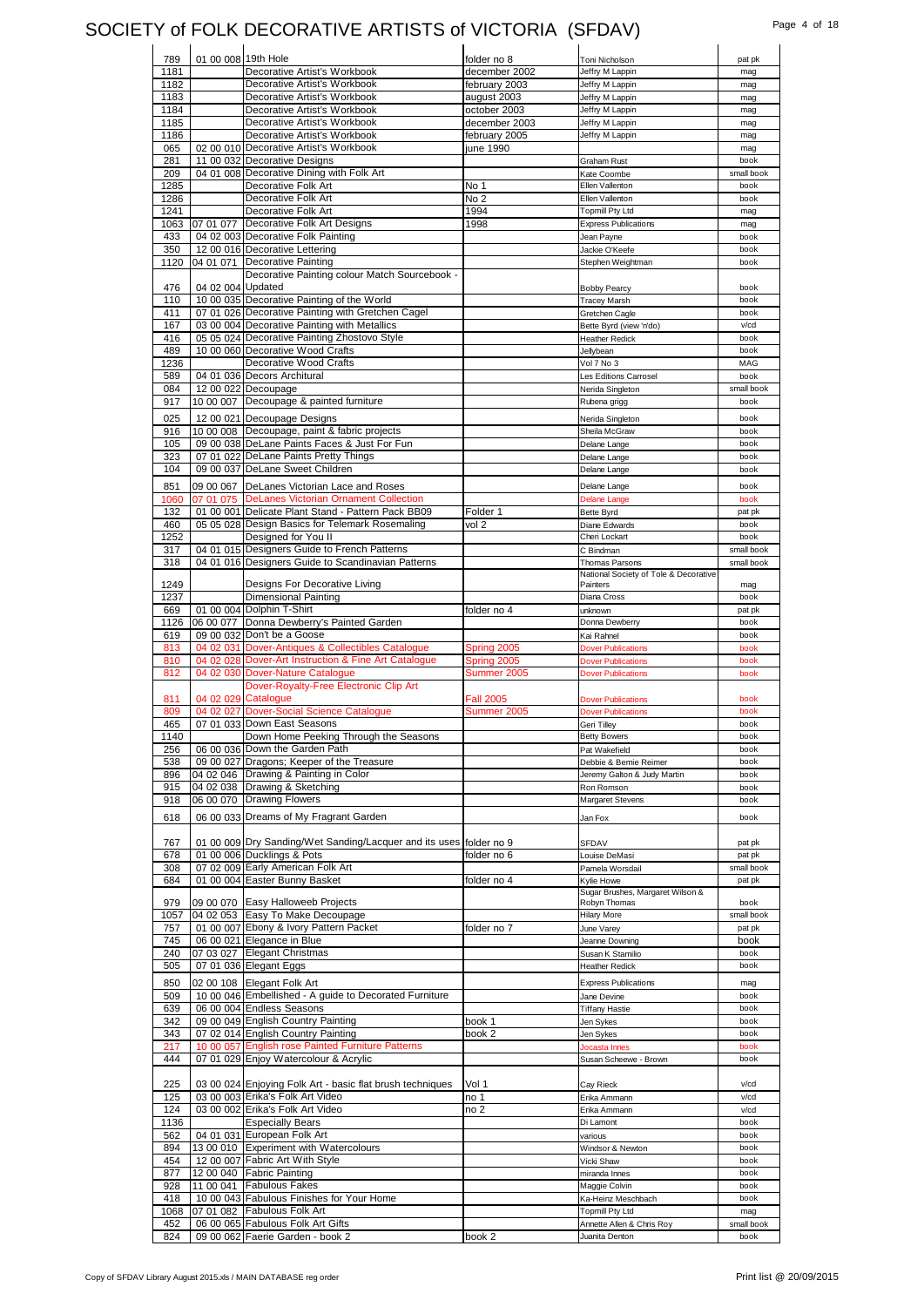#### SOCIETY of FOLK DECORATIVE ARTISTS of VICTORIA (SFDAV) Page 5 of 18

| 789  | 01 00 008 19th Hole |                                                     | folder no 8      | Toni Nicholson                           | pat pk     |
|------|---------------------|-----------------------------------------------------|------------------|------------------------------------------|------------|
| 501  |                     | 07 01 034 Faerie Garden - book 3                    | book 3           | Juanita Denton                           | book       |
| 710  |                     | 01 00 006 Fairhaven Beach House                     | folder no 6      | Sandra Waye                              | pat pk     |
| 685  |                     | 01 00 004 Fairy Tale Teddy                          | folder no 4      | Andrea Dupuy                             | pat pk     |
| 670  |                     | 01 00 004 Fairy Toadstool                           | folder no 4      | unknown                                  | pat pk     |
| 205  |                     | 05 04 059 Family and Friends                        |                  | Michele Walton                           | book       |
| 584  |                     | 10 00 001 Fantastic Finishes                        |                  | Nancy Snellen                            | book       |
| 970  |                     | 02 00 159 Fantastic Folk Art Projects               | 1998             | <b>Express Publications</b>              | mag        |
| 635  |                     | 09 00 034 Farm Birds                                |                  | Karen Popp                               | book       |
|      |                     |                                                     |                  |                                          |            |
| 1105 |                     | 04 02 056 Faux Finishes                             |                  | <b>Hildy Henrty</b>                      | book       |
| 719  |                     | 01 00 003 Faux Foil Fish                            | folder no 3      | Judith Kittel                            | pat pk     |
| 654  |                     | 01 00 002 Faux Marble Rose                          | folder no 2      | Elaine Wakka                             | pat pk     |
| 052  |                     | 10 00 051 Faux Stone                                |                  | S. Goans Driggers                        | book       |
| 1253 |                     | <b>Favourite Decorative Painting Ideas</b>          | No 2 2010        | <b>Express Publications</b>              | mag        |
| 978  | 07 01 067           | Favourite Folk Art Florals                          | 1996             | <b>Express Publications</b>              | book       |
| 768  |                     | 01 00 008 Feeding Frenzy                            | folder no 8      | Denise Rusch                             | pat pk     |
| 963  |                     | 02 00 154 Fine Art & Decorative Painting            | Vol 16 No 10     | <b>Express Publications</b>              | mag        |
| 964  | 02 00 155           | Fine Art & Decorative Painting                      | Vol 16 No 11     | <b>Express Publications</b>              | mag        |
| 966  |                     | 02 000 156 Fine Art & Decorative Painting           | Vol 16 No 12     | <b>Express Publications</b>              | mag        |
| 950  |                     | 02 00 141 Fine Art & Decorative Painting            | Vol 16 No 3      | <b>Express Publications</b>              | mag        |
| 951  |                     | 02 00 142 Fine Art & Decorative Painting            | Vol 16 No 5      | <b>Express Publications</b>              | mag        |
| 1026 |                     | 02 00 206 Fine Art & Decorative Painting            | Vol 16 No 6      | <b>Express Publications</b>              | mag        |
| 960  | 02 00 151           | Fine Art & Decorative Painting                      | Vol 16 No 7      | <b>Express Publications</b>              | mag        |
| 961  | 02 00 152           | Fine Art & Decorative Painting                      | Vol 16 No 8      | <b>Express Publications</b>              | mag        |
| 962  | 02 00 153           | Fine Art & Decorative Painting                      | Vol 16 No 9      | <b>Express Publications</b>              | mag        |
| 967  | 02 00 157           | Fine Art & Decorative Painting                      | Vol 17 No 1      | <b>Express Publications</b>              | mag        |
| 1131 |                     | Fine Art & Decorative Painting                      | Vol 17 No 10     | <b>Express Publications</b>              | mag        |
| 1132 |                     | Fine Art & Decorative Painting                      | Vol 17 No 11     | <b>Express Publications</b>              | MAG        |
| 1133 |                     | Fine Art & Decorative Painting                      | Vol 17 No 12     | <b>Express Publications</b>              | mag        |
| 1027 | 02 00 207           | Fine Art & Decorative Painting                      | Vol 17 No 2      | <b>Express Publications</b>              | mag        |
|      |                     | 1083 02 00 229 Fine Art & Decorative Painting       | Vol 17 No 3      | <b>Express Publications</b>              | mag        |
| 1084 | 02 00 230           | Fine Art & Decorative Painting                      | Vol 17 No 4      | <b>Express Publications</b>              | mag        |
| 1115 |                     | 02 002 239 Fine Art & Decorative Painting           | Vol 17 No 5      | <b>Express Publications</b>              | mag        |
| 1116 |                     | 02 00 240 Fine Art & Decorative Painting            | Vol 17 No 6      | <b>Express Publications</b>              | mag        |
| 1128 |                     | Fine Art & Decorative Painting                      | Vol 17 No 7      | <b>Express Publications</b>              | bmag       |
| 1129 |                     | Fine Art & Decorative Painting                      | Vol 17 No 8      | <b>Express Publications</b>              | mag        |
| 1130 |                     | Fine Art & Decorative Painting                      | Vol 17 No 9      | <b>Express Publications</b>              | mag        |
| 1134 |                     | Fine Art & Decorative Painting                      | Vol 18 No 1      | <b>Express Publications</b>              | mag        |
| 1256 |                     | Fine Art & Decorative Painting                      | Vol 18 No 10     | <b>Express Publications</b>              | mag        |
| 1135 |                     | Fine Art & Decorative Painting                      | Vol 18 No 2      | <b>Express Publications</b>              | MAG        |
| 1211 |                     | Fine Art & Decorative Painting                      | Vol 18 No 3      | <b>Express Publications</b>              | mag        |
| 1212 |                     | Fine Art & Decorative Painting                      | Vol 18 No 4      | <b>Express Publications</b>              | mag        |
| 1213 |                     | Fine Art & Decorative Painting                      | Vol 18 No 5      | <b>Express Publications</b>              | mag        |
| 1214 |                     | Fine Art & Decorative Painting                      | Vol 18 No 6      | <b>Express Publications</b>              | mag        |
| 1215 |                     | Fine Art & Decorative Painting                      | Vol 18 No 7      | <b>Express Publications</b>              | mag        |
| 1216 |                     | Fine Art & Decorative Painting                      | Vol 18 No 8      | <b>Express Publications</b>              | mag        |
|      |                     |                                                     |                  |                                          |            |
|      |                     |                                                     |                  |                                          |            |
| 1255 |                     | Fine Art & Decorative Painting                      | Vol 18 No 9      | <b>Express Publications</b>              | mag        |
| 488  |                     | 04 02 006 Finished touches with Paint & Paper       |                  | Emma, Josephine& Catherine Whitfield     | book       |
| 1127 |                     | 03 00 027 Floral Chippendale Tray                   |                  | <b>Hazel Anthony</b>                     | dvd        |
| 1242 |                     | Floral Folk Art Designs                             | 1998             | <b>Express Publications</b>              | mag        |
| 043  |                     | 06 00 018 Floral Painting                           |                  | Jo Sonja & David                         | book       |
| 211  |                     | 06 00 010 Floral Painting                           | Vol 1            | Jo Sonja & David Jansen                  | book       |
| 924  |                     | 06 00 069 Flower Painting                           |                  | Jenny Rodwell                            | book       |
| 873  |                     | 13 00 002 Flower Painting - watercolor              |                  | Paul Riley                               | book       |
| 885  |                     | 06 00 068 Flower Painting for Beginners             |                  | Kenneth Jameson                          | small book |
| 304  |                     | 06 00 037 Flower Studies & Techniques               |                  | Susan Abdella                            | book       |
| 469  |                     | 05 05 029 Flowers Afloat                            |                  | <b>Tony Lewery</b><br>ox ivicii y i\iiiy | book       |
| 829  |                     | 04 02 032 Focus on Colour                           |                  | Gibilisco                                | book       |
| 640  |                     | 06 00 053 Focus on Realistic Roses (Flower Studies) | Vol 1            | Gibilisco                                | book       |
| 1064 | 07 01 078           | <b>Folk Art</b>                                     |                  | Lee Purcell                              | book       |
| 1062 | 08 00 035           | Folk Art & Craft Australia                          | <b>July 1995</b> | <b>Aust Country Press Pty Ltd</b>        | mag        |
| 1210 |                     | Folk Art & Craft Australia                          | Vol 1 No 1       | Aust Country Press Pty Ltd               | book       |
| 176  | 12 00 028           | Folk Art & Craft Designs                            |                  | <b>Matisse</b>                           | book       |
| 177  |                     | 12 00 029 Folk Art & Craft Designs                  |                  | Matisse                                  | book       |
| 983  |                     | 02 00 163 Folk Art & Decorative Painting            | Vol 1 No 1       | <b>Express Publications</b>              | mag        |
| 1076 |                     | 02 00 222 Folk Art & Decorative Painting            | Vol 1 No 2       | <b>Express Publications</b>              | mag        |
| 984  | 02 00 164           | Folk Art & Decorative Painting                      | Vol 1 No 3       | <b>Express Publications</b>              | mag        |
| 1077 | 02 00 223           | Folk Art & Decorative Painting                      | Vol 1 No 4       | <b>Express Publications</b>              | mag        |
| 604  |                     | 02 00 060 Folk Art & Decorative Painting            | Vol 10 No 1      | <b>Express Publications</b>              | mag        |
| 626  |                     | 02 00 059 Folk Art & Decorative Painting            | Vol 10 No 10     | <b>Express Publications</b>              | mag        |
| 627  |                     | 02 00 033 Folk Art & Decorative Painting            | Vol 10 No 11     | <b>Express Publications</b>              | mag        |
| 633  |                     | 02 00 039 Folk Art & Decorative Painting            | Vol 10 No 12     | <b>Express Publications</b>              | mag        |
| 603  |                     | 02 00 032 Folk Art & Decorative Painting            | Vol 10 No 2      | <b>Express Publications</b>              | mag        |
| 605  |                     | 02 00 038 Folk Art & Decorative Painting            | Vol 10 No 3      | <b>Express Publications</b>              | mag        |
| 621  |                     | 02 00 044 Folk Art & Decorative Painting            | Vol 10 No 4      | <b>Express Publications</b>              | mag        |
| 622  |                     | 02 00 047 Folk Art & Decorative Painting            | Vol 10 No 5      | <b>Express Publications</b>              | mag        |
| 623  |                     | 02 00 050 Folk Art & Decorative Painting            | Vol 10 No 6      | <b>Express Publications</b>              | mag        |
| 624  |                     | 02 00 053 Folk Art & Decorative Painting            | Vol 10 No 7      | <b>Express Publications</b>              | mag        |
| 625  |                     | 02 00 056 Folk Art & Decorative Painting            | Vol 10 No 8      | <b>Express Publications</b>              | mag        |
| 628  |                     | 02 00 036 Folk Art & Decorative Painting            | Vol 10 No 9      | <b>Express Publications</b>              | mag        |
| 667  |                     | 02 00 042 Folk Art & Decorative Painting            | Vol 11 No 1      | <b>Express Publications</b>              | mag        |
| 783  |                     | 02 00 066 Folk Art & Decorative Painting            | Vol 11 No 10     | <b>Express Publications</b>              | mag        |
| 784  |                     | 02 00 067 Folk Art & Decorative Painting            | Vol 11 No 11     | <b>Express Publications</b>              | mag        |
| 785  |                     | 02 00 068 Folk Art & Decorative Painting            | Vol 11 No 12     | <b>Express Publications</b>              | mag        |
| 728  |                     | 02 00 045 Folk Art & Decorative Painting            | Vol 11 No 2      | <b>Express Publications</b>              | mag        |
| 729  |                     | 02 00 048 Folk Art & Decorative Painting            | Vol 11 No 3      | <b>Express Publications</b>              | mag        |
| 730  |                     | 02 00 051 Folk Art & Decorative Painting            | Vol 11 No 4      | <b>Express Publications</b>              | mag        |
| 740  |                     | 02 00 054 Folk Art & Decorative Painting            | Vol 11 No 5      | <b>Express Publications</b>              | mag        |
| 755  |                     | Folk Art & Decorative Painting                      | Vol 11 No 6      | <b>Express Publications</b>              | mag        |
| 756  |                     | 02 00 061 Folk Art & Decorative Painting            | Vol 11 No 7      | <b>Express Publications</b>              | mag        |
| 771  |                     | 02 00 062 Folk Art & Decorative Painting            | Vol 11 No 8      | <b>Express Publications</b>              | mag        |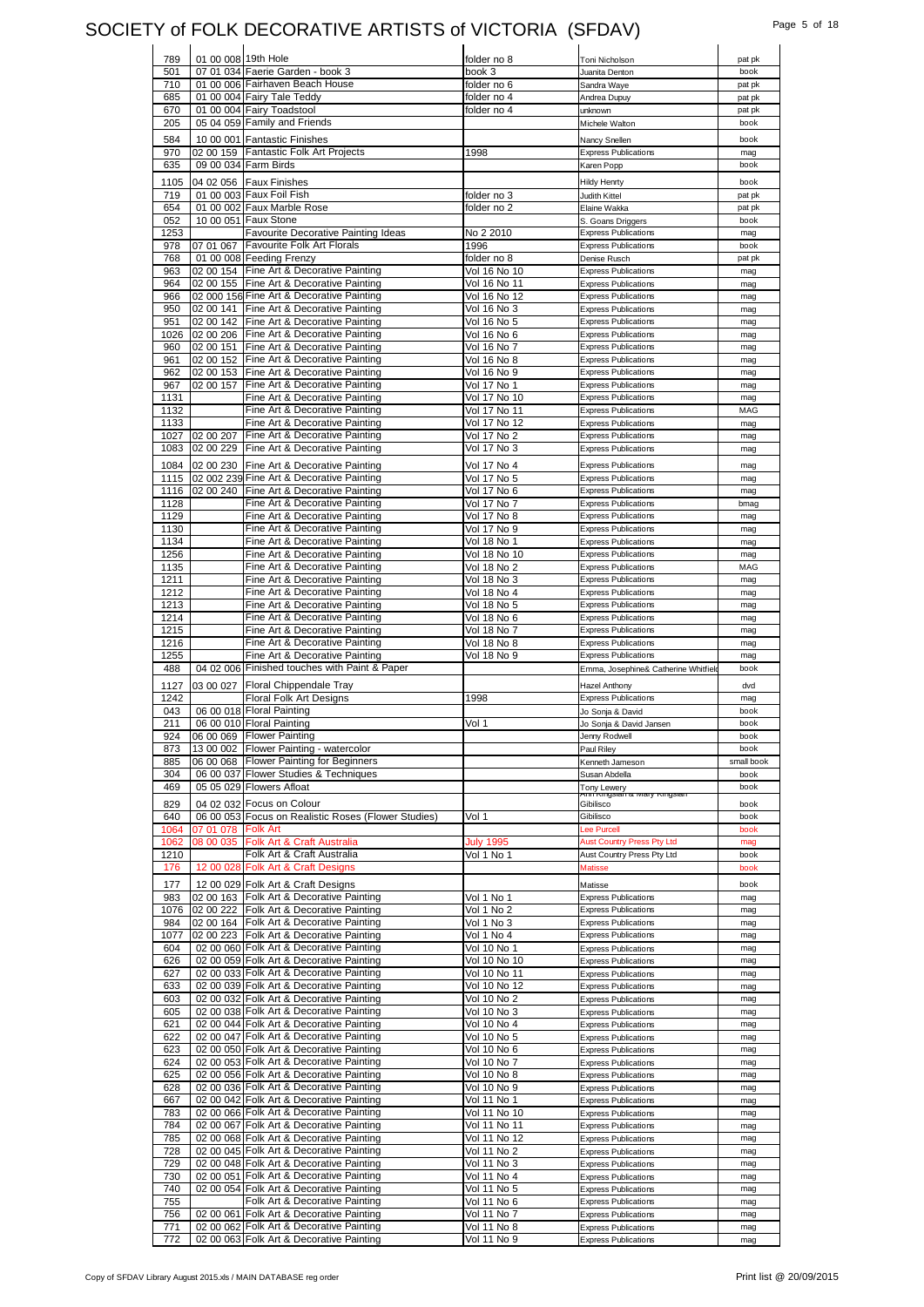#### SOCIETY of FOLK DECORATIVE ARTISTS of VICTORIA (SFDAV) Fage 6 of 18

| 789          |           | 01 00 008 19th Hole                                                              | folder no 8              | Toni Nicholson                                             | pat pk       |
|--------------|-----------|----------------------------------------------------------------------------------|--------------------------|------------------------------------------------------------|--------------|
| 786          |           | 02 00 069 Folk Art & Decorative Painting                                         | Vol 12 No 1              | <b>Express Publications</b>                                | mag          |
| 814          |           | 02 00 090 Folk Art & Decorative Painting                                         | Vol 12 No 10             | <b>Express Publications</b>                                | mag          |
| 794          |           | 02 00 070 Folk Art & Decorative Painting                                         | Vol 12 No 2              | <b>Express Publications</b>                                | mag          |
| 795          |           | 02 00 071 Folk Art & Decorative Painting                                         | Vol 12 No 3              | <b>Express Publications</b>                                | mag          |
| 796          |           | 02 00 072 Folk Art & Decorative Painting                                         | Vol 12 No 4              | <b>Express Publications</b>                                | mag          |
| 801          |           | 02 00 073 Folk Art & Decorative Painting                                         | Vol 12 No 5              | <b>Express Publications</b>                                | mag          |
| 802          |           | 02 00 074 Folk Art & Decorative Painting                                         | Vol 12 No 6              | <b>Express Publications</b>                                | mag          |
| 803          |           | 02 00 075 Folk Art & Decorative Painting                                         | Vol 12 No 7              | <b>Express Publications</b>                                | mag          |
| 804          |           | 02 00 076 Folk Art & Decorative Painting                                         | Vol 12 No 8              | <b>Express Publications</b>                                | mag          |
| 805          |           | 02 00 077 Folk Art & Decorative Painting                                         | Vol 12 No 9              | <b>Express Publications</b>                                | mag          |
| 985          | 02 00 165 | Folk Art & Decorative Painting                                                   | Vol 2 No 1               | <b>Express Publications</b>                                | mag          |
| 986          | 02 00 166 | Folk Art & Decorative Painting                                                   | Vol 2 No 2               | <b>Express Publications</b>                                | mag          |
| 987          | 02 00 167 | Folk Art & Decorative Painting                                                   | Vol 2 No 3               | <b>Express Publications</b>                                | mag          |
| 1078         | 02 00 224 | Folk Art & Decorative Painting                                                   | Vol 2 No 4               | <b>Express Publications</b>                                | mag          |
| 1219         |           | Folk Art & Decorative Painting                                                   | Vol 2 No 5               | <b>Express Publications</b>                                | mag          |
| 952          | 02 00 143 | Folk Art & Decorative Painting                                                   | Vol 2 No 6               | <b>Express Publications</b>                                | mag          |
| 298          |           | 02 00 008 Folk Art & Decorative Painting                                         | Vol 3 No 1               | <b>Express Publications</b>                                | mag          |
| 307          | 02 00 002 | Folk Art & Decorative Painting                                                   | Vol 3 No 2               | <b>Express Publications</b>                                | mag          |
| 555          | 02 00 037 | Folk Art & Decorative Painting                                                   | Vol 3 No 3               | <b>Express Publications</b>                                | mag          |
| 1239<br>1079 | 02 00 225 | Folk Art & Decorative Painting<br>Folk Art & Decorative Painting                 | Vol 3 No 4<br>Vol 3 No 5 | <b>Express Publications</b><br><b>Express Publications</b> | mag          |
| 1080         | 02 00 226 | Folk Art & Decorative Painting                                                   | Vol 3 No 6               | <b>Express Publications</b>                                | mag          |
| 1081         | 02 00 227 | Folk Art & Decorative Painting                                                   | Vol 4 No 1               | <b>Express Publications</b>                                | mag          |
| 988          | 02 00 168 | Folk Art & Decorative Painting                                                   | Vol 4 No 2               | <b>Express Publications</b>                                | mag<br>mag   |
| 1082         | 02 00 228 | Folk Art & Decorative Painting                                                   | Vol 4 No 3               | <b>Express Publications</b>                                | mag          |
| 989          | 02 00 169 | Folk Art & Decorative Painting                                                   | Vol 4 No 4               | <b>Express Publications</b>                                |              |
| 990          | 02 00 170 | Folk Art & Decorative Painting                                                   | Vol 4 No 5               | <b>Express Publications</b>                                | mag<br>mag   |
| 991          | 02 00 171 | Folk Art & Decorative Painting                                                   | Vol 4 No 6               | <b>Express Publications</b>                                | mag          |
| 953          | 02 00 144 | Folk Art & Decorative Painting                                                   | Vol 5 No 1               | <b>Express Publications</b>                                | mag          |
| 552          |           | 02 00 003 Folk Art & Decorative Painting                                         | Vol 5 No 2               | <b>Express Publications</b>                                | mag          |
| 992          | 02 00 172 | Folk Art & Decorative Painting                                                   | Vol 5 No 3               | <b>Express Publications</b>                                | mag          |
| 1218         |           | Folk Art & Decorative Painting                                                   | Vol 5 No 5               | <b>Express Publications</b>                                | mag          |
| 993          | 02 00 173 | Folk Art & Decorative Painting                                                   | Vol 5 No 6               | <b>Express Publications</b>                                | mag          |
| 994          |           | 02 00 174 Folk Art & Decorative Painting                                         | Vol 6 No 1               | <b>Express Publications</b>                                | mag          |
| 999          | 02 00 179 | Folk Art & Decorative Painting                                                   | Vol 6 No 10              | <b>Express Publications</b>                                | mag          |
| 995          | 02 00 175 | Folk Art & Decorative Painting                                                   | Vol 6 No 2               | <b>Express Publications</b>                                | mag          |
| 954          | 02 00 145 | Folk Art & Decorative Painting                                                   | Vol 6 No 3               | <b>Express Publications</b>                                | mag          |
| 1217         |           | Folk Art & Decorative Painting                                                   | Vol 6 No 4               | <b>Express Publications</b>                                | mag          |
| 996          | 02 00 176 | Folk Art & Decorative Painting                                                   | Vol 6 No 5               | <b>Express Publications</b>                                | mag          |
| 1220         |           | Folk Art & Decorative Painting                                                   | Vol 6 No 6               | <b>Express Publications</b>                                | mag          |
| 955          | 02 00 146 | Folk Art & Decorative Painting                                                   | Vol 6 No 7               | <b>Express Publications</b>                                | mag          |
| 553          |           | 02 00 031 Folk Art & Decorative Painting                                         | Vol 6 No 8               | <b>Express Publications</b>                                | mag          |
| 998          | 02 00 178 | Folk Art & Decorative Painting                                                   | Vol 6 No 9               | <b>Express Publications</b>                                | mag          |
| 1000         | 02 00 180 | Folk Art & Decorative Painting                                                   | Vol 7 No 1               | <b>Express Publications</b>                                | mag          |
| 1008         | 02 00 188 | Folk Art & Decorative Painting                                                   | Vol 7 No 10              | <b>Express Publications</b>                                | mag          |
| 1257         |           | Folk Art & Decorative Painting                                                   | Vol 7 No 11              | <b>Express Publications</b>                                | mag          |
| 1009         | 02 00 189 | Folk Art & Decorative Painting                                                   | Vol 7 No 12              | <b>Express Publications</b>                                | mag          |
|              | 02 00 181 | Folk Art & Decorative Painting                                                   | Vol 7 No 2               | <b>Express Publications</b>                                | mag          |
| 1001         |           |                                                                                  |                          |                                                            |              |
| 1002         | 02 00 182 | Folk Art & Decorative Painting                                                   | Vol 7 No 3               | <b>Express Publications</b>                                | mag          |
| 1003         | 02 00 183 | Folk Art & Decorative Painting                                                   | Vol 7 No 4               | <b>Express Publications</b>                                | mag          |
| 550          | 02 00 006 | Folk Art & Decorative Painting                                                   | Vol 7 No 5               | <b>Express Publications</b>                                | mag          |
| 1005         | 02 00 185 | Folk Art & Decorative Painting                                                   | Vol 7 No 7               | <b>Express Publications</b>                                | mag          |
| 1006         | 02 00186  | Folk Art & Decorative Painting                                                   | Vol 7 No 8               | <b>Express Publications</b>                                | mag          |
| 1007         |           | 02 00 187 Folk Art & Decorative Painting                                         | Vol 7 No 9               | <b>Express Publications</b>                                | mag          |
| 1010         |           | 02 00 190 Folk Art & Decorative Painting                                         | Vol 8 No 1               | <b>Express Publications</b>                                | mag          |
| 1258         |           | Folk Art & Decorative Painting                                                   | Vol 8 No 10              | <b>Express Publications</b>                                | mag          |
| 1018         | 02 00 198 | Folk Art & Decorative Painting                                                   | Vol 8 No 11              | <b>Express Publications</b>                                | mag          |
| 1019         | 02 00 199 | Folk Art & Decorative Painting                                                   | Vol 8 No 12              | <b>Express Publications</b>                                | mag          |
| 1011         | 02 00 191 | Folk Art & Decorative Painting                                                   | Vol 8 No 2               | <b>Express Publications</b>                                | mag          |
|              |           | 1012 02 00 192 Folk Art & Decorative Painting                                    | Vol 8 No 3               | <b>Express Publications</b>                                | mag          |
| 956          | 02 00 147 | Folk Art & Decorative Painting                                                   | Vol 8 No 4               | <b>Express Publications</b>                                | mag          |
| 1013         | 02 00 193 | Folk Art & Decorative Painting                                                   | Vol 8 No 5               | <b>Express Publications</b>                                | mag          |
| 1014         | 02 00 194 | Folk Art & Decorative Painting                                                   | Vol 8 No 6               | <b>Express Publications</b>                                | mag          |
| 1015         |           | 02 00 195 Folk Art & Decorative Painting                                         | Vol 8 No 7               | <b>Express Publications</b>                                | mag          |
| 1016         | 02 00 196 | Folk Art & Decorative Painting                                                   | Vol 8 No 8               | <b>Express Publications</b>                                | mag          |
| 1017         | 02 00 197 | Folk Art & Decorative Painting                                                   | Vol 8 No 9               | <b>Express Publications</b>                                | mag          |
| 1020         | 02 00 200 | Folk Art & Decorative Painting                                                   | Vol 9 No 1               | <b>Express Publications</b>                                | mag          |
| 958          | 02 00 149 | Folk Art & Decorative Painting                                                   | Vol 9 No 10              | <b>Express Publications</b>                                | mag          |
| 601          |           | 02 00 058 Folk Art & Decorative Painting                                         | Vol 9 No 11              | <b>Express Publications</b>                                | mag          |
| 600          |           | 02 00 055 Folk Art & Decorative Painting                                         | Vol 9 No 12              | <b>Express Publications</b>                                | mag          |
| 1021         | 02 00 201 | Folk Art & Decorative Painting                                                   | Vol 9 No 2               | <b>Express Publications</b>                                | mag          |
| 1022         | 02 00 202 | Folk Art & Decorative Painting                                                   | Vol 9 No 3               | <b>Express Publications</b>                                | mag          |
| 1259         |           | Folk Art & Decorative Painting                                                   | Vol 9 No 4               | <b>Express Publications</b>                                | mag          |
| 1023         | 02 00 203 | Folk Art & Decorative Painting                                                   | Vol 9 No 5               | <b>Express Publications</b>                                | mag          |
| 1024         |           | 02 00 204 Folk Art & Decorative Painting                                         | Vol 9 No 6               | <b>Express Publications</b>                                | mag          |
| 1025         | 02 00 205 | Folk Art & Decorative Painting                                                   | Vol 9 No 7               | <b>Express Publications</b>                                | mag          |
| 959<br>1240  | 02 00 150 | Folk Art & Decorative Painting                                                   | Vol 9 No 8               | <b>Express Publications</b><br><b>Express Publications</b> | mag          |
| 085          | 12 00 023 | Folk Art & Decorative Painting<br>Folk Art & Decoupage Special                   | Vol 9 No 9               | Charles Vella                                              | mag<br>book  |
| 148          |           |                                                                                  |                          |                                                            | book         |
| 549          |           | 12 00 025 Folk Art & Decoupage Special<br>12 00 005 Folk Art & Decoupage Special |                          | Charles Vella<br>various                                   | book         |
| 1152         |           | Folk Art & Flowers                                                               |                          | Teresa Nelson                                              | book         |
| 045          |           | 06 00 019 Folk Art & Tole Painting                                               |                          | Kate Coombe                                                | book         |
|              |           |                                                                                  |                          |                                                            |              |
| 208          |           | 06 00 028 Folk Art Beginnings                                                    |                          | Ros Jenke                                                  | book         |
| 968          | 02 00 160 | <b>Folk Art Favourites</b>                                                       |                          | <b>Express Publications</b><br><b>Topmill Pty Ltd</b>      | mag<br>book  |
| 1070         |           | 07 01 084 Folk Art For Pleasure                                                  |                          |                                                            |              |
| 976          | 07 01 065 | Folk Art for the Home                                                            | 1996                     | <b>Express Publications</b>                                | book<br>book |
| 188          |           | 10 00 037 Folk Art Furniture                                                     |                          | Lea Davis                                                  |              |
| 335<br>224   |           | 05 05 017 Folk Art Gifts for All Seasons                                         |                          | Eva & Nicol Tummel                                         | book<br>book |
|              |           | 05 05 003 Folk Art Heirlooms                                                     |                          | Lea Davis                                                  | book         |
| 545          | 08 00 028 | <b>Folk Art in Australia</b>                                                     |                          | Lyla Kimble                                                |              |
| 975<br>974   | 07 01 064 | <b>Folk Art Inspirations</b><br>07 01 063 Folk Art Keepsakes                     | 1996<br>1997             | <b>Express Publications</b><br><b>Express Publications</b> | book<br>book |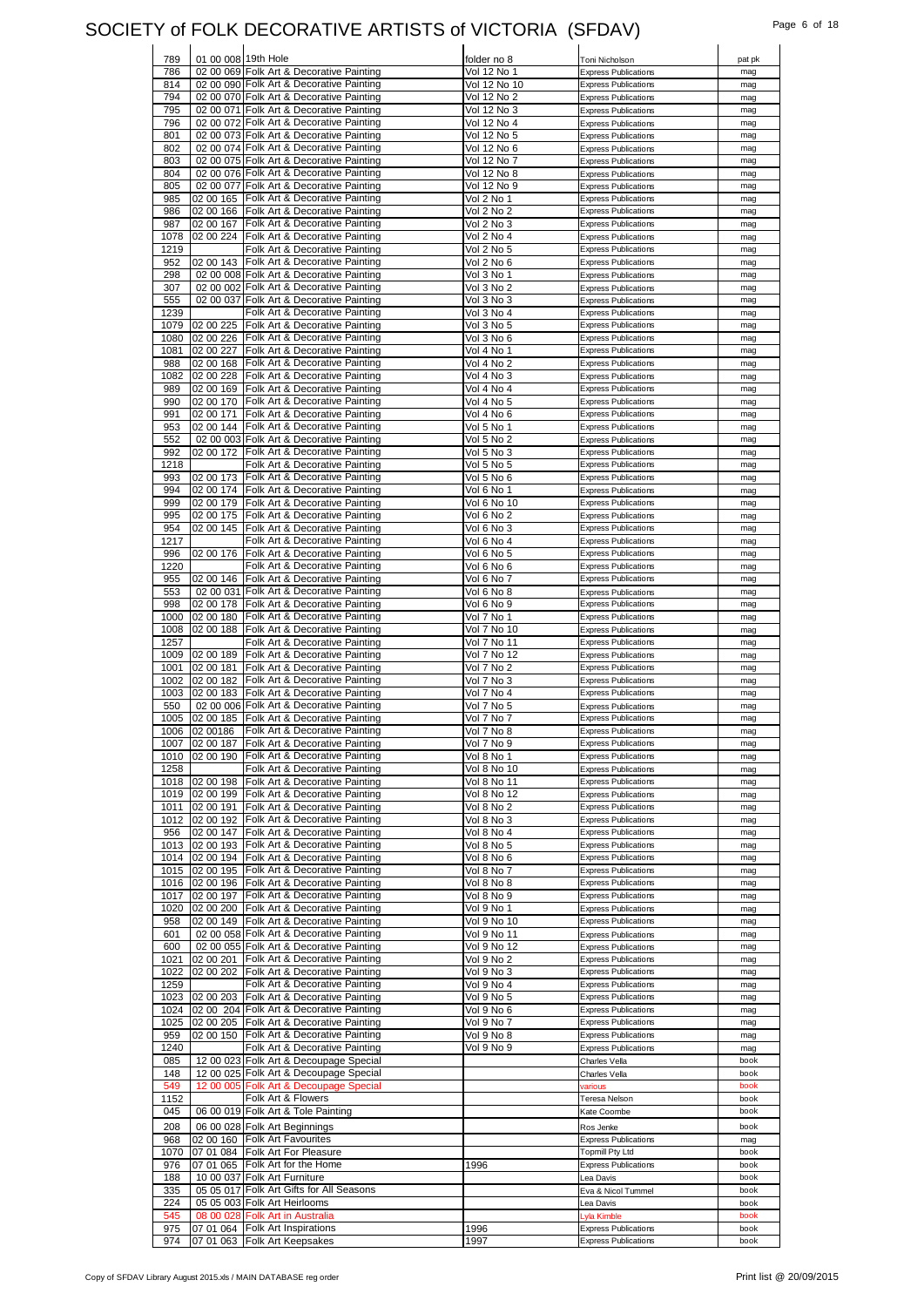## SOCIETY of FOLK DECORATIVE ARTISTS of VICTORIA (SFDAV) Page 7 of 18

| 789  | 01 00 008 19th Hole  |                                                         | folder no 8    | Toni Nicholson              | pat pk                                   |
|------|----------------------|---------------------------------------------------------|----------------|-----------------------------|------------------------------------------|
| 1207 |                      | Folk Art Kent Hatch Studio Collection                   |                | <b>Topmill Pty Ltd</b>      | book                                     |
| 614  |                      | 05 05 045 Folk Art of France                            |                | D Kneen                     | book                                     |
| 1245 |                      | Folk Art on Terracotta                                  |                | Eva Tummel                  | book                                     |
| 1244 |                      | <b>Folk Art Projects</b>                                | 2000           | <b>Express Publications</b> | mag                                      |
|      |                      | 05 04 043 Folk Art Style & Design                       |                |                             | book                                     |
| 111  |                      |                                                         |                | S & S Walton                |                                          |
| 1087 |                      | 04 02 058 Folk Art Techniques                           |                | Jo Sonja                    | book                                     |
| 1125 |                      | 09 00 081 Folk Art Teddies vol 4                        | Vol 4          | Lyla Kimble                 | book                                     |
| 403  |                      | 03 00 017 Folk Art the Diana Brandt Way                 |                | Diana Brandt                | v/cd                                     |
| 287  |                      | 03 00 007 Folk Art- The Easy Way to Paint               |                | Carmel Baker                | v/cd                                     |
| 1052 |                      | 07 01 069 Folk Art The Rustic Look of Painted Furniture |                | Erika Ammann                | book                                     |
| 977  |                      | 07 01 066 Folk Art Treasures                            | 1997           | <b>Express Publications</b> | book                                     |
| 477  |                      | 03 00 016 Folk Art With Enid                            | vol 5          |                             | v/cd                                     |
|      |                      |                                                         |                | Enid Hoessinger             |                                          |
| 219  |                      | 01 00 003 Folk Art with Enid - Herb Bucket              | folder no 3    | Enid Hoessinger             | pat pk                                   |
| 220  |                      | 01 00 003 Folk Art with Enid - Letter Holder            | folder no 3    | Enid Hoessinger             | pat pk                                   |
| 397  |                      | 03 00 010 Folk Art with Enid - basics                   |                | Enid Hoessinger             | v/cd                                     |
| 401  |                      | 03 00 015 Folk Art with Enid - finishing                |                | Enid Hoessinger             | v/cd                                     |
| 400  |                      | 03 00 018 Folk Art with Enid - foliage                  |                | Enid Hoessinger             | v/cd                                     |
| 632  |                      | 03 00 023 Folk Art with Enid - index video              |                | Enid Hoessinger             | $v$ / $cd$                               |
| 399  |                      | 03 00 011 Folk Art with Enid - more flowers             |                | Enid Hoessinger             | v/cd                                     |
| 398  |                      | 03 00 009 Folk Art with Enid - multiloading             |                | Enid Hoessinger             | $v$ / $cd$                               |
|      |                      |                                                         |                |                             |                                          |
|      |                      | 01 00 003 Folk Art with Enid - Rococco Roses & Scrolls  |                |                             |                                          |
| 221  |                      |                                                         | folder no 3    | <b>Enid Hoessinger</b>      | pat pk                                   |
| 407  |                      | 05 05 023 Folk Art With Enid Pattern Book               |                | Enid Hoessinger             | book                                     |
| 1206 |                      | <b>Folk Art Woodcraft</b>                               |                | <b>Topmill Pty Ltd</b>      | book                                     |
| 178  |                      | 07 01 010 Folk Hearts                                   | vol 1          | Pipka                       | book                                     |
| 1148 |                      | Folkart from the Heartland                              |                | <b>Faith Rollins</b>        | book                                     |
| 533  |                      | 06 00 062 Forever Roses                                 |                | Annette Stevenson           | book                                     |
| 711  |                      | 01 00 005 Frangipani Square Plate                       | folder no 5    | Linsey George               | pat pk                                   |
| 026  |                      | 04 01 044 Freehanding with Jackie                       | no 9           | Jackie Shaw                 | book                                     |
| 154  |                      | 07 02 034 French Provincial Table                       |                | Jan Galbraith               | book                                     |
|      |                      |                                                         |                |                             |                                          |
| 705  |                      | 01 00 006 Frog & Butterfly                              | folder no 6    | <b>Wendy Groves</b>         | pat pk                                   |
| 686  |                      | 01 00 001 Frog Doorstop                                 | Folder 1       | <b>Glays Foster</b>         | pat pk                                   |
| 776  |                      | 01 00 009 Frolicking Fish                               | folder no 9    | Susan Taylor                | pat pk                                   |
| 108  |                      | 06 00 045 From an Enchanted Garden                      |                | <b>Chris Stokes</b>         | book                                     |
| 392  |                      | 06 00 052 From an Enchanted Garden                      |                | <b>Chris Stokes</b>         | book                                     |
| 536  |                      | 07 01 040 From My Grandmothers Attic                    |                | Melinda Frewin              | book                                     |
| 637  |                      | 07 03 010 Frosty Flaky Christmas                        |                | Annie Lang                  | book                                     |
| 673  |                      | 01 00 004 Fruit & Flower                                | folder no 4    | Sharon Graham               | pat pk                                   |
|      |                      | 01 00 008 Fruit Blackboard                              |                |                             |                                          |
| 765  |                      |                                                         | folder no 8    | Ileana McCurdy              | pat pk                                   |
| 649  |                      | 01 00 001 Fruit Platter                                 | Folder 1       | <b>Wendy Ness</b>           | pat pk                                   |
| 692  | 01 00 004 Fruit Tray |                                                         | folder no 4    | Sue Davidson                | pat pk                                   |
| 081  |                      | 06 00 032 Fruits and Flowers from Russia                |                | Sandy Aubuchon              | book                                     |
| 218  |                      | 04 01 009 Full Colour Vic Vignettes & Illustrations     |                | Dover Publications          | book                                     |
| 1065 |                      | 07 01 079 Fun Folk Art                                  |                | <b>Topmill Pty Ltd</b>      | mag                                      |
| 1117 | 04 01 067            | <b>Fun Franes</b>                                       |                | Southwatger Publishing      | book                                     |
| 352  |                      | 04 01 058 Fur & Feathers                                |                | Rachel Rubin Wolf           | book                                     |
| 1154 |                      | Fuzzy Tales for Little Folk                             |                | Pat Wakefield               | book                                     |
|      |                      | Gallery Glass Free-form Glass Art                       |                |                             |                                          |
| 1264 |                      |                                                         |                | Sue Leonard & Wendy Dyer    | mag                                      |
| 1265 |                      | Gallery Glass Glass Art for Framing                     |                | Carol Smith                 | mag                                      |
| 1121 |                      | 04 01 070 Gallery Glass Window Designs                  |                | Sue Leonard                 | book                                     |
| 645  |                      | 06 00 005 Garden Collection                             |                | <b>Bev Hink</b>             | book                                     |
| 363  |                      | 09 00 015 Garden Essentials                             | vol 2          | Linda Lock                  | book                                     |
|      |                      | 1091 07 03 021 Garden Keepers & Sun Seekers             |                | Jo Sonja & David Jansen     | book                                     |
| 900  |                      | 07 02 038 Garden Seed Packets                           |                | Connie Williams             | book                                     |
| 1142 |                      | Garden Variety Folk Art                                 |                | Melinda Frewin              | book                                     |
|      |                      |                                                         |                |                             |                                          |
| 892  |                      | 13 00 012 Gardens and Porches                           |                | Louise Jackson M.D.A.       | book                                     |
| 135  |                      | 01 00 003 Geese on Herb Grinder - pattern pack BB01     | folder no 3    | Bette Byrd                  | pat pk                                   |
| 513  |                      | 07 01 037 Genesis - Introduction to Heat Set Paints     |                | various                     | book                                     |
| 381  |                      | 09 00 016 Gentle Joys Animal Kingdom                    |                | Mary McCullah               | book                                     |
| 777  |                      | 01 00 009 Gerberas on a Stool                           | folder no 9    | Pamela Pretty               | pat pk                                   |
| 773  |                      | 02 00 064 Get Creative                                  | vol 1 issue 3  |                             | mag                                      |
| 774  |                      | 02 00 065 Get Creative                                  | vol 1 issue 4  |                             | mag                                      |
|      |                      |                                                         |                |                             |                                          |
| 808  |                      | 03 00 025 Getting into Print                            |                | Dan Kelly-Boolarong Press   | v/cd                                     |
| 201  | 04 01 050 Gilding    |                                                         |                | <b>Elizabeth Garrett</b>    | book                                     |
| 652  |                      | 01 00 002 Gold leaf frame                               | folder no 2    | Denise Muscat               | pat pk                                   |
| 720  |                      | 01 00 003 Golly Wog                                     | folder no 3    | <b>NSW</b>                  | pat pk                                   |
| 016  |                      | 05 04 033 Goose Bumps                                   |                | Jackie Cole                 | book                                     |
| 672  |                      | 01 00 004 Goose Decoy and Apples                        | folder no 4    | Ronnie Bringle              | pat pk                                   |
|      |                      |                                                         |                |                             | book                                     |
| 825  |                      | 07 03 012 Gourds for all Seasons                        | Vol 1 - Winter | Sue Hollon                  |                                          |
| 835  |                      | 07 02 031 Gourds for all Seasons                        | Vol 2 - Fall   | Sue Hollon                  | book                                     |
| 836  |                      | 07 02 032 Gourds for all Seasons                        | Vol 3          | Sue Hollon                  | book                                     |
| 320  |                      | 04 01 018 Grandma Moses                                 |                | William Ketchum jr          | book                                     |
| 1162 |                      | Grandma Paints with Love                                | Volume 1       | Jo Sonja                    | book                                     |
| 426  |                      |                                                         |                | Ros Stallcup                | book                                     |
|      |                      | 06 00 027 Grans Attic                                   |                |                             |                                          |
| 537  |                      | 06 00 008 Grans Cottage                                 |                | Ros Stallcup                | book                                     |
| 382  |                      | 06 00 012 Grans Flower Shoppe                           |                | Ros Stallcup                | book                                     |
| 408  |                      |                                                         |                |                             | book                                     |
|      |                      | 06 00 009 Grans Garden                                  |                | Ros Stallcup                |                                          |
| 262  |                      | 06 00 047 Gran's Treasures                              |                | Ros Stallcup                | book                                     |
| 666  |                      | 06 00 001 Grans Workbook                                |                | Ros Stallcut                |                                          |
| 674  |                      | 01 00 004 Grape Comport                                 | folder no 4    | Carolyn Fletcher            |                                          |
| 638  |                      | 07 01 059 Guardian's of the light                       |                | Diane Neilsen Wallace       | book                                     |
| 683  |                      | 01 00 004 Gum Leaves                                    | folder no 4    | Yolanda vanEijk             |                                          |
| 725  |                      | 04 02 014 Hand Painted Metal                            |                | Renee Charisse Jardine      |                                          |
| 856  |                      | 02 00 114 Handmade Magazine                             | vol 24/No6     | <b>Express Publications</b> | mag                                      |
|      |                      |                                                         |                |                             | book                                     |
| 114  |                      | 05 04 045 Handpainted Heirlooms                         |                | Deborah Kneen               |                                          |
| 1139 |                      | Happily Ever After                                      |                | Wanda Many                  | book                                     |
| 1159 |                      | Heart Full of Whimsy 1                                  |                | Mariellen Younghahl         | book                                     |
| 1160 |                      | Heart Full of Whimsy 2                                  |                | Mariellen Younghahl         | book                                     |
| 264  |                      | 07 01 017 Heart to Heart                                |                | Gretchen Cagle              | book                                     |
| 265  |                      | 07 01 018 Heart to Heart - With Simple Pleasures        |                | Gretchen Cagle              | book                                     |
| 050  |                      | 09 00 045 Hearts Content                                |                | Diana Capoccia              | book<br>pat pk<br>pat pk<br>book<br>book |
| 292  |                      | 07 02 027 Heaven Sent Acrylics                          |                | Debbie Cole                 | book                                     |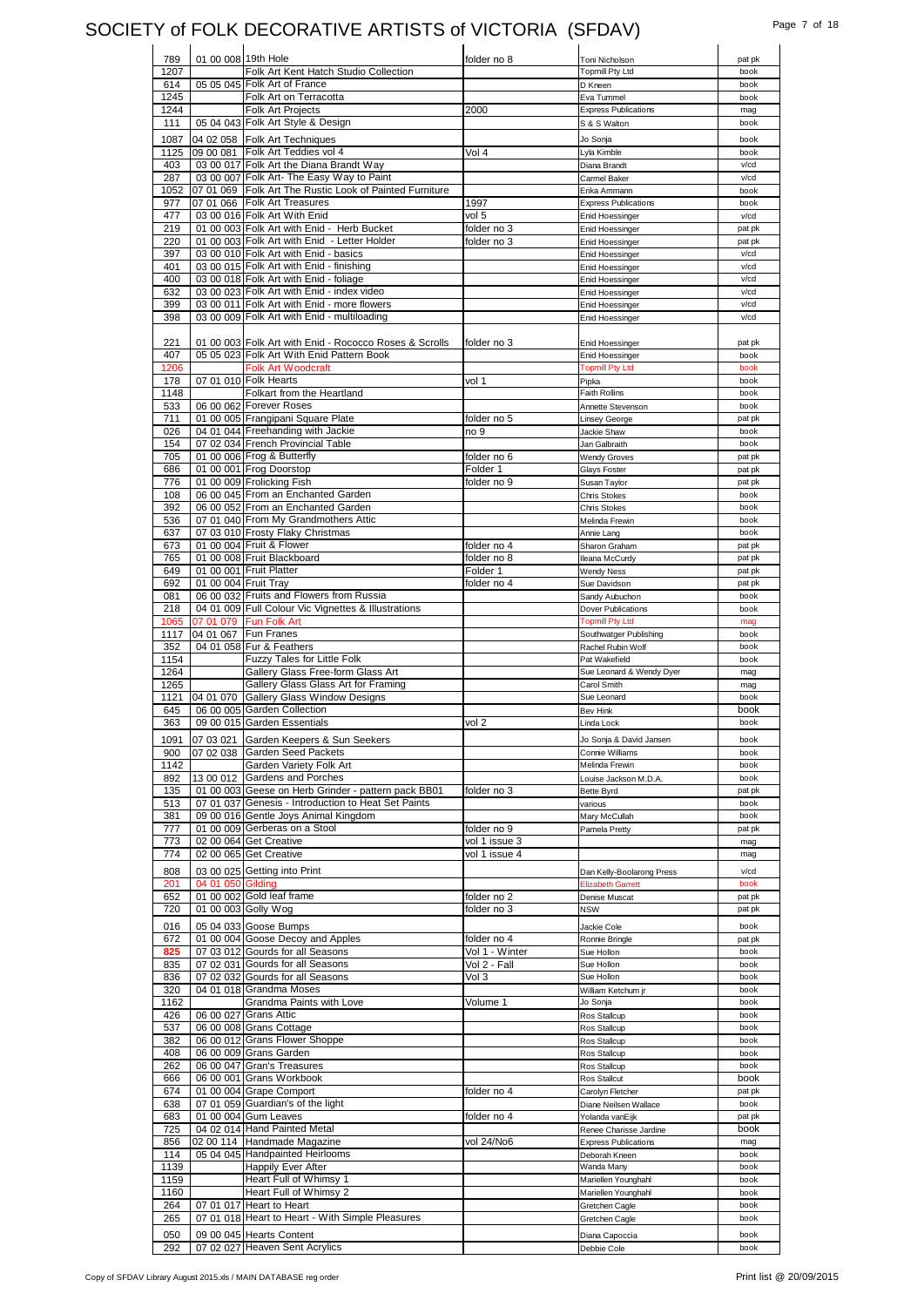### SOCIETY of FOLK DECORATIVE ARTISTS of VICTORIA (SFDAV) Page 8 of 18

| 789         | 01 00 008 19th Hole |                                                                | folder no 8 | Toni Nicholson                        | pat pk         |
|-------------|---------------------|----------------------------------------------------------------|-------------|---------------------------------------|----------------|
| 668         |                     | 01 00 004 Hexaganal Lace Box                                   | folder no 4 | Barbara Hinchliffe                    | pat pk         |
| 739         | 01 00 002 Hibscus   |                                                                | folder no 2 | Judi Beggs                            | pat pk         |
| 539         |                     | 05 05 037 Hindeloopen                                          |             | Heleen van der Haar                   | book           |
| 027         |                     | 05 04 034 Hindeloopen (Traditional Dutch Folk Painting)        | Vol 1       | Maud Oving & Tricia Joiner            | book           |
| 653         |                     | 01 00 002 Hindeloopen clock                                    | folder no 2 | Wendy Shortland                       | pat pk         |
| 364         |                     | 05 05 018 Hindeloopen Sampler                                  |             | Mona Kochendorger                     | book           |
| 377         |                     | 12 00 018 Historic Ornament Alphabets                          |             | Axiom Publishing                      | book           |
| 695         |                     | 01 00 006 Ho Bo Clowns                                         | folder no 6 | Sonia Aldous                          | pat pk         |
| 659         |                     | 01 00 002 Ho Ho Ho Merry Christmas                             | folder no 2 | Sharyn Kerr                           | pat pk         |
| 1166        |                     | Holiday to Holiday Volume 11                                   |             | Poiette Lang                          | book           |
| 1118        | 04 01 068           | Home Stencilling                                               |             | Murdoch Books                         | book           |
|             |                     | How to Create a Heirloom Quality Cheese                        |             |                                       |                |
| 280         | 05 05 010 Board     |                                                                |             | Merope Mills                          | small book     |
|             |                     |                                                                |             |                                       |                |
| 415         |                     | 04 02 020 How to Create a Heritage Album                       |             | <b>Merope Mills</b>                   | small book     |
| 911         |                     | 04 02 042 How to mix and use color                             |             | Liquitex                              | book           |
| 049         |                     | 04 01 046 How to Tole Paint if you know you cant               |             | C. Skinnel & L. Zuhike                | book           |
| 046         |                     | 05 04 038 Huggaboom Hearts                                     |             | Jo Sonja & David Jansen               | book           |
| 689         |                     | 01 00 001 Humming Bird & Fushias                               | Folder 1    | Pat Groataers                         | pat pk         |
| 656         | 01 00 002 Ibis      |                                                                | folder no 2 | Lorraine Dick                         | pat pk         |
| 474         |                     | 12 00 010 Illuminated Letters                                  |             | Aiden Meehan                          | small book     |
| 920         |                     | 07 02 041 Images of Home                                       |             | Jan Scheuerma, MDA                    | book           |
| 112         |                     | 04 01 048 Imaginative Brushwork                                |             | Merope Mills                          | book           |
| 255         |                     | 05 05 009 In the French Manner                                 |             | Pamela Jones                          | book           |
| 664         |                     | 07 01 046 Inspiration                                          |             | Kathleen Foster                       | book           |
| 1106        |                     | 04 02 057 Intarsein Malerei                                    |             | Sonja Wullschleger                    | book           |
|             |                     |                                                                |             |                                       |                |
| 738         |                     | 01 00 002 Intarsian Box                                        | folder no 2 | Yvon Calmer                           | pat pk         |
| 345         |                     | 04 01 057 Introduction to Decorative Painting                  |             | Lea Davis                             | book           |
| 042         |                     | 04 01 003 Introduction to Folk Art                             |             | Lea Davis                             | book           |
| 922         |                     | 07 02 039 It's About Time                                      |             | Diana Brandt                          | book           |
| 215         |                     | 04 01 052 Jackies Brushstroke Workbook No 39                   |             | Jackie Shaw                           | book           |
| 018         |                     | 04 01 042 Jackie's Freehanding Seminar Book 1                  | Book 1      | Jackie Shaw                           | book           |
| 655         |                     | 01 00 002 Jans Country connections                             | folder no 2 | Janice McCurrie                       | pat pk         |
| 559         |                     | 07 01 042 Jars Jars Jars                                       | no 2        | Cindy Trombley                        | book           |
| 213         |                     | 04 01 051 Jo Sonja's Colour Workbook                           |             | Jo Sonja & David Jansen               | book           |
| 428         |                     | 04 02 002 Jo Sonjas guide to Decorative Painting               |             | Jo Sonja                              | book           |
| 558         |                     | 07 03 025 Joy To The World                                     |             | John Gutcher                          | book           |
| 882         |                     | 12 00 068 Just Bears                                           |             | Martin Lemans                         | small book     |
| 091         |                     | 09 00 046 Just Doodles                                         |             | Jo Sonja & David Jansen               | book           |
| 631         | 09 00 033 K-9 Kuti  |                                                                |             | Moe Shier                             | book           |
| 753         |                     | 09 00 057 Karens Country Collectibles                          |             | Karen Trisel                          | book           |
| 302         |                     | 08 00 019 Key Guide to Australian Wildflowers                  |             | Leonard Cronin                        | small book     |
| 762         |                     | 01 00 007 King Parrot                                          | folder no 7 | Linda Tabone                          | pat pk         |
| 024         |                     | 07 02 035 Kitchen Still Life                                   |             | Morene Schult                         | book           |
| 1164        |                     | Koozer Kountrys Country Calander                               |             | Susan & Jemery Kozubal                | book           |
| 1153        |                     | Kountry Klutter Sampler                                        |             | Darlina Young                         | book           |
| 874         | 13 00 001           | Landscape and Still-life Painting                              |             | Ellen Leo                             | book           |
| 1123        | 13 00 017           | Landscapes                                                     |             | lan Sidaway                           | book           |
| 127         |                     | 06 00 040 Learn to Paint Pretty for the Table                  |             |                                       | book           |
| 340         |                     | 07 02 013 Lessons in Painting Fruit                            |             | Bette Byrd                            | book           |
|             |                     | Let's Paint                                                    |             | Plaid Books                           |                |
| 129         | 02 00 22            | Lets Paint 1992                                                | Volume X    | DecoArt                               | mag            |
| 1111        | 02 00 235           |                                                                | 1992        | DecoArt                               | mag            |
| 372         |                     | 02 00 086 Lets Paint Issue No 30                               | Issues 30   | DecoArt                               | mag            |
|             |                     | 1109 02 00 233 Lets Paint Vol XXI                              | Vol XXI     | DecoArt                               | mag            |
| 1110        |                     | 02 00 234 Lets Paint Vol XXIII                                 | Vol XXIII   | DecoArt                               | mag            |
| 155         | 02 00 029           | Lets Paint Volume XII                                          | Vol XII     | DecoArt                               | mag            |
| 184         | 02 00 020           | Lets Paint Volume XV                                           | vol xv      | DecoArt                               | mag            |
| 576         |                     | 03 00 022 Lets Party                                           |             | Dian Thomas                           | v/cd           |
| 1073        | 07 01 086           | Lighthouse Gallery With Wildflowers                            |             | Sharryn Kreshtel                      | book           |
|             |                     |                                                                |             |                                       |                |
| 872         |                     | 13 00 004 Line & Wash Watercolor and Pen Techniques            |             | Wendy Jelbert                         | book           |
| 086         |                     | 08 00 008 Little Things Australian Folk Art                    |             | Lyn Foster                            | book           |
| 462         |                     | 04 01 024 Living with Folk Art                                 |             | Hearst books                          | book           |
| 048         |                     | 09 00 011 Love of a Country Cat                                |             | Glenda Durham                         | book           |
| 643         |                     | 07 01 044 Lovin Spoonful                                       | Vol 2       | Gerry Klein                           | book           |
| 878         | 12 00 039           | Lugarno Craft Collection                                       |             | Annette Johnson, Merope Mills, Nerida | book           |
|             |                     |                                                                |             | Annette Johnson, Merope Mills,        |                |
| 903         |                     | 12 00 044 Lugarno Craft Collection                             |             | Nerida Singleton                      | book           |
| 100         |                     | 09 00 047 Make Believe                                         |             | Bobbie Takshima                       | book           |
| 715         |                     | 10 00 048 Making Decorative Mirrors & Shelves                  |             | Holly Jorgensen                       | book           |
| 770         |                     | 12 00 002 Mandalas                                             |             | Laura J. Watts                        | small book     |
| 778         |                     | 04 02 022 Mandalas and Cultural Designs                        |             | Greg C. Grace                         | book           |
| 515         |                     | 09 00 025 Maple Sugar 6                                        | no 6        | Roberta Hall                          | book           |
| 910         |                     | 04 02 043 Marbling Techniques                                  |             | Wendy Addison Medeiros                | book           |
| 506         | 11 00 035           | <b>Marvelous Murals</b>                                        |             | <b>Garry Lord</b>                     | book           |
|             |                     | Master strokes. A Pract guide to Dec.paint                     |             |                                       |                |
| 948         | 04 01 064           | techn                                                          |             | Jennifer Bennell                      | book           |
| 291         |                     | 04 01 012 Masterpieces of Russian Folk Art - Zhostovo          |             | Ibogus Lavshaya                       | book           |
| 843         |                     | 03 00 026 Matisse Derivan Info DVD                             |             | Matisse Derivan                       | <b>DVD</b>     |
| 482         |                     | 05 05 030 Matryoshka Russian Souvenir                          |             | L N Soloviova                         | book           |
| 1074        |                     | 07 01 088 Matters of the Heart                                 |             | Sue Bailey                            | book           |
|             |                     |                                                                |             |                                       |                |
| 296<br>660  |                     | 05 05 013 Medieval Folk in Painting<br>01 00 002 Medieval Iris |             | Ann Johnston<br>Deborah Keen          | book<br>pat pk |
|             |                     |                                                                | folder no 2 |                                       |                |
| 700         |                     |                                                                | folder no 4 | Ilse Gordon                           | pat pk         |
|             |                     | 01 00 004 Medieval Tapestry Dragon                             |             |                                       |                |
| 782         |                     | 04 02 026 Meditating with Mandalas                             |             | David Fontana                         | book           |
| 324         |                     | 07 02 011 Mediterranean Colours                                |             | <b>Carol Sharpe</b>                   | book           |
| 238         |                     | 05 05 004 Melinda's Folk Art                                   | vol 1       | Melinda Neist                         | book           |
|             |                     |                                                                |             |                                       |                |
| 849         |                     | 05 05 048 Melinda's Folk Art                                   | Vol 2       | Melinda Neist                         | book           |
| 734         | 01 00 002 Memoirs   |                                                                | folder no 2 | Roslyn Drury                          | pat pk         |
| 646         |                     | 07 01 045 Memories are made like this                          |             | Sherry's Brush                        | book           |
| 642         |                     | 07 03 001 Memories of Jean Myer                                |             | Jean Myer                             | book           |
| 838<br>1204 |                     | 07 02 033 Memory Boxes<br>Men in Mind                          |             | Dolores Lennon<br>Glynne Mc Gregor    | book<br>book   |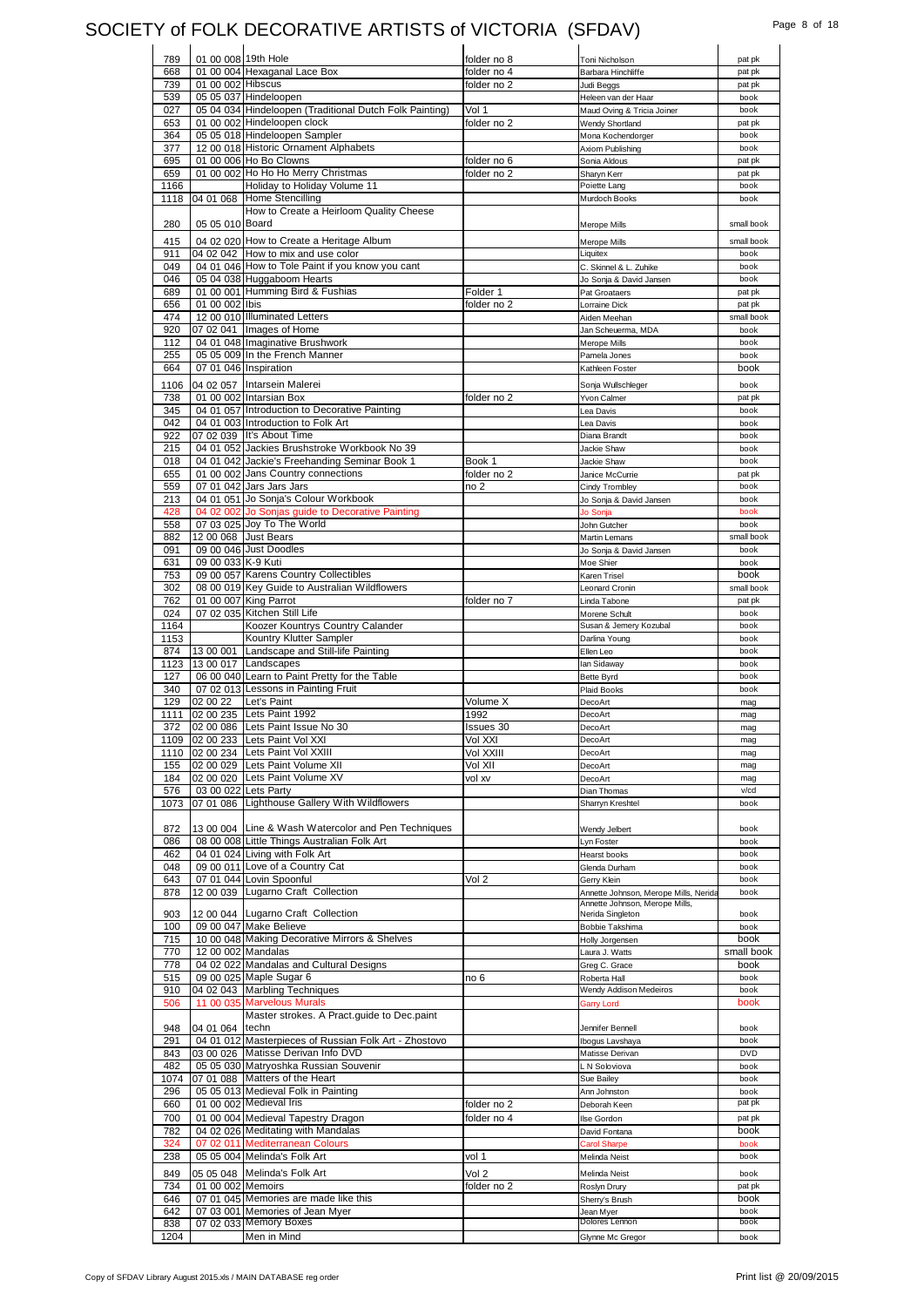# SOCIETY of FOLK DECORATIVE ARTISTS of VICTORIA (SFDAV) Page 9 of 18

| 789         | 01 00 008 19th Hole |                                                        | folder no 8                 | Toni Nicholson                          | pat pk             |
|-------------|---------------------|--------------------------------------------------------|-----------------------------|-----------------------------------------|--------------------|
| 1102        |                     | 07 03 024 Merry Christmas                              | Vol 4                       | Jean Myers & Shirley Wilson             | book               |
| 641         |                     | 07 03 004 Merry Christmouse                            |                             | Jean Myer                               | book               |
| 483         |                     | 04 01 025 Miniature Art of Australia Past & Present    |                             | Aust. Soc. Miniture Artists of Tasmania | book               |
| 241         |                     | 04 01 053 Miniature Painting                           |                             | Joan C Willies                          | small book         |
| 830         |                     | 09 00 064 Miracles of Nature                           |                             | Jo Hollingsworth                        | book               |
|             |                     |                                                        |                             |                                         |                    |
| 375         |                     | 04 01 059 Mix Your Own Oils                            |                             | Jeremy Galton                           | small book         |
| 1108        |                     | 02 00 232 Modern Folk Art & Paintworks                 |                             | <b>Topmill Pty Ltd</b>                  | mag                |
| 1028        |                     | 09 00 071 Molly & Me A Collection of Friends           | Vol 2                       | Sue Jernigan                            | book               |
| 588         |                     | 04 01 035 Monagrams                                    |                             | Les Editions Carrosel                   | book               |
| 1054        |                     | 07 01 071 Moore Collectibles Volumes III               |                             | Jo Avis Moore                           | book               |
| 379         |                     | 07 02 018 More Simple Joys                             |                             | Judy Nutter                             | book               |
| 1124        |                     | 05 05 051 More Traditional Folk Art                    |                             | Janet Klepatzki                         | book               |
| 123         |                     | 05 04 046 Multiloading Erika's Fok Art Bauernmalerei   |                             | Erika Ammann                            | book               |
| 002         |                     | 11 00 031 Murals - Trompe L'Oeil & Decorative Painting |                             | Lynette Wrigley                         | book               |
| 349         |                     | 07 01 024 My Memories                                  |                             | Carolyn Ballantine                      | book               |
| 760         |                     | 01 00 007 My Memory Box                                | folder no 7                 | Jean McCann                             | pat pk             |
| 712         | 01 00 006 My Mum    |                                                        | folder no 6                 | Janice McCurrie                         | pat pk             |
| 947         |                     | 04 02 048 Narrow Boat Painting                         |                             | A.J.Lewery                              | small book         |
| 494         |                     | 04 02 007 Nature Drawing made Easy                     |                             | Felix Lorenzi                           | small book         |
| 425         |                     | 09 00 020 Natures Wonders in Acylics                   | book 2                      | Karen Hubbard                           | book               |
| 140         |                     | 02 00 025 New Classic Craft                            |                             | The Book Company                        | mag                |
| 093         |                     | 07 02 038 New England Country Furniture                |                             | <b>Susie Sanders</b>                    | book               |
| 230         |                     | 04 01 010 New Intarsien Painting                       |                             | Sonja Wullschleger                      | book               |
| 186         |                     | 05 04 055 Nieuw Assendelfter Schilderen                |                             | Jacques Zuidermia                       | book               |
| 246         |                     | 07 03 008 North Pole Express                           |                             | Marilyn Kennedy                         | book               |
| 266         |                     | 09 00 041 Nostalgic Dreams                             |                             | Diane Richards                          | book               |
| 889         |                     | 04 02 036 Oil Painting Techniques                      |                             | <b>Timothy Easton</b>                   | book               |
| 816         |                     | 04 01 062 Oil Painting-Project book for Beginners      |                             | Walter Foster Publishing                | book               |
| 285         |                     | 04 01 055 One Stroke - Favourites                      |                             | Donna Dewberry                          | book               |
| 284         |                     | 06 00 063 One Stroke - Flowers & Vines                 |                             | Donna Dewberry                          | book               |
| 283         |                     | 04 01 054 One Stroke - Fruit & Vegies                  |                             | Donna Dewbery                           | book               |
| 587         |                     | 04 01 034 Ornaments de Jardins                         |                             | Les Editions Carrosel                   | book               |
| 261         |                     | 07 02 026 Our Country Heritage                         | Vol IV                      | Helen Jeglic                            | book               |
|             |                     |                                                        |                             |                                         |                    |
| 908         |                     | 10 00 005 Outdoor Paint Techniques and Faux Fiinishes  |                             | Marina Niven & Louise Hennigs           | book               |
| 173         |                     | 07 01 009 Paddy Paws and Friends                       |                             | Karen Chase                             | book               |
| 439         |                     | 06 00 046 Paint Box of Ideas                           | vol 1                       | Susan Scheewe - Brown                   | book               |
| 490         |                     | 12 00 011 Paint Craft Gifts & projects                 |                             | Gillian Souter<br>William R Reed        | book               |
| 1209<br>406 |                     | Paint Décor<br>10 00 059 Paint Enamelling              | 1997                        |                                         | book               |
| 058         |                     | 10 00 052 Paint Finishes for Home Decorations          |                             | Pamela Susan Wilson                     | book<br>book       |
| 113         |                     | 05 04 044 Paint Roses & Castles                        |                             | Ward Lock Publications                  | book               |
| 1190        |                     | Paint Works                                            |                             | Ann Young<br>All American Crafts        |                    |
|             |                     | Paint Works                                            | 1994 - August<br>1994 - Feb | All American Crafts                     | mag                |
| 1187        |                     |                                                        |                             |                                         | mag                |
|             |                     |                                                        |                             |                                         |                    |
| 1191        |                     | Paint Works                                            | 1994 - June                 | All American Crafts                     | mag                |
| 1188        |                     | Paint Works                                            | 1994 - Oct                  | All American Crafts                     | mag                |
| 1189        |                     | Paint Works                                            | 1996 - May                  | All American Crafts                     | mag                |
| 1270        |                     | Paint Works                                            | 1998 August                 | All American Crafts                     | mag                |
| 1269        |                     | Paint Works                                            | 1999 June                   | All American Crafts                     | mag                |
| 1272        |                     | Paint Works                                            | 1999 September              | All American Crafts                     | mag                |
| 1271        |                     | Paint Works                                            | 2001 Januarv                | All American Crafts                     | mag                |
| 1268        |                     | Paint Works                                            | 2003 May                    | All American Crafts                     | mag                |
| 607         |                     | 02 00 041 Paint Works                                  | dec 1995 no 23              | All American Crafts                     | mag                |
| 608         |                     | 02 00 087 Paint Works                                  | oct 1995 no 22              |                                         | mag                |
| 582         |                     | 12 00 004 Paint Your Own Illuminated Letters           |                             | Stefan Oliver                           | book               |
| 502         |                     | 07 01 035 Paintbox full of Greetings                   |                             | Susan Scheewe - Brown                   | book               |
| 687         |                     | 01 00 001 Painted ceramic vase                         | Folder 1                    | <b>Trisha Ramsey</b>                    | pat pk             |
| 1092        |                     | 06 00 074 Painted Decoration Vol 1                     | Vol 1                       | Jo Sonja & David Jansen                 | book               |
| 1099        |                     | 04 02 050 Painted Eggs                                 |                             | Heidi Haupt-Battaglia                   | book               |
| 247         |                     | 10 00 040 Painted Finishes                             |                             | Geoffrey Odgers                         | book               |
| 396         |                     | 03 00 008 Painted Finishes Marbling & Sponge Painting  | Tape 13                     | View 'n' Do                             | v/cd               |
| 212         |                     | 06 00 014 Painted Flowers                              |                             | Jo Sonja & David Jansen                 | book               |
| 153         |                     | 07 02 033 Painted Fruit Clock                          |                             | Kate Coombe                             | book               |
| 014         |                     | 10 00 032 Painted Furniture                            |                             | <b>Richard Wiles</b>                    | book               |
| 1163        |                     | <b>Painted Memories</b>                                |                             | Deboraha Kerr                           | book               |
| 751         |                     | 07 01 051 Painted Ponies & Beautiful Blocks            |                             | Decorative Society                      | book               |
| 522         |                     | 07 01 039 Painted Tin                                  |                             | Jo Sonja                                | book               |
| 980         |                     | 07 01 068 Painted Whimsies                             |                             | Skinner                                 | book               |
|             |                     | Painted Wood Projects (In the Pennyslvania             |                             |                                         |                    |
| 592         | 05 05 043 Style)    |                                                        |                             | A & G Bridgewater                       | book               |
| 574         |                     | 10 00 003 Painting & Decorating Tables                 |                             | Phillip C Myer                          | book               |
| 471         |                     | 03 00 014 Painting Australian Landscapes               |                             | Ros Singleton                           | v/cd               |
| 149         |                     | 08 00 016 Painting Australian Themes                   |                             | Christine Roy                           | book               |
| 417         |                     | 09 00 018 Painting Baby Animal Treasures               |                             | Peggy Harris                            | book               |
|             |                     | Painting Baby Animals ** WATER DAMAGED*                |                             |                                         |                    |
| 419         | 09 00 019 july'06   |                                                        |                             | Peggy Harris                            | book               |
| 1049        |                     | 04 02 052 Painting China and Porcelain                 |                             | Sheila Southwell                        |                    |
| 585         |                     | 10 00 002 Painting Decorative Frames                   |                             | Phillip C Myer                          | book               |
| 441         |                     | 06 00 039 Painting Flowers A - Z                       |                             | Sherry Nelson                           | book               |
| 344         |                     | 06 00 030 Painting Folk Art Flowers                    |                             | Enid Hoessinger                         | book               |
| 806         |                     | 12 00 035 Painting for Pleasure                        |                             | The Book Company                        | book               |
| 325         |                     | 06 00 025 Painting From a Country Garden               |                             | <b>Fiona Hayward</b>                    | book               |
| 410         |                     | 09 00 017 Painting Garden Birds                        |                             | Sherry Nelson                           | book               |
| 1075        |                     | 07 01 089 Painting Holiday Treasures                   |                             | Pat Wakefield                           | book               |
| 005         |                     | 10 00 031 Painting in the Pantry                       |                             | Jackie Shaw                             | book               |
| 891         |                     | 13 00 013 Painting in Watercolour                      |                             | Jenny Rodwell                           | book               |
| 011         |                     | 04 01 002 Painting Lessons Pure Pigment Colours        |                             | Bette Byrd                              | book               |
| 563         |                     | 09 00 028 Painting Natures Little Creatures            |                             | Steven Koury                            | small book<br>book |
| 902         |                     | 12 00 045 Painting on Fabric                           |                             | Tharina Odendaal & Anika Pretorius      | small book         |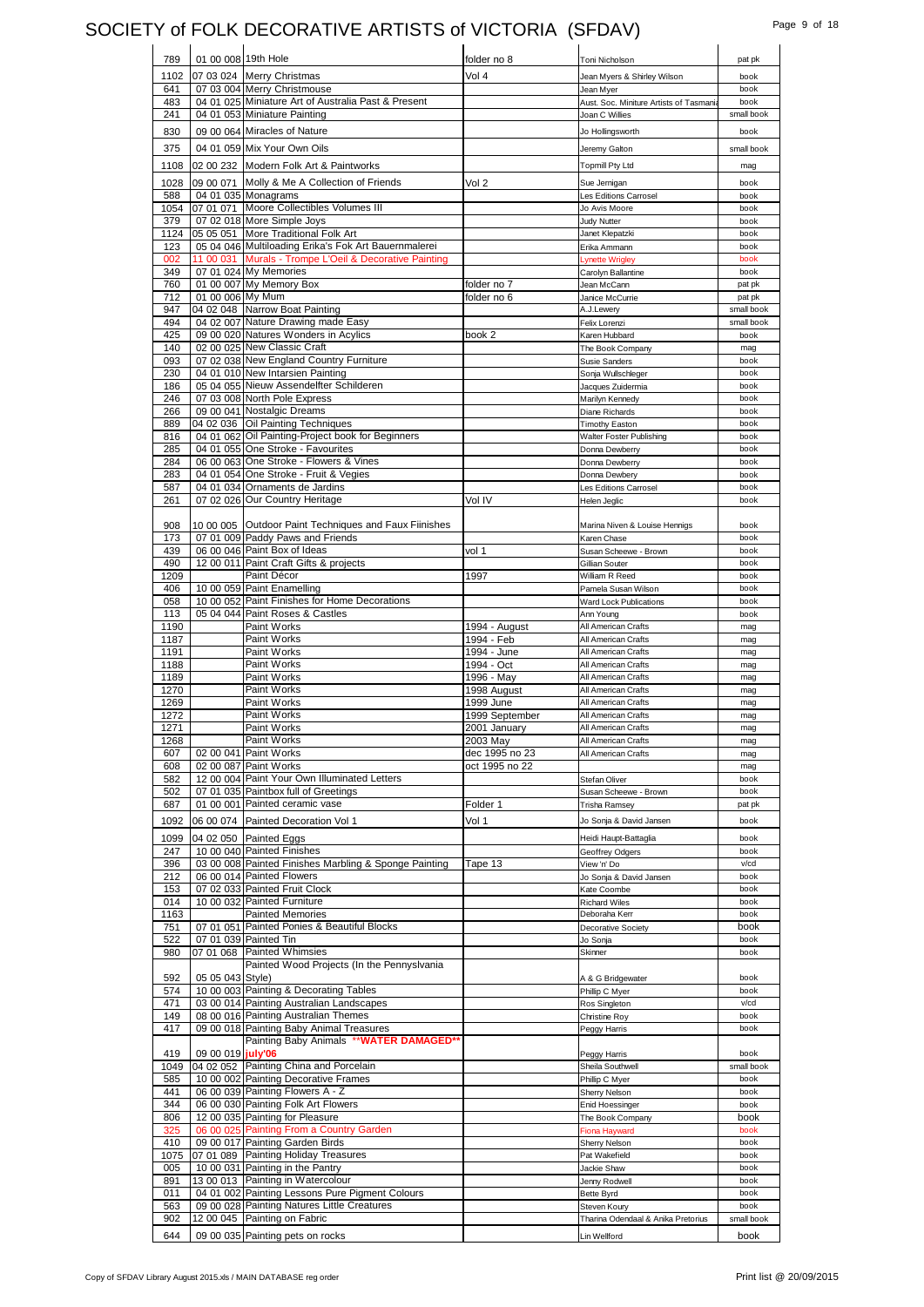## SOCIETY of FOLK DECORATIVE ARTISTS of VICTORIA (SFDAV) Page 10 of 18

| 789<br>01 00 008 19th Hole<br>folder no 8                                                         | Toni Nicholson                 | pat pk                                                                       |
|---------------------------------------------------------------------------------------------------|--------------------------------|------------------------------------------------------------------------------|
| 02 00 237 Painting Projects No 1<br>1113<br>No 1                                                  | <b>Express Publications</b>    | mag                                                                          |
| 02 00 238 Painting Projects No 2<br>No <sub>2</sub><br>1114                                       | <b>Express Publications</b>    | mag                                                                          |
| 06 00 011 Painting Realistic Flowers in Acrylics<br>436                                           | Arlene Beck                    | book                                                                         |
|                                                                                                   |                                |                                                                              |
| 946<br>12 00 047 Painting Romantic Landscapes                                                     | Sharon Buononata               | book                                                                         |
| 03 00 012 Painting Roses<br>395                                                                   | Ros Singleton                  | v/cd                                                                         |
| 05 05 035 Painting Tapestry Florals<br>526                                                        | David & Martha Jansen          | book                                                                         |
| 09 00 029 Painting the Secret World of Nature<br>567                                              | John Agnew                     | book                                                                         |
| 04 02 049 Painting Tiny Treasures<br>573                                                          | Cindy Gordon                   | book                                                                         |
| 741<br>04 02 016 Painting with Metallics                                                          | Bette Byrd                     | book                                                                         |
| 04 02 017 Painting with pure Pigments<br>752                                                      | Pat Wakefield                  | book                                                                         |
| 06 00 043 Paintings From a Country Garden<br>528                                                  | Fiona Hayward                  | book                                                                         |
| 12 00 031 Palekh Calender<br>551                                                                  |                                | book                                                                         |
| 12 00 037 Paper & Fabric Marbling<br>880                                                          | <b>Rex Swindlehurst</b>        | book                                                                         |
| 04 01 040 Passion Persistence & Practice<br>713                                                   | <b>Tracey Vincent</b>          | book                                                                         |
| 914<br>04 02 039 Pastels                                                                          | Jackie Simmonds                | book                                                                         |
| 239<br>06 00 023 Pattern Collection<br>book 1                                                     | Vicki Nicholson                | book                                                                         |
| 01 00 004 Pegasus<br>folder no 4<br>681                                                           | Wendy Flint                    | pat pk                                                                       |
|                                                                                                   |                                |                                                                              |
| 06 00 067 Personal Collection Part IV<br>831<br>part IV                                           | Jackie O'Keefe                 | book                                                                         |
| 210<br>07 01 012 Personally Painted                                                               | LaRae Anderson                 | book                                                                         |
| 036<br>05 04 036 Petrikivka Painting                                                              | Rose Tanasichuk                | book                                                                         |
| Pike Creek Seasons<br>1141                                                                        | Susan Allemand                 | book                                                                         |
| 103<br>05 04 041 Pipkas Bavarian Fok Art                                                          | Pipka                          | book                                                                         |
| 09 00 066 Pipsqueaks - Good Tidings<br>833                                                        | Kathi Walters                  | book                                                                         |
| 440                                                                                               |                                | book                                                                         |
| 09 00 054 Pipsqueaks Best of the First Volume                                                     | Kathi Walters                  |                                                                              |
| 832<br>09 00 065 Pipsqueaks X                                                                     | Kathi Walters                  | book                                                                         |
| 237<br>07 02 023 Places in my Heart                                                               | Carolyn Phillips               | book                                                                         |
| 01 00 006 Plum Pudding Bears<br>703<br>folder no 6                                                | Delyce England                 | pat pk                                                                       |
| 01 00 007 Plum Pudding Serviette Holder<br>758<br>folder no 7                                     | Gail Sebire                    | pat pk                                                                       |
| 05 05 005 Popular Art of Buenos Aries<br>242                                                      | Jorge Muscia                   | book                                                                         |
| 029<br>06 00 041 Porcelain Painting                                                               | Joyce Randall                  | book                                                                         |
|                                                                                                   |                                |                                                                              |
|                                                                                                   |                                |                                                                              |
| 13 00 008 Pouring Light - Layering Transparent W/colour<br>867<br>04 02 059 Practical Calligraphy | Jean Grastorf                  | book                                                                         |
| 1122                                                                                              | John R Nash & Gerald Fleuss    | book                                                                         |
| 429<br>07 01 028 Pretty Things                                                                    | Lyn Foster                     | book                                                                         |
| 01 00 002 Pride of Africa<br>732<br>folder no 2                                                   | Amandah Taylor                 | pat pk                                                                       |
| 04 02 009 Priscilla Hauser Decorative Painting Secrets<br>564                                     | Priscilla Hauser               | book                                                                         |
| 463<br>07 01 031 Priscilla Hauser Easy does it<br>book 1                                          | Priscilla Hauser               | book                                                                         |
| 06 00 060 Priscilla Paints Flowers<br>162<br>book 1                                               | Priscilla Hauser               | book                                                                         |
| 07 01 007 Priscilla Paints Linens and Lace<br>book 1<br>166                                       | Priscilla Hauser               | book                                                                         |
| 05 05 041 Priscilla Paints Russian Folk Art Painting<br>571                                       | Priscilla Hauser               | book                                                                         |
| 06 00 055 Priscilla Paints The Home Collection<br>164<br>book 1                                   | Priscilla Hauser               | book                                                                         |
| 06 00 054 Priscilla Paints The Painted Garden<br>165<br>book 1                                    | Priscilla Hauser               | book                                                                         |
| 04 01 065 Priscilla Paints with Sponges & Dots<br>1051<br>Book 1                                  | Priscilla Hauser               | book                                                                         |
| 05 04 050 Priscilla Paints Zhostovo Florals<br>163<br>book 1                                      |                                | book                                                                         |
|                                                                                                   | Priscilla Hauser               |                                                                              |
|                                                                                                   |                                |                                                                              |
| Priscilla Paints Zhostovo Florals with Russian                                                    |                                |                                                                              |
| 250<br>05 05 007 Masters<br>Book 2                                                                | Priscilla Hauser               | book                                                                         |
| 790<br>01 00 008 Project Bag<br>folder no 8                                                       | TDP 2005, Green Group          |                                                                              |
| 07 01 053 Project for The Country Kitchen<br>569                                                  | <b>Tracey Sims</b>             | book                                                                         |
| 07 02 022 Projects for the Country Kitchen<br>233                                                 | <b>Tacey Simms</b>             | book                                                                         |
| 147<br>04 01 006 Proposed Moral Rights Leg'tion for Copyright                                     | Government Publication         | pat pk                                                                       |
| Proposed Moral Rights Leg'tion for Copyright                                                      |                                |                                                                              |
| 04 01 007 Creators<br>157                                                                         | Government Publication         |                                                                              |
| 698<br>01 00 005 Puffing Billy<br>folder no 5                                                     | Judi Roberts                   |                                                                              |
|                                                                                                   |                                |                                                                              |
| 1096<br>04 01 066 Pure Pigment Colors Painting Lessons                                            | Bette Byrd                     | book                                                                         |
| 07 01 025 Quail Cottage<br>393                                                                    | Judy Lynn O'Brien              | book                                                                         |
| 1260<br>Quick & Easy Painting<br>1999 - March                                                     | All American Crafts            | mag                                                                          |
| 1261<br>Quick & Easy Painting<br>2009 - April                                                     | All American Crafts            | mag                                                                          |
| 02 00 236 Quick & Easy Painting<br>1112<br>1999 - July                                            | <b>Blue Ridge Publications</b> | mag                                                                          |
| 07 03 017 Rainbow Road<br>059                                                                     | Jean Myers/Shirley Wilson      | book                                                                         |
| 251<br>07 01 013 Realistic Techniques                                                             | Judy Sleight                   | book                                                                         |
| 12 00 043 Really Jazzy Jars<br>906                                                                | Marie Browning                 | book                                                                         |
| 747<br>07 01 048 Reasons to Celebrate                                                             | <b>Bess Daniel</b>             |                                                                              |
| 671<br>01 00 004 Renaissance Book Cover<br>folder no 4                                            | Kathy Prestigar                |                                                                              |
| 1248<br>Rieko's Reflections                                                                       | Rieko Hirose                   | book                                                                         |
| 228<br>09 00 048 Ritva's Fairyland                                                                | Ritva Rasmussen                | book                                                                         |
| 1143<br>Rock and Stone Craft                                                                      | Elyse Sommer                   | book                                                                         |
| 384<br>07 02 020 Romantic Cottages                                                                | Ros Singleton                  | book                                                                         |
| 746                                                                                               |                                |                                                                              |
| 06 00 048 Rose & Expressions                                                                      | Jeanne Downing                 |                                                                              |
| 650<br>01 00 001 Rose Album<br>Folder 1                                                           | Judy Minter                    |                                                                              |
| 01 00 005 Rose Heart<br>699<br>folder no 5                                                        | Leanne Milhana                 |                                                                              |
| 06 00 022 Rose Petals Stroke by Stroke<br>040                                                     | Susan Abdella                  | book                                                                         |
| 367<br>05 05 019 Rosemaling                                                                       | Yoshie Kojima                  |                                                                              |
| 05 05 020 Rosemaling - A Brush with Tradition<br>368                                              | Kristen Birkeland              | book                                                                         |
| 05 04 031 Rosemaling Beyond Tradition<br>003<br>vol 1                                             | <b>Judy Alsever</b>            | book<br>book                                                                 |
| 05 05 033 Rosemaling Beyond Tradition<br>518<br>vol 2                                             | <b>Judy Alsever</b>            | book                                                                         |
| 434<br>05 05 026 Rosemaling with Ellen                                                            | Ellen Landwehr                 | book                                                                         |
| 05 04 056 Rose-Painting in Norway<br>187                                                          | Randi Asker                    |                                                                              |
| 385<br>06 00 013 Roses Folk Art                                                                   | Leanne Milano                  | book                                                                         |
|                                                                                                   |                                |                                                                              |
| 297<br>06 00 038 Roses Please                                                                     | Ros Singleton                  | book                                                                         |
| 1221<br>Roses Ribbons & Lace<br>2000                                                              | <b>Express Publications</b>    | mag                                                                          |
| 05 05 022 Russian Inspirations<br>386                                                             | Leanne Milano                  | book                                                                         |
| 08 00 017 Rustic Australian Folk Art<br>207                                                       | Christine Roy                  |                                                                              |
| 01 00 002 Santa Picket<br>663<br>folder no 2                                                      | Janice McCurrie                | book                                                                         |
| 07 03 016 Santa Street<br>634<br>vol 16                                                           | Bev Johnston & Pam Tyriver     | book                                                                         |
| 01 00 002 Santa Toothpick holder<br>662<br>folder no 2                                            | Debra Jean Bellamy             |                                                                              |
|                                                                                                   |                                |                                                                              |
| 01 00 005 Sari the Elephant<br>706<br>folder no 5                                                 | Gina Hunt                      |                                                                              |
| 06 00 072 Say It With Flowers<br>1050                                                             | Sarah King & Connie Zimmerman  | pat pk<br>book<br>pat pk<br>book<br>pat pk<br>pat pk<br>book                 |
| 714<br>10 00 004 Scandinavian Painted Décor                                                       | Jocasta Innes                  | small book<br>small book<br>pat pk<br>small book<br>pat pk<br>pat pk<br>book |
| 10 00 039 Scandinavian Painted Furniture<br>198                                                   | Jo Ocasta Innes                | book                                                                         |
| 252<br>05 05 008 Schachteln Boxes                                                                 | Lia                            | book                                                                         |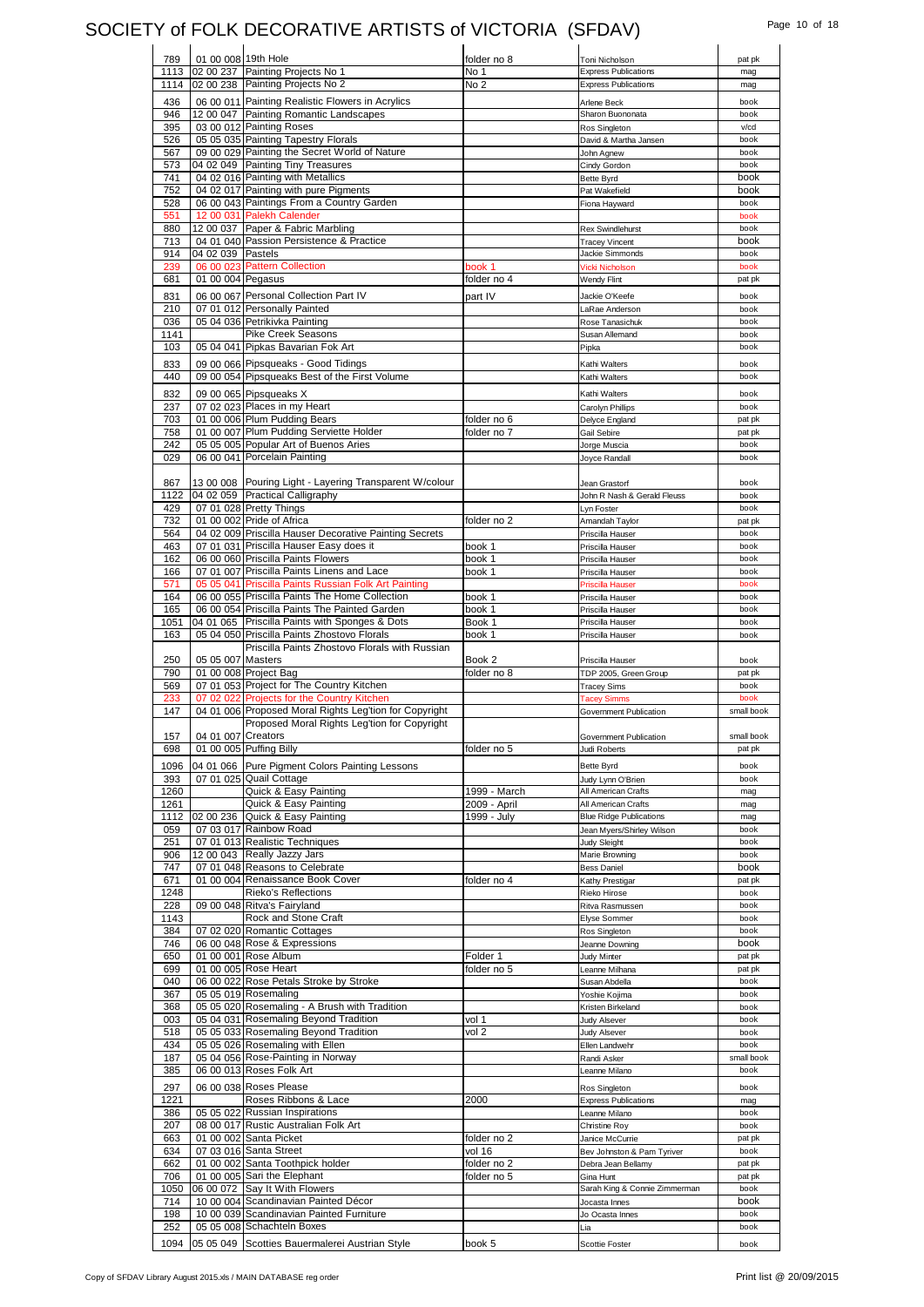# SOCIETY of FOLK DECORATIVE ARTISTS of VICTORIA (SFDAV) Page 11 of 18

| 789        | 01 00 008 19th Hole   |                                                                    | folder no 8   | Toni Nicholson                   | pat pk       |
|------------|-----------------------|--------------------------------------------------------------------|---------------|----------------------------------|--------------|
| 066        |                       | 05 04 039 Scotties Bauernmalerei                                   | book 2        | Scottie Foster                   | book         |
| 541        |                       | 05 05 039 Scotties Guide to Bauernmalerei                          | Book 1        | <b>Scottie Foster</b>            | book         |
| 041        |                       | 05 04 037 Scotties Guide to Bauernmalerei                          | book 4        | <b>Scottie Foster</b>            | book         |
| 540        |                       | 05 05 038 Scotties Guide to Bauernmalerei                          | Book 4        | Scottie Foster                   | book         |
| 470        |                       | 07 02 007 Seascapes - Step-by-Step                                 |               |                                  |              |
|            |                       |                                                                    |               | <b>Rick Scott</b>                | book         |
| 556        |                       | 02 00 040 Sensational Folk Art Decorating                          | 1999          | various                          | mag          |
| 884        |                       | 07 02 034 Shared Memories                                          |               | Cheri Dennett, CDA               | book         |
| 321        |                       | 07 02 010 Signs by Gail                                            |               | Gail Crosmoz-Brown               | book         |
| 590        |                       | 04 01 037 Silhouettes Vignettes Decoratives                        |               | L'Adventure                      | book         |
| 875        |                       | 12 00 042 Silk Painting                                            |               |                                  | book         |
|            |                       |                                                                    |               | Jill Kennedy & Jane Varrall      |              |
| 152        |                       | 12 00 026 Silk Painting                                            |               | Liz Wauchops                     | small book   |
| 409        |                       | 07 01 060 Simple Additions                                         |               | Carolee McMullins                | book         |
| 613        |                       | 07 01 056 Simple Signman                                           |               | K Shultz                         | book         |
| 570        |                       | 06 00 042 Simply Classical                                         |               | Heidi Ott                        | book         |
| 279        |                       | 12 00 014 Simply Mexican Painted Furniture                         |               |                                  | book         |
|            |                       |                                                                    |               | Jocasta Innes & Stewart Walton   |              |
| 572        |                       | 07 01 043 Simply Paint It                                          |               | Delta                            | book         |
| 1043       |                       | 09 00 072 Soft Expressions                                         |               | Bette Byrd                       | book         |
| 818        |                       | 04 01 060 Soft Pastel-Project Book for Beginners                   |               | Walter Foster Publishing         | book         |
|            |                       |                                                                    |               |                                  |              |
| 156        |                       | 10 00 036 Sponging - a beginners guide                             |               | Susan Goons                      | book         |
| 680        |                       | 01 00 004 Spring Bouquet Trinket                                   | folder no 4   | Kerrie Scotton                   | pat pk       |
| 1093       |                       | 04 02 054 Stain Painting Etcetera with Acrylics                    |               | Jo Sonja & David Jansen          | book         |
|            |                       |                                                                    |               |                                  |              |
| 793        | 01 00 009 Stargazer   |                                                                    | folder no 9   | Red Group TDP 2005               | pat pk       |
| 078        |                       | 07 03 020 Starlight Santas - Starlight Series                      |               | Pipka                            | book         |
| 535        |                       | 07 03 022 Starlight Seasons                                        | book 1        | Bev Johnston & Pam Tyriver       | book         |
| 079        |                       | 07 03 023 Starlight Stories - the Happy Little Tree                |               | Pipka                            | book         |
| 912        |                       | 04 02 041 Start now to draw                                        |               | Tom Robb                         | book         |
|            |                       |                                                                    |               | Rebecca Carter, Emily Dinsdale & |              |
|            |                       |                                                                    |               |                                  |              |
| 1119       |                       | 04 01 069 Stencil Time Vol II                                      |               | Kathy Griffiths                  | book         |
| 969        |                       | 12 00 048 Stencilling on Fabrics                                   |               | Wren Loasby                      | book         |
| 869        |                       | 13 00 006 Step by Step Watercolor Painting                         |               | The Alexander Brothers           | book         |
| 288        |                       | 05 05 011 Step by Step Zhostovo Florals                            |               | Sandy Aubuchon                   | book         |
| 329        | 07 02 012 Still Lifes |                                                                    |               | Judy Diephouse                   | book         |
|            |                       |                                                                    |               |                                  |              |
| 731        | 01 00 002 Stishki     |                                                                    | folder no 2   | Nina Lupton                      | pat pk       |
| 636        |                       | 07 03 013 Stocking Stuffers & Gifts                                |               | Monika Brint                     | book         |
| 235        |                       | 06 00 059 Strawberry Farm                                          |               | Carolyn Phillips                 | book         |
|            |                       |                                                                    |               |                                  |              |
|            |                       | Structure & expression for flowers in                              |               |                                  |              |
| 868        |                       | 13 00 007 watercolour                                              |               | Jean Martin                      | book         |
| 676        |                       | 01 00 004 Stuart Pea & Flannel Flowers                             | folder no 4   | Ilze Postema                     | pat pk       |
| 897        |                       | 04 02 045 Subjects to Paint                                        |               | Jose M. Parramon                 | book         |
| 146        |                       | 06 00 034 Sugar and Spice                                          |               | <b>Heather Lownds</b>            | book         |
|            |                       |                                                                    |               |                                  |              |
| 690        |                       | 01 00 001 Sun Table                                                | Folder 1      | <b>Brenda Pettit</b>             | pat pk       |
| 521        |                       | 05 05 034 Sunny Days & Funny Faces                                 |               | Jo Sonja & David Jansen          | book         |
| 260        |                       | 07 02 025 Suzies Country Collectables                              | Vol 1         | Suzie Smith                      | book         |
| 226        |                       | 03 00 006 Suzies Decorative Arts                                   |               | Suzie Smith                      | v/cd         |
|            |                       |                                                                    |               |                                  |              |
|            |                       |                                                                    |               |                                  |              |
| 136        |                       | 01 00 003 Swan on Lakes - acrylics - pattern pack BB04             | folder no 3   | Bette Byrd                       | pat pk       |
| 1090       |                       | 07 03 018 Sweet Dreams                                             |               | Jo Sonja & David Jansen          | book         |
| 1045       |                       | 09 00 074 Take A Fancy To Folkart                                  |               | Daine Capoccia                   | book         |
|            |                       |                                                                    |               |                                  |              |
| 913        |                       | 04 02 040 Teach yourself painting and drawing                      |               | Carole Vincent                   | small book   |
| 788        |                       | 01 00 008 Teddy Bear Book Ends                                     | folder no 8   | Lois Durling                     | pat pk       |
| 430        |                       | 09 00 021 Teeny Tiny Treasures                                     |               | Ronnie Bringle                   | book         |
| 326        |                       | 06 00 024 Tenth Anniversary of Blessings                           |               | Chris Thornton                   | book         |
|            |                       | 01 00 005 The Anglers Bar                                          |               |                                  |              |
| 696        |                       |                                                                    | tolder no 5   | Ken Gadd                         | pat pk       |
| 1048       |                       | 04 02 051 The Art and History of Decoupage                         |               | Frames & More                    | book         |
| 001        |                       | 12 00 020 The Art of Celtic                                        |               | <b>Courtney Davis</b>            | book         |
|            |                       | The Art of Creative Drawing-Symbolism and                          |               |                                  |              |
| 780        |                       | 04 02 024 Mythology                                                |               | Greg C. Grace                    | book         |
|            |                       | The Art of Creative DrawingSymbols, Shapes                         |               |                                  |              |
|            |                       |                                                                    |               |                                  |              |
| 781        |                       | 04 02 025 and Geometry                                             |               | Greg C. Grace                    | book         |
| 449        |                       | 07 01 030 The Art of Decorating Eggs                               |               | Search Press                     | book         |
| 1029       |                       | 02 00 208 The Art of Folk Art                                      | vol 1         | <b>Topmill Pty Ltd</b>           | mag          |
| 1035       | 02 00 214             | The Art of Folk Art                                                | vol 11        | <b>Topmill Pty Ltd</b>           | mag          |
| 1276       |                       | The Art of Folk Art                                                | Vol 12        | <b>Topmill Pty Ltd</b>           | mag          |
|            |                       |                                                                    |               | <b>Topmill Pty Ltd</b>           |              |
|            | 1036 02 00 215        | The Art of Folk Art                                                | vol 13        |                                  | mag          |
| 1037       | 02 00 216             | The Art of Folk Art                                                | vol 15        | <b>Topmill Pty Ltd</b>           | mag          |
| 1038       | 02 00 217             | The Art of Folk Art                                                | vol 17        | Topmill Pty Ltd                  | mag          |
| 1277       |                       | The Art of Folk Art                                                | Vol 18        | <b>Topmill Pty Ltd</b>           | mag          |
| 546        |                       |                                                                    |               |                                  |              |
|            |                       |                                                                    |               |                                  |              |
|            | 06 00 051             | The Art of Folk Art                                                | vol 2         | <b>Topmill Pty Ltd</b>           | mag          |
| 1278       |                       | The Art of Folk Art                                                | Vol 20        | Topmill Pty Ltd                  | mag          |
| 1039       | 02 00 218             | The Art of Folk Art                                                | vol 21        | <b>Topmill Pty Ltd</b>           | mag          |
| 1222       |                       | The Art of Folk Art                                                | vol 22        | <b>Topmill Pty Ltd</b>           | mag          |
|            |                       |                                                                    |               |                                  |              |
| 1040       | 02 00 219             | The Art of Folk Art                                                | vol 23        | <b>Topmill Pty Ltd</b>           | mag          |
| 1279       |                       | The Art of Folk Art                                                | <b>Vol 24</b> | <b>Topmill Pty Ltd</b>           | mag          |
| 1223       |                       | The Art of Folk Art                                                | vol 25        | Topmill Pty Ltd                  | mag          |
| 1224       |                       |                                                                    | vol 26        | Topmill Pty Ltd                  | mag          |
|            |                       | The Art of Folk Art                                                |               |                                  |              |
| 1030       | 02 00 209             | The Art of Folk Art                                                | vol 3         | <b>Topmill Pty Ltd</b>           | mag          |
| 1280       |                       | The Art of Folk Art                                                | Vol 30        | <b>Topmill Pty Ltd</b>           | mag          |
| 1041       | 02 00 220             | The Art of Folk Art                                                | vol 31        | <b>Topmill Pty Ltd</b>           | mag          |
|            |                       |                                                                    |               |                                  |              |
| 1042       | 02 00 221             | The Art of Folk Art                                                | vol 32        | <b>Topmill Pty Ltd</b>           | mag          |
| 1281       |                       | The Art of Folk Art                                                | Vol 32        | <b>Topmill Pty Ltd</b>           | mag          |
| 1282       |                       | The Art of Folk Art                                                | Vol 33        | <b>Topmill Pty Ltd</b>           | mag          |
| 1284       |                       | The Art of Folk Art                                                | Vol 34        | <b>Topmill Pty Ltd</b>           | mag          |
|            |                       |                                                                    |               |                                  |              |
| 1283       |                       | The Art of Folk Art                                                | Vol 35        | Topmill Pty Ltd                  | mag          |
| 547        |                       | 06 00 051 The Art of Folk Art                                      | vol 4         | <b>Topmill Pty Ltd</b>           | mag          |
|            |                       |                                                                    |               | <b>Topmill Pty Ltd</b>           | mag          |
| 1031       |                       | 02 00 210 The Art of Folk Art                                      | vol 5         |                                  |              |
| 1032       |                       | 02 00 211 The Art of Folk Art                                      | vol 6         | <b>Topmill Pty Ltd</b>           | mag          |
| 1033       |                       | 02 00 212 The Art of Folk Art                                      | vol 7         | Topmill Pty Ltd                  | mag          |
| 1034       |                       | 02 00 213 The Art of Folk Art                                      | vol 9         | <b>Topmill Pty Ltd</b>           | mag          |
|            |                       |                                                                    |               |                                  | book         |
| 015        |                       | 05 04 032 The Art of Folk Painting                                 |               | Jo Sonja & David Jansen          |              |
| 473<br>516 |                       | 12 00 009 The Art of Illumination<br>11 00 036 The Art of Illusion |               | Patricia Carter<br>Janet Shearer | book<br>book |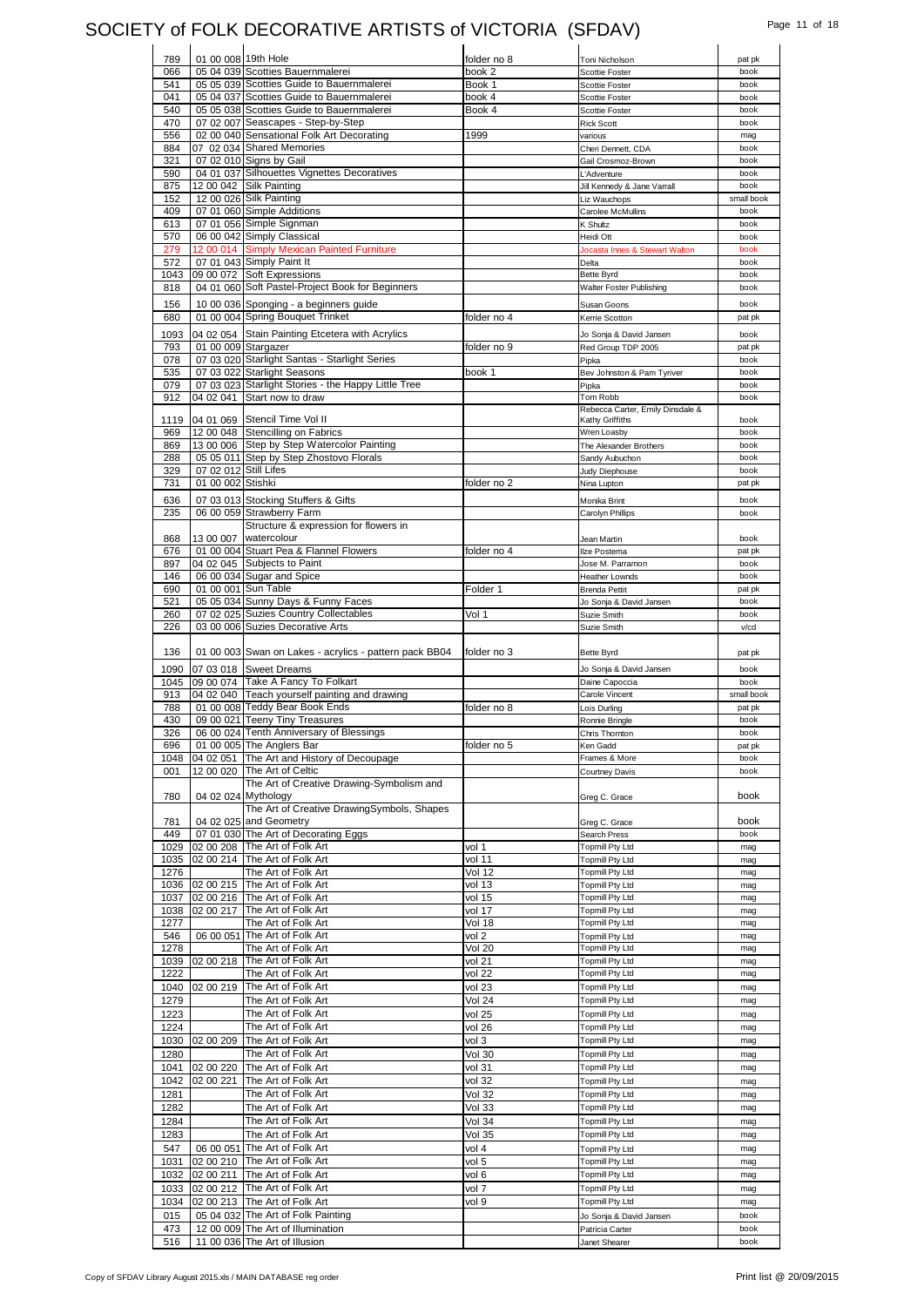# SOCIETY of FOLK DECORATIVE ARTISTS of VICTORIA (SFDAV) Page 12 of 18

| 789         | 01 00 008 19th Hole |                                                            | folder no 8     | Toni Nicholson                    | pat pk       |
|-------------|---------------------|------------------------------------------------------------|-----------------|-----------------------------------|--------------|
| 450         |                     | 10 00 045 The Art of the Cabinet                           |                 | M Richard - Cubbitt               | book         |
| 199         |                     | 04 01 047 The Art of Theorem Painting                      |                 | Lefko Knickerbocker               | book         |
| 888         |                     | 04 02 035 The Artist's Problem Solver                      |                 | Multi - 10 artists                | book         |
| 013         |                     | 08 00 004 The Australian Folk Art Collection               |                 | Deborah Kneen                     | book         |
| 1056        |                     | 08 00 034 The Australian Way Folk Art                      |                 | Gita                              | book         |
| 527         |                     | 05 05 036 The Basics of Folk Art                           | vol 2           | Jerry &Jo Sonja                   | book         |
| 919         |                     | 07 02 042 The basics of tin painting                       |                 | Gigi Smith-burns                  | book         |
| 190         |                     | 10 00 038 The Best of Painted Furniture                    |                 | F. De Dampierre                   | book         |
| 319         |                     | 04 01 017 The Bible In Art                                 |                 | Susan Wright                      | book         |
| 021         |                     | 09 00 044 The Big Book of Cookie Jars                      |                 | Various                           | book         |
| 243         |                     | 04 01 011 The Big Book of Decorative Painting              |                 | Jackie Shaw                       | book         |
| 286         |                     | 12 00 015 The Book of Kells                                |                 | <b>Bernard Meehan</b>             | book         |
| 376         |                     | 12 00 017 The Calligrapher's Work Book                     |                 | <b>Jim Billingsley</b>            | book         |
| 565         |                     | 04 01 032 The Complete Book of Decorative Painting         |                 | <b>Tera Leigh</b>                 | book         |
| 278         |                     | 10 00 056 The Complete Decorative Painter                  |                 | Spargo/Japp                       | book         |
| 006         |                     | 04 01 001 The Complete Stenciller                          |                 | Jane Gauss                        | book         |
| 204         |                     | 01 00 001 The Convolvulus                                  | Folder 1        | June Varey                        | pat pk       |
| 391         |                     | 07 02 021 The Cottage Collection                           |                 | <b>Chris Stokes</b>               | book         |
| 972         | 07 01 061           | The Country Craft Collection                               | 1994            | <b>Express Publications</b>       | book         |
| 1205        |                     | The Country Craft Collection                               | 1995            | <b>Express Publications</b>       | book         |
| 170         |                     | 05 04 052 The Country Folk Artist                          |                 | Jo Sonja                          | book         |
| 122         |                     | 12 00 024 The Craft Collection of Verses & Alphabets       |                 | Deborah Kneen                     | small book   |
| 347         |                     | 04 01 021 The Crafters Pattern Source Book                 |                 | Mary MacCarthy                    | book         |
| 374         |                     | 04 01 022 The Creative Stencil Source Book                 |                 | Patricia Meehan                   | book         |
| 491         |                     | 04 01 027 The Decorative Artist                            |                 | Yvonne Rees                       | book         |
| 1225        |                     | The Decorative Painter                                     | 1995 No 2       | Society of Decorative Painters    | mag          |
| 1275        |                     | The Decorative Painter                                     | 1996 No 2       | Society of Decorative Painters    | mag          |
| 1226        |                     | The Decorative Painter                                     | 1996 No 6       | Society of Decorative Painters    | mag          |
| 1227        |                     | The Decorative Painter                                     | 1998 No 2       | Society of Decorative Painters    | mag          |
| 1228        |                     | The Decorative Painter                                     | 1998 No 6       | Society of Decorative Painters    | mag          |
| 1274        |                     | The Decorative Painter                                     | 1999 No 5       | Society of Decorative Painters    | mag          |
| 1273        |                     | The Decorative Painter                                     | 2000 No 2       | Society of Decorative Painters    | mag          |
| 309         |                     | 04 01 056 The Flat Brush Workshop                          |                 | Peta Bennett                      | small book   |
| 1066        |                     | 07 01 080 The Folk Art Class                               |                 | Robin Skerra & Joyce Bootsma      | book         |
| 548         |                     | 12 00 032 The Folk Art Collection                          |                 | Lyla Kimble                       | book         |
| 1055        | 06 00 073           | The Folk Art Collection                                    |                 | Magread Pty Ltd                   | mag          |
| 128         |                     | 07 02 029 The Folk Art House                               |                 | Kate Coombe                       | book         |
| 1067<br>007 | 07 01 081           | The Folk Art Palette<br>08 00 001 The Folk Artists Palette | vol 1 no 1      | <b>Topmill Pty Ltd</b>            | mag          |
| 072         |                     | 07 01 003 The Folk Artists Palette                         | Vol 2 No 5      | Dennis Ferris<br>Dennis Ferris    | mag          |
| 1199        |                     | The Folk Artists Palette                                   | Vol 1 No 2      | Multi Print                       | mag<br>mag   |
| 1200        |                     | <b>The Folk Artists Palette</b>                            | Vol 1 No 3      | Multi Print                       | mag          |
| 1202        |                     | <b>The Folk Artists Palette</b>                            | Vol 1 No 7      | Multi Print                       | mag          |
|             |                     |                                                            |                 |                                   |              |
|             |                     |                                                            |                 |                                   |              |
| 1201        |                     | The Folk Artists Palette                                   | Vol 2 No 6      | Multi Print                       | mag          |
| 068         |                     | 07 01 002 The Folk Artists Palette                         | Vol 1 No 4      | various                           | mag          |
| 1246        |                     | The Handicraft Painting Book<br>The Illustrated Cottage    |                 | The Book Company<br>Nina Williams | mag<br>book  |
| 901<br>203  | 12 00 046           |                                                            | Folder 1        |                                   | pat pk       |
| 581         | 01 00 001 The Iris  | 04 01 033 The Life and Works of William Morris             |                 | June Varey<br>Eleanor van Zandt   | small book   |
| 311         | 01 00 001 The Lily  |                                                            | Folder 1        | June Varey                        | pat pk       |
| 1165        |                     | The Magic of Folk Art                                      | Volume 1        | Pika                              | book         |
| 038         |                     | 04 02 021 The Magic of Folk Art (Workbook)                 | vol 1           | Pipka                             | book         |
| 259         |                     | 07 01 015 The Merry Peasant                                |                 | Londi rowley                      | book         |
| 412         |                     | The Midias Touch                                           |                 |                                   | book         |
| 115         |                     | 06 00 044 The Next Step in Folk Art                        |                 | Lea Davis                         | book         |
| 330         |                     | 06 00 026 The Painted Bouquet                              | vol 2           | Christine Whipper                 | book         |
| 331         |                     | 06 00 016 The Painted Bouquet                              | vol 1           | Christine Whipper & D. Kneen      | book         |
| 179         |                     | 06 00 029 The Painted Bouquet                              | vol 3           | Whipper/Kneen                     | book         |
| 1098        |                     | 06 00 076 The Painted Garden                               |                 | Kate Coombe                       | book         |
| 907         |                     | 10 00 006 The Painted Kitchen                              |                 | Henny Donovan                     | book         |
| 965         | 06 00 071           | The Painters Choice                                        |                 | Elizabeth Hayes                   | book         |
| 1103        |                     | 09 00 080 The Painters Home Companion                      | Vol 2           | Jean Myers & Shirley Wilson       | book         |
| 1101        | 09 00 079           | The Painters Home Companion                                | Vol 3           | Jean Myers & Shirley Wilson       | book         |
| 060         |                     | 09 00 001 The Painters Home Companion Basic                | Vol 1           | Shirley Wilson                    | book         |
| 929         |                     | 11 00 040 The Picture Book of Stenciling                   |                 | Jill Viser & Michael Flinn        | book         |
| 313         |                     | 01 00 001 The Poppy                                        | Folder 1        | June Varey                        | pat pk       |
| 047         |                     | 04 01 004 The Rustic Charm of Fok Art                      |                 | Diana Brandt                      | book         |
| 245         |                     | 07 03 011 The Starry Night Collection                      |                 | <b>Brenda Stewart</b>             | book         |
| 030         |                     | 04 01 045 The Techniques of China Painting                 |                 | Gunhild Jorgensin                 | small book   |
| 620         |                     | 04 01 038 The Techniques of Icon Painting                  |                 | Guillen Ramos-Poqui               | book         |
| 312         | 01 00 001 The Tulip |                                                            | Folder 1        | June Varey                        | pat pk       |
| 717         |                     | 01 00 006 The Village Coat Rack                            | folder no 6     | Joyce Dempsy                      | pat pk       |
| 923         |                     | 13 00 016 The Watercolorist's Essential Notebook           |                 | gordan MacKenzie                  | book         |
| 314         |                     | 01 00 001 The White Rose                                   | Folder 1        | June Varey                        | pat pk       |
| 697         |                     | 01 00 005 The White Rose                                   | folder no 5     | June Varey                        | pat pk       |
| 1069        |                     | 07 01 083 The Wonderful World of Folk Art                  |                 | Teresa Townsend                   | book<br>book |
| 106         |                     | 10 00 034 Time to Paint                                    |                 | Gigi Smith Burns                  |              |
| 665<br>1053 |                     | 07 01 047 Timeless Texture                                 |                 | Luanne Wykes<br>Judi Krause       | book<br>book |
| 142         |                     | 07 01 070 Timeless Treasures<br>07 01 006 Times Gone By    | vol 1           | Maryanne Bindimais                | book         |
| 039         |                     | 09 00 036 Times to Remember                                |                 | Juliet Martin                     | book         |
| 629         |                     | 04 01 039 Titian to Tiepolo                                |                 | ArtificioSkira                    | book         |
|             | Registr Barcode     | Title                                                      | Volume/Issue/No | Author or Publisher               | Type         |
| 1288        |                     | <b>Tole Mill Favorite Fruits</b>                           |                 | Phyllis Tilford                   | book         |
| 257         |                     | 07 02 024 Tole Mill Folk Art                               | vol 2           | Phylis Tilford                    | book         |
| 295         |                     | 05 05 012 Tole Mill Folk Art                               |                 | Phylis Tilford                    | book         |
| 1058        |                     | 07 01 073 Tole World<br>Tole World                         | 1994 May        | <b>EGW Publishing</b>             | mag          |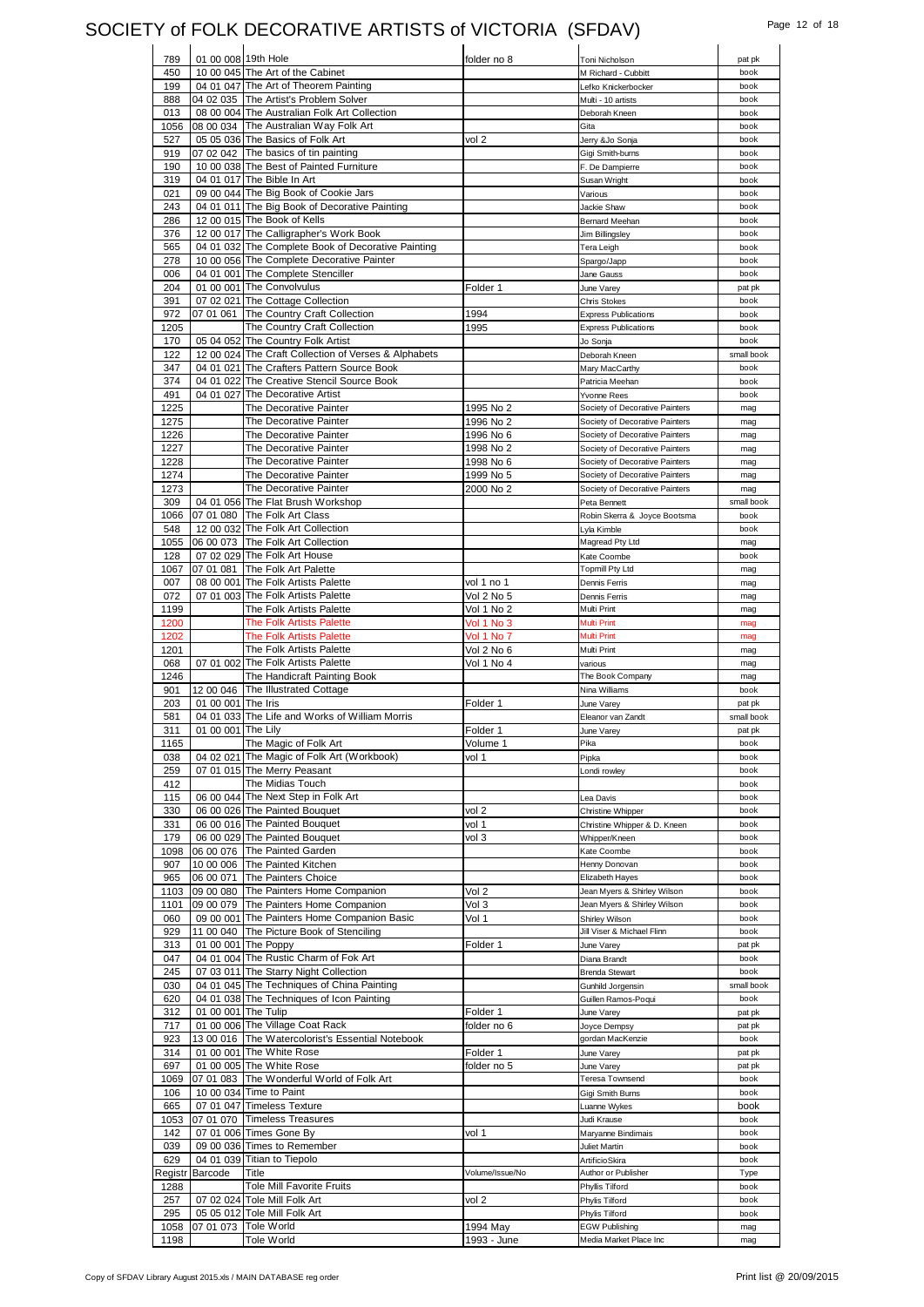### SOCIETY of FOLK DECORATIVE ARTISTS of VICTORIA (SFDAV) Page 13 of 18

| 789          | 01 00 008 19th Hole  |                                                                 | folder no 8     | Toni Nicholson                      | pat pk         |
|--------------|----------------------|-----------------------------------------------------------------|-----------------|-------------------------------------|----------------|
| 1196         |                      | Tole World                                                      | 1994 - August   | Media Market Place Inc              | mag            |
| 1197         |                      | Tole World                                                      | 1994 - Feb      | Media Market Place Inc              | mag            |
| 1195         |                      | Tole World                                                      | 1995 - April    | Media Market Place Inc              | mag            |
| 1194         |                      | Tole World                                                      | 1998 - April    | Media Market Place Inc              | mag            |
| 1193         |                      | Tole World                                                      | 1998 - Aug      | Media Market Place Inc              | mag            |
| 1192         |                      | Tole World                                                      | 1999 - Feb      | Media Market Place Inc              | mag            |
| 1232         |                      | Tole World                                                      | 2003 - Aug      | Vol 27 No 4                         | mag            |
| 1233         |                      | Tole World                                                      | 2003 - April    | Vol 27 No 42                        | mag            |
| 064          |                      | 02 00 007 Tole World                                            | 1991 July/Aug   |                                     | mag            |
| 1266         |                      | Tole World                                                      | 1998 October    |                                     | mag            |
| 1267         |                      | Tole World                                                      | 1999 April      |                                     | mag            |
| 258          |                      | 07 01 014 Tolehaven Collection                                  | vol 7           | Gail Anderson                       | book           |
| 1287         |                      | <b>Tolehaven Collection</b>                                     | Vol 8           | Gail Anderson                       | book           |
| 487          | 04 02 005 Toleware   |                                                                 |                 | Ann Witchell                        | book           |
| 1230         |                      | Topmill Presents Folk Art                                       | Vol 1           | Ellen Vallenton                     | book           |
| 1229         |                      | <b>Topmill Presents Folk Art</b>                                | Vol 2           | Joy Vagg                            | book           |
| 1104         |                      | 04 02 055 Traditional Folk Art                                  |                 | Janet Klepatzki                     | book           |
| 792          |                      | 05 05 047 Traditional Folk Art                                  | 1995            | Various                             | book           |
| 196          |                      | 05 04 058 Traditional Hungarian Folk Art                        |                 | Eva & Nicol Tummel                  | book           |
| 688          |                      | 01 00 001 Traditional Swiss Bentwood box                        | Folder 1        | Pamela Jones                        | pat pk         |
| 310          |                      | 05 05 015 Traditions in Folk Art                                |                 | Helen Kuster                        | book           |
| 566          |                      | 11 00 038 Trompe L'Oeil                                         |                 | Jan Johnston                        | book           |
| 517          |                      | 11 00 037 Trompe L'Oeil Art is Alive                            |                 | Maggie Hayne                        | book           |
| 422          | 11 00 033 with Paint |                                                                 |                 | Roberta Gordon Smith                | book           |
| 927          |                      | 11 00 042 Trompel'Oeil Stenciling                               |                 | Jocelyn Kerrr Holding               | book           |
| 651          |                      | 01 00 001 Tuscan Letter Holder                                  | Folder 1        | Jean Trew                           | pat pk         |
| 109          |                      | 09 00 002 Vagabond Days                                         |                 | Myers & Wilson                      | book           |
| 1044         |                      | 09 00 073 Victoria Bear Station                                 |                 | <b>Bess Daniel</b>                  | book           |
| 338          |                      | 06 00 007 Victorian Heirlooms                                   |                 | Lea Davis                           | book           |
| 905          |                      | 07 02 036 Victorian Portraits                                   |                 | Doe Bush                            | book           |
| 1203         |                      | Vintage Peace                                                   |                 | Bodi Dolara                         | book           |
| 032          |                      | 03 00 001 Wall Stencilling                                      |                 | View 'n' Do                         | v/cd           |
| 402          |                      | 03 00 013 Watecolour with Acrylics                              | Tape 14         | Donna Spiegel                       | v/cd           |
| 1151         |                      | Water Mixable Oils                                              |                 | <b>Michael Sanders</b>              | book           |
| 870          |                      | 13 00 005 Watercolor Flower Painting Workshop                   |                 | Hazel Soan                          | book           |
| 871          |                      | 13 00 003 Watercolor Painting Outside the Lines                 |                 | Linda Kemp                          | book           |
| 926          |                      | 13 00 014 Watercolour Flowers - fast, fresh and free            |                 | Jenny MacNaughton                   | book           |
| 817          | 04 01 061 Beginners  |                                                                 |                 | Walter Foster Publishing            | book           |
| 435          |                      | 04 01 023 Watercolour Pen & Ink                                 |                 | Jane Wunder                         | book           |
| 577          |                      | 03 00 019 Watercolour Techniques with Acrylics                  |                 | Judy Wetsegaard                     | v/cd           |
| 578          |                      | 03 00 021 Watercolour Techniques with Acrylics                  |                 | Judy Wetsegaard                     | v/cd           |
| 523          |                      | 04 01 028 Watercolour Techniques with Pen & Ink                 |                 | Claudia Nice                        | book           |
| 895          |                      | 13 00 009 Watercolours made Easy                                |                 | Miranda Fellows                     | book           |
| 076          |                      | 10 00 053 Wattyl Wood Finishing Guide                           | no 1            | Wattyl                              | small book     |
|              |                      |                                                                 |                 |                                     |                |
| 077          |                      | 10 00 054 Wattyl Wood Finishing guide                           | no <sub>2</sub> | Wattyl                              | small book     |
| 300          |                      | 04 01 014 We Give Matroishka in Marriage                        |                 | Tatiana Ryabikina                   | book           |
| 451          |                      | 12 00 006 Wearable & Decorative Stencilling                     |                 | Joanne Malone                       | book           |
| 657          |                      | 01 00 002 Wee Bonnie Scottie                                    | folder no 2     | Gina Hunt                           | pat pk         |
| 445          | 06 00 058 & Acrylis  |                                                                 |                 | Susan Scheewe - Brown               | book           |
| 1145         |                      | Welcome to Myra's Garden                                        |                 | Myra Mahy                           | book           |
|              |                      | 1059 07 01 074 Where Love Abides                                |                 | Pat Clarke                          | book           |
| 599          |                      | 09 00 031 Why Paint Cats                                        |                 | <b>B Silver &amp; H Brush</b>       | book           |
| 514          |                      | 07 01 038 Wicks 'n' Candlesticks                                |                 | Lori Holt                           | book           |
| 387          |                      | 08 00 020 Wildflower Collection                                 |                 | Gillian Wright                      | book           |
| 748          |                      | 07 01 049 Wildflower Farm                                       |                 | Carolyn Phillips                    | book           |
| 485          |                      | 04 01 026 William Morris                                        |                 | William Morris                      | book           |
| 497          |                      | 09 00 024 Wing and Things in My Water Garden                    |                 | Sherry Nelson                       | book           |
| 1157         |                      | Winky's Christmas Pie                                           |                 | Winky Janes                         | book           |
| 925          |                      | 13 00 015 Winning with Watercolour                              |                 | <b>Trevor Waugh</b>                 | book           |
| 504          |                      | 07 03 019 Winter on Country Lane                                |                 | Pam Gonnason                        | book           |
| 1150         |                      | Winter Treasures & Pleasures                                    |                 | Doreen Campbell                     | book           |
| 723          |                      | 01 00 003 Wish upon a star                                      | folder no 3     | Karen Brouwer                       | pat pk         |
| 276          |                      | 01 00 001 Wishful Thinking                                      | Folder 1        | Debbie Mitchell                     | pat pk         |
| 735          |                      | 01 00 002 Wishing upon a star                                   | folder no 2     | Karen Brouwer                       | pat pk<br>book |
| 303          |                      | 05 05 014 Wismut und wismutmalerei                              |                 | Sonja Wullschleger                  | book           |
| 630          |                      | 10 00 049 Wood Finishes                                         |                 | Nancy Snellen                       |                |
| 530          |                      | 09 00 026 World of Animals                                      | book 2          | Anna Bernabe                        | book           |
| 691          |                      | 01 00 001 Writing box                                           | Folder 1        | Alison Hamilton                     | pat pk         |
| 143          |                      | 04 01 005 Yesterday's Ornament                                  |                 | <b>Top Mill Publications</b>        | book           |
| 1243         |                      | Your Step by Step Guide to Folk Art                             | 1996            | <b>Express Publications</b>         | mag<br>book    |
| 282          |                      | 10 00 042 Your Step by Step Guide to Painted Finishes           |                 | Alan Himsworth                      |                |
| 249          |                      | 05 05 006 Zhostovo Floral Legacy                                |                 | Tricia Joiner                       | book           |
|              |                      |                                                                 |                 | <b>Rick St Dennis</b>               | book           |
| 1321         |                      | DeLanes Starlight Treasures<br><b>Little Shelf Sow Stoppers</b> |                 | Sue Dees                            | book           |
| 1429<br>1438 |                      | Discovering American Folk Art                                   |                 |                                     | book           |
|              |                      | The Decorative Painter                                          | 1991 No 6       | Cynthia V A Schaffner<br>Tole World | mag            |
| 1564<br>1289 |                      | <b>Tuttles Touches</b>                                          | Vol 2           | Mary Jo Tuttle                      | book           |
|              |                      | One Stroke - Patio Decorating                                   |                 | Donna Dewberry                      | book           |
| 1290<br>1291 |                      | Wildflowers                                                     |                 | Donna Dewberry                      | book           |
| 1292         |                      |                                                                 |                 | Deborah Schneebeli-Morrell          | book           |
|              |                      | The Decorative Egg Book                                         |                 | Susan Stamilio                      | book           |
| 1293<br>1294 |                      | Elegant Eggs<br>The Art of Marbling                             |                 | <b>Stuart Spencer</b>               | book           |
| 1295         |                      | May Gibbs Country Craft                                         |                 | <b>Collins Harper</b>               | book           |
| 1296         |                      | Folk Art for Everyone                                           |                 | Joy Vagg                            | book           |
| 1297         |                      | <b>Farmington Country Seasons</b>                               | Book 2          | Barbara Nielsen                     | book           |
| 1298         |                      | Victorian Cut & Use Stencils                                    |                 | Carol Belanger Grafton              | book           |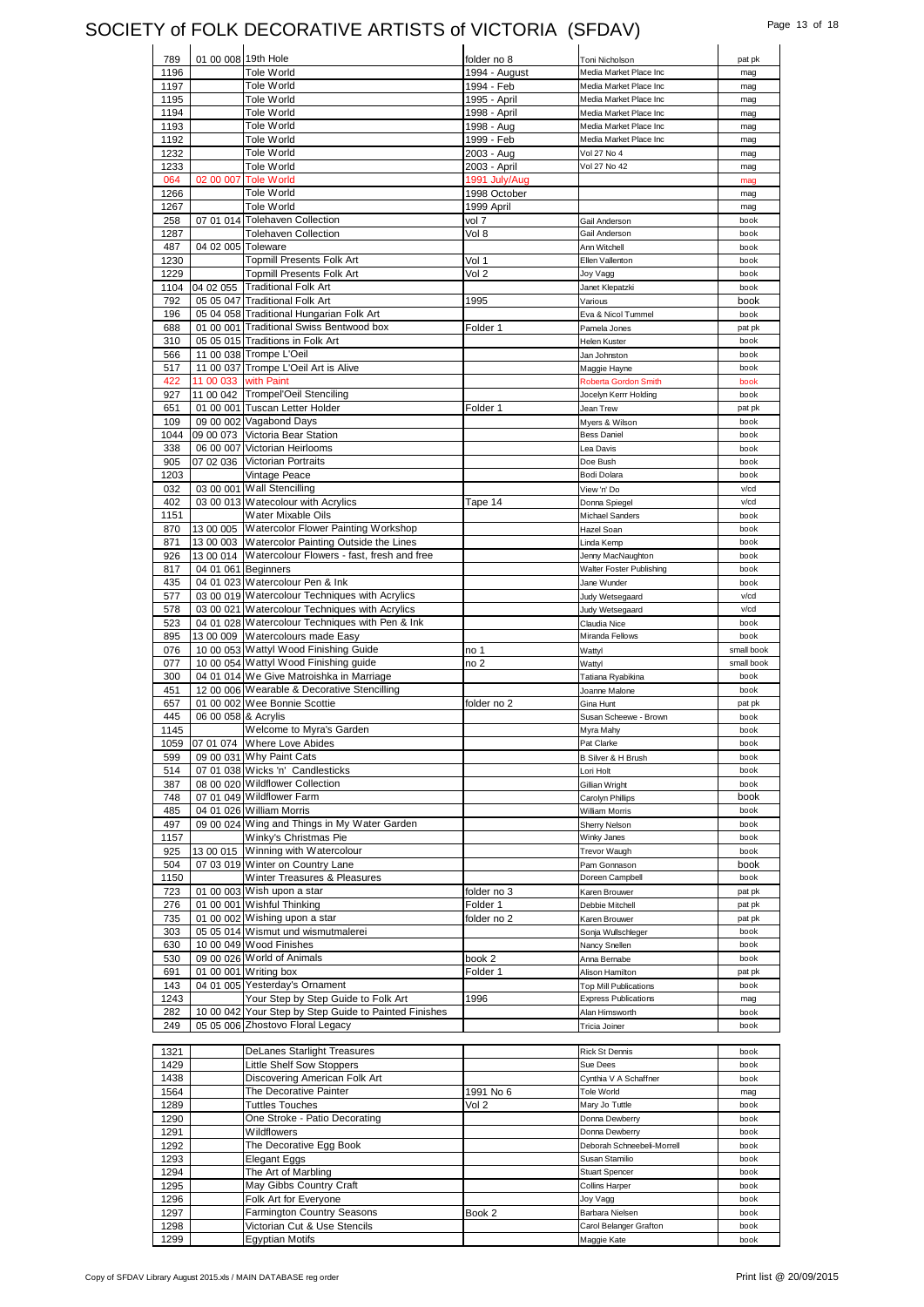# SOCIETY of FOLK DECORATIVE ARTISTS of VICTORIA (SFDAV) Page 14 of 18

| 789  |                     |                                           |                    |                                  |        |
|------|---------------------|-------------------------------------------|--------------------|----------------------------------|--------|
|      | 01 00 008 19th Hole |                                           | folder no 8        | Toni Nicholson                   | pat pk |
| 1300 |                     | Simply Do It with Delta                   |                    | <b>Krause Publications</b>       | book   |
| 1301 |                     | Country Folk Art                          | Vol 1 No 5         | <b>Express Publications</b>      | mag    |
| 1302 |                     | <b>Beginners Painting Guide</b>           |                    | Plaid Books                      | book   |
| 1303 |                     | Beginning Lessons in Acrylics             |                    | Plaid Books                      | book   |
| 1304 |                     | New Trends in Faux Finishes               |                    | Susan Goans Driggers             | book   |
|      |                     |                                           |                    | <b>Tracy Marsh</b>               | book   |
| 1305 |                     | The Gilders Worksho[                      |                    |                                  |        |
| 1306 |                     | <b>Cottage Flowers</b>                    |                    | Leanne Milhana                   | book   |
| 1307 |                     | Across This Land                          | <b>Vol 25</b>      | Dorothy Dent                     | book   |
| 1308 |                     | Brown Baggin It 2                         |                    | Tonya Cowles & Shirley Goodridge | book   |
| 1309 |                     | <b>Country Clipboards</b>                 | Vol 2              | Helan Barrick                    | book   |
|      |                     | <b>Country Kitchens</b>                   |                    | Pat Wakefield                    | book   |
| 1310 |                     |                                           |                    |                                  |        |
| 1311 |                     | A Doorsbles                               |                    | Julie McGuffee                   | book   |
| 1312 |                     | Fantasy Garden                            |                    | Juanita Denton                   | book   |
| 1313 |                     | Windows of My World 3                     | No 3               | Jackie Claflin                   | book   |
| 1314 |                     | <b>Floral Bouquets</b>                    |                    | Carol Empet                      | book   |
|      |                     | Forget the Dust Let's Paint               |                    |                                  |        |
| 1315 |                     |                                           | Vol 2              | Nancy Michael                    | book   |
| 1316 |                     | <b>Heritage Hearts</b>                    |                    | Judy O'Brien                     | book   |
| 1317 |                     | Huckleberry Horse                         |                    | Hanna Long                       | book   |
| 1318 |                     | Luv 2 Paint for the seasons               |                    | Kimberley Parks                  | book   |
| 1319 |                     | The Gallery Collection                    |                    | <b>Marsh Publications</b>        | book   |
|      |                     |                                           |                    |                                  |        |
| 1320 |                     | Seasoned with Country                     |                    | Leslie Beck                      | book   |
| 1322 |                     | <b>Topmill Presents Folk Art</b>          | Vol 3              | Lyla Kimble                      | book   |
| 1323 |                     | Fine Art & Decorative Painting            | Vol 18 No 11       | <b>Express Publications</b>      | mag    |
| 1324 |                     | Fine Art & Decorative Painting            | Vol 18 No 12       | <b>Express Publications</b>      | mag    |
|      |                     |                                           |                    |                                  |        |
| 1325 |                     | Fine Art & Decorative Painting            | Vol 19 No 1        | <b>Express Publications</b>      | mag    |
| 1326 |                     | Fine Art & Decorative Painting            | Vol 19 No 2        | <b>Express Publications</b>      | mag    |
| 1327 |                     | Painting when passion meets paintbrush    | Jun-08             | amos press inc                   | mag    |
| 1328 |                     | Folk Art                                  |                    | Cheryl Tandy                     | mag    |
|      |                     |                                           |                    |                                  |        |
| 1329 |                     | <b>Folk Art Country Collection</b>        |                    | <b>Topmill Pty Ltd</b>           | mag    |
| 1330 |                     | The World of Folk Art                     |                    | <b>Topmill Pty Ltd</b>           | mag    |
| 1331 |                     | Folk Art                                  |                    | Kerrie Mobberley                 | mag    |
| 1332 |                     | Fabulous Folk Art                         |                    | <b>Express Publications</b>      | mag    |
| 1334 |                     | Stencilling                               |                    | Debbie Campbell                  | mag    |
|      |                     |                                           |                    |                                  |        |
| 1335 |                     | <b>Country Painting Style</b>             |                    | Emma Hunk                        | book   |
| 1336 |                     | Decorative Accents in the Garden          |                    | <b>Emily Phillips</b>            | book   |
| 1337 |                     | Stencilling                               |                    | Kathy Fillion Ritchie            | book   |
| 1338 |                     | Receipes for Paint Effects                |                    | Sacha Cohen                      | book   |
|      |                     |                                           |                    |                                  |        |
| 1339 |                     | <b>Decorative Hints &amp; Tips</b>        |                    | Julian Cassell & Peter Parkham   | book   |
| 1340 |                     | Workbooks for Painting - Garden Flowers   |                    | Lema Publications                | book   |
| 1341 |                     | Draw It Paint It                          | Part 51            | Watson Guptill Publications      | mag    |
| 1342 |                     | Landscapes in Acrylics                    |                    | David Hyde                       | book   |
| 1343 |                     | Water Soluble Oils                        |                    | mary Deutschaman                 | book   |
|      |                     |                                           |                    |                                  |        |
| 1344 |                     | Handbook of Farmer Painting               |                    | Sonja Wullschleger               | book   |
| 1345 |                     | <b>Creative Painting</b>                  |                    | <b>Jackie Shaw</b>               | mag    |
| 1346 |                     | Folk Art Flowers                          |                    | Eva Tummel                       | book   |
| 1348 |                     | Fine Art & Decorative Painting            | Vol 19 No 3        | <b>Express Publications</b>      | mag    |
| 1349 |                     | Fine Art & Decorative Painting            |                    | <b>Express Publications</b>      |        |
|      |                     |                                           | Vol 19 No 4        |                                  | mag    |
| 1350 |                     | Fine Art & Decorative Painting            | Vol 19 No 5        | <b>Express Publications</b>      | mag    |
| 1351 |                     | Fine Art & Decorative Painting            | Vol 19 No 6        | <b>Express Publications</b>      | mag    |
| 1352 |                     | Fine Art & Decorative Painting            | Vol 19 No 7        | <b>Express Publications</b>      | mag    |
| 1353 |                     | Fine Art & Decorative Painting            | <b>Vol 19 No 8</b> | <b>Express Publications</b>      | mag    |
|      |                     | Fine Art & Decorative Painting            | Vol 19 No 9        | <b>Express Publications</b>      |        |
| 1354 |                     |                                           |                    |                                  | mag    |
| 1355 |                     | The Decorative Painter                    | 2002 No 6          | Society of Decorative Painters   | mag    |
| 1356 |                     | The Decorative Painter                    | 2003 No 4          | Society of Decorative Painters   |        |
| 1357 |                     |                                           |                    |                                  | mag    |
|      |                     | The Decorative Painter                    | 2006 No 3          | Society of Decorative Painters   | mag    |
|      |                     |                                           |                    |                                  |        |
| 1358 |                     | Paint Works                               | 2000 - Nov         | All American Crafts              | mag    |
| 1359 |                     | Paint Works                               | 2004 - Feb         | All American Crafts              | mag    |
| 1360 |                     | Paint Works                               | 2005 - Sept        | All American Crafts              | mag    |
| 1361 |                     | Quick & Easy Painting                     | 2004 - Aug         | All American Crafts              | mag    |
| 1362 |                     | Quick & Easy Painting                     | 2007 - Aug         | All American Crafts              | mag    |
|      |                     |                                           |                    |                                  |        |
| 1363 |                     | Quick & Easy Painting                     | 2007 - Oct         | All American Crafts              | mag    |
| 1364 |                     | Quick & Easy Painting                     | 2008 - Aug         | All American Crafts              | mag    |
| 1365 |                     | Quick & Easy Painting                     | 2008 - June        | All American Crafts              | mag    |
| 1366 |                     | Quick & Easy Painting                     | 2008 - Oct         | All American Crafts              | mag    |
| 1367 |                     | Paint Works                               | 2006 - Feb         | All American Crafts              | mag    |
|      |                     |                                           |                    |                                  |        |
| 1368 |                     | Decorative Artist's Workbook              | august 1989        | Jeffry M Lappin                  | mag    |
| 1369 |                     | My Memories                               |                    | Carolyn Ballantine /Lea Davis    | book   |
| 1370 |                     | Quick & Clever Acrylics                   |                    | media factory pty Itd            | mag    |
| 1380 |                     | Jo Sonya A Life in Folk Art               |                    | Jo Sonya                         | book   |
| 1381 |                     | Bauernmalerei                             |                    | Gilbert Obermai                  | book   |
|      |                     |                                           |                    |                                  |        |
| 1382 |                     | Bauernmalerei                             |                    | Elne Eintuhrung                  | book   |
| 1383 |                     | The Art of Folk Art                       | Vol 8              | <b>Topmill Pty Ltd</b>           | mag    |
| 1384 |                     | The Handicraft Painting Book              |                    | <b>Border Publications</b>       | mag    |
| 1385 |                     | <b>Fabulous Decorative Painting</b>       | 2011               | <b>Express Publications</b>      | mag    |
|      |                     |                                           | 2011               | <b>Express Publications</b>      | mag    |
| 1386 |                     | Inspirational Decorative Painting Designs |                    |                                  |        |
| 1387 |                     | Fine Art & Decorative Painting            | Vol 20 No 3        | <b>Express Publications</b>      | mag    |
| 1388 |                     | Fine Art & Decorative Painting            | Vol 20 No 2        | <b>Express Publications</b>      | mag    |
| 1389 |                     | Fine Art & Decorative Painting            | Vol 20 No 1        | <b>Express Publications</b>      | mag    |
|      |                     |                                           |                    | <b>Express Publications</b>      | mag    |
| 1390 |                     | Fine Art & Decorative Painting            | Vol 19 No 10       |                                  |        |
| 1391 |                     | Fine Art & Decorative Painting            | Vol 19 No 11       | <b>Express Publications</b>      | mag    |
| 1392 |                     | Fine Art & Decorative Painting            | Vol 19 No 12       | <b>Express Publications</b>      | mag    |
| 1393 |                     | Fine Art & Decorative Painting            | Vol 20 No 6        | <b>Express Publications</b>      | mag    |
|      |                     |                                           |                    |                                  |        |
| 1394 |                     | Fine Art & Decorative Painting            | Vol 20 No 5        | <b>Express Publications</b>      | mag    |
| 1395 |                     | Fine Art & Decorative Painting            | Vol 20 No 1        | <b>Express Publications</b>      | mag    |
| 1396 |                     | Theorum Painting Articles & workshops     |                    | Various                          |        |
| 1397 |                     | DJ's Colour Conversion Guiede             |                    | Lea Davis & Andrina Jenkinson    |        |
| 1398 |                     | Acrylic Mettalics Techniques & Designs    |                    | Jo Sonya & David Jansen          | book   |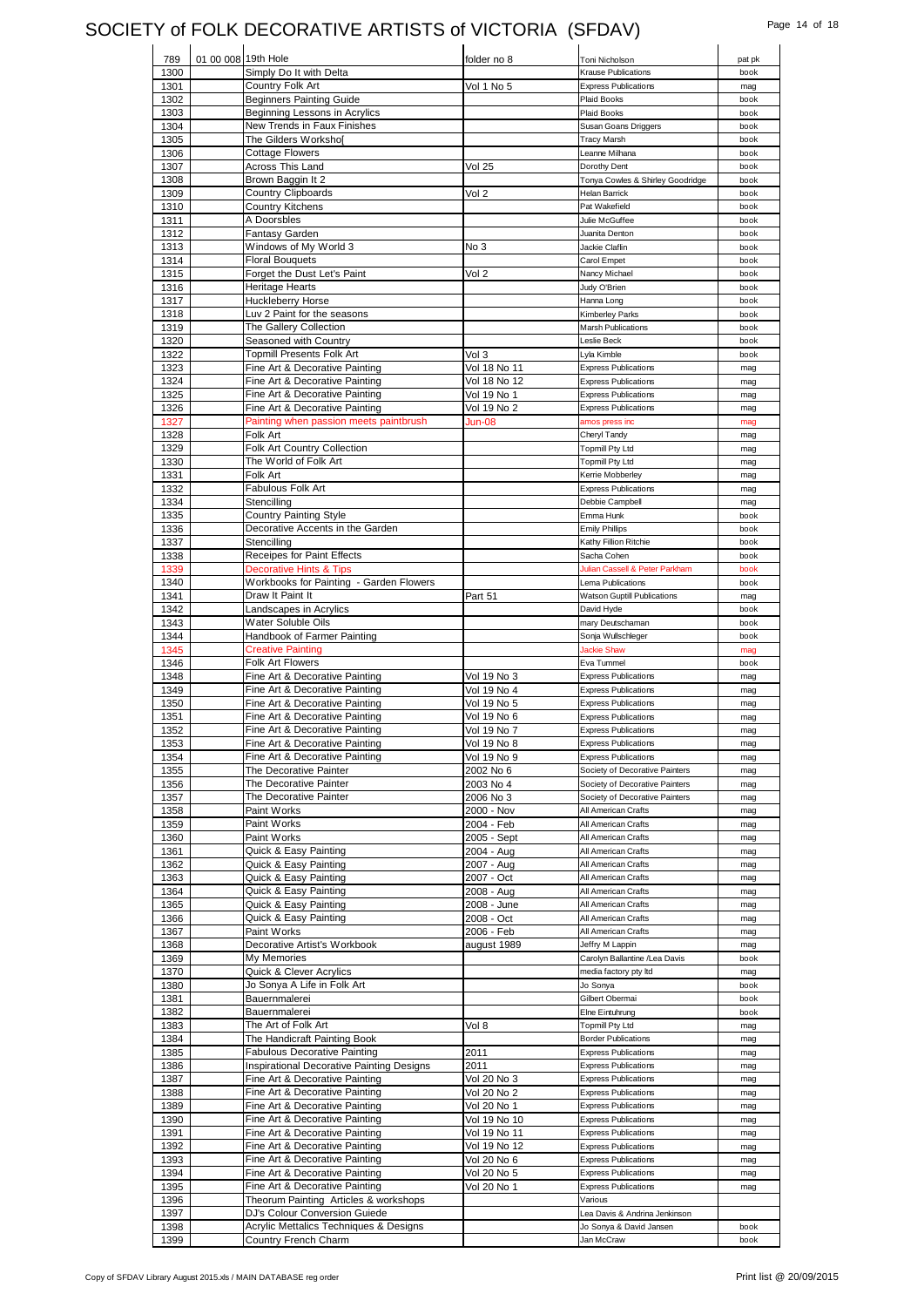### SOCIETY of FOLK DECORATIVE ARTISTS of VICTORIA (SFDAV) Page 15 of 18

| 789                  | 01 00 008 19th Hole |                                                  | folder no 8            | Toni Nicholson                         | pat pk     |
|----------------------|---------------------|--------------------------------------------------|------------------------|----------------------------------------|------------|
| 1400                 |                     | For Whome The Brush Toles                        | Vol 2                  | Priscilla Hauser                       | book       |
| 1401                 |                     | Tole Red                                         |                        | Poppy Clock                            | book       |
| 1402                 |                     | Tole- Style Decorative Painting                  |                        | Loretta Sias                           | book       |
| 1403                 |                     | The Decorative Painter                           | 1992 No 2              | <b>Tole World</b>                      | mag        |
| 1404                 |                     | The Decorative Painter                           | 1992 No 3              | <b>Tole World</b>                      | mag        |
| 1405                 |                     | The Decorative Painter                           | 1992 No 4              | <b>Tole World</b>                      | mag        |
| 1406                 |                     | The Decorative Painter                           | 1992 No 6              | <b>Tole World</b>                      | mag        |
| 1407                 |                     | The Decorative Painter                           | 1993 No 2              | <b>Tole World</b><br><b>Tole World</b> | mag        |
| 1408                 |                     | The Decorative Painter<br>The Decorative Painter | 1993 No 3              | <b>Tole World</b>                      | mag        |
| 1409                 |                     | The Decorative Painter                           | 1993 No 4              | <b>Tole World</b>                      | mag        |
| 1410                 |                     | The Decorative Painter                           | 1994 No 1              | <b>Tole World</b>                      | mag        |
| 1411                 |                     | The Decorative Painter                           | 1994 No 3<br>1994 No 4 |                                        | mag        |
| 1412                 |                     |                                                  |                        | <b>Tole World</b>                      | mag        |
| 1413                 |                     | The Decorative Painter<br>The Decorative Painter | 1994 No 5              | <b>Tole World</b>                      | mag        |
| 1414<br>1415         |                     | The Decorative Painter                           | 1994 No 6              | <b>Tole World</b><br><b>Tole World</b> | mag        |
| 1416                 |                     | The Decorative Painter                           | 1995 No 1<br>1995 No 4 | <b>Tole World</b>                      | mag<br>mag |
| 1417                 |                     | The Decorative Painter                           | 1995 No 6              | <b>Tole World</b>                      | mag        |
| 1418                 |                     | The Decorative Painter                           | 1996 No 1              | <b>Tole World</b>                      | mag        |
| 1419                 |                     | The Decorative Painter                           | 1996 No 4              | <b>Tole World</b>                      | mag        |
| 1420                 |                     | Fine Art & Decorative Painting                   | Vol 20 No 7            | <b>Express Publications</b>            | mag        |
| 1421                 |                     | Fine Art & Decorative Painting                   | Vol 20 No 8            | <b>Express Publications</b>            | mag        |
| 1422                 |                     | Fine Art & Decorative Painting                   | Vol 20 No 9            | <b>Express Publications</b>            | mag        |
| 1423                 |                     | Fine Art & Decorative Painting                   | Vol 20 No 10           | <b>Express Publications</b>            | mag        |
| 1424                 |                     | Fine Art & Decorative Painting                   | Vol 20 No 11           | <b>Express Publications</b>            | mag        |
| 1425                 |                     | Prudy's Beauty of Country Botanicals             |                        | Prudy Vannier                          | book       |
| 1426                 |                     | <b>Illuminated Alphabets</b>                     |                        | Patricia Carter                        | book       |
| 1427                 |                     | Hobby Bauernmalereo                              |                        | Senta Ramos & Jo Roszak                | book       |
| 1428                 |                     | A Tole & Deocative Painting Workbpppk            | Vol II                 | <b>Bette Byrd</b>                      | book       |
| 1430                 |                     | <b>Busy Bears</b>                                |                        | Leanne Milhano                         | book       |
| 1431                 |                     | The Floral Touch                                 |                        | Judy Mitchell                          | book       |
| 1432                 |                     | Memories We Have Shared and Loved                |                        | Mel Foehner & Sue Brancj               | book       |
| 1433                 |                     | Country Gardens from Cedar Crest                 |                        | Mary Jo Leisure                        | book       |
| 1434                 |                     | Moore Collectibles Volumes VI                    |                        | Jo Avis Moore                          | book       |
| 1435                 |                     | Altebemalte Spanschachteln                       |                        | Kunst und Handwek aus Stift Geras      | book       |
| 1436                 |                     | Folk Art Designs                                 |                        |                                        | book       |
| 1437                 |                     | Creartive Inspirations in Paint                  |                        | Julie Neilson-Kelly                    | book       |
| 1439                 |                     | Country Store Folk Art                           |                        | <b>Plaid Books</b>                     | book       |
| 1440                 |                     | The Art of Folk Art                              | Vol 16                 | <b>Topmill Pty Ltd</b>                 | mag        |
| 1441                 |                     | Patio Painting                                   |                        | Mary Darrow & Yonavea Hawkins          | book       |
| 1442                 |                     | Transforming Everyday Objects                    |                        | <b>Tahira Lewis</b>                    | book       |
| 1443                 |                     | Victorian Decorative Painting                    |                        | <b>Brenda Stewart</b>                  | book       |
| 1444                 |                     | <b>Painting Decorative Heirlooms</b>             |                        | Delane Lange                           | book       |
| 1445                 |                     | Designs & Patterns for Craft                     |                        | Dover Books                            | book       |
| 1446                 |                     | Better Homes & Gardens Painted Crafts            |                        |                                        | book       |
| 1447                 |                     | Fine Art & Decorative Painting                   | Vol 20 No 12           | <b>Express Publications</b>            | mag        |
| 1448                 |                     | Fine Art & Decorative Painting                   | Vol 21 No 1            | <b>Express Publications</b>            | mag        |
| 1449                 |                     | Fine Art & Decorative Painting                   | Vol 21 No 2            | <b>Express Publications</b>            | mag        |
| 1450                 |                     | Fine Art & Decorative Painting                   | Vol 21 No 3            | <b>Express Publications</b>            | mag        |
| 1451                 |                     | Fine Art & Decorative Painting                   | Vol 21 No 4            | <b>Express Publications</b>            | mag        |
| 1452                 |                     | Fine Art & Decorative Painting                   | Vol 21 No 5            | <b>Express Publications</b>            | mag        |
| 1453                 |                     | Fine Art & Decorative Painting                   | Vol 21 No 6            | <b>Express Publications</b>            | mag        |
| 1454                 |                     | Fine Art & Decorative Painting                   | Vol 21 No 7            | <b>Express Publications</b>            | mag        |
| 1455                 |                     | Fine Art & Decorative Painting                   | Vol 21 No 8            | <b>Express Publications</b>            | mag        |
| 1456                 |                     | Fine Art & Decorative Painting                   | Vol 21 No 9            | <b>Express Publications</b>            | mag        |
| 1457                 |                     | Fine Art & Decorative Painting                   | Vol 21 No 10           | <b>Express Publications</b>            | mag        |
| 1458                 |                     | Peinture wur Porcelaine                          | Lydie Guillem          | French Publication                     | book       |
| 1459                 |                     | Victorian Guild of China Painters                | 2004                   | Vic Guild of China Painters            | book       |
| 1460                 |                     | The Art Of Caricaturing                          |                        | Mitchell Smith                         | book       |
| 1461                 |                     | My First Painting - Rosemaling                   | <b>DVD MFP 9002</b>    | David Jansen                           | <b>DVD</b> |
| 1462                 |                     | My First Painting - Pen & Wash                   | <b>DVD MFP 9052</b>    | David Jansen                           | <b>DVD</b> |
| 1463                 |                     | My First Painting - Dolphin Tissue Box           | <b>DVD MFP 9051</b>    | David Jansen                           | <b>DVD</b> |
| 1464                 |                     | My First Painting - Rise & Shine                 | <b>DVD MFP 9003</b>    | David Jansen                           | <b>DVD</b> |
| 1465                 |                     | My First Painting - Sunflower                    | <b>DVD MFP 9054</b>    | David Jansen                           | <b>DVD</b> |
| 1466                 |                     | My First Painting - Schachteln                   | <b>DVD MFP 9053</b>    | David Jansen                           | <b>DVD</b> |
| 1467                 |                     | Teddies & Things                                 |                        | Lyn Foster                             | book       |
| 1468                 |                     | Treasures & things                               |                        | Lyn Foster                             | book       |
| 1469                 |                     | Rocks                                            |                        | Lin Wellford                           | book       |
| 1470                 |                     | Painting Flowers on Rocks                        |                        | Lin Wellford                           | book       |
| 1471                 |                     | The Art of Painting Animala on Rocks             |                        | Lin Wellford                           | book       |
| 1472                 |                     | Animals in Watercolour                           |                        | Sally Michel                           | book       |
| 1473                 |                     | Copy Cats & Cut Ups                              |                        | Peggy Harris                           | book       |
| 1474                 |                     | The Majesty of Nature                            |                        | Mabel Blanco                           | book       |
| 1475                 |                     | Little Critters                                  |                        | Carol Forsyth                          | book       |
| 1476                 |                     | Nature's Wonders in Acrylics                     |                        | Karen Hubbard                          | book       |
| 1477                 |                     | Paintig Animal Friends                           |                        | Jeanne Filler Scott                    | book       |
| 1478                 |                     | Raining Cats & Dogs                              |                        | <b>Todd Mallett</b>                    | book       |
| 1479                 |                     | Pattern Book For Folk Art & Stictch Craft        |                        | Leanne Milhanp                         | book       |
| 1480                 |                     | Pattern Collection Book 2                        | Book 2                 | Vicki Nicholson                        | book       |
| 1481                 |                     | Zentangle Untangled                              |                        | Kass Hall                              | book       |
| 1482                 |                     |                                                  |                        | Dale Everett                           | book       |
|                      |                     | Habour Lights                                    |                        |                                        |            |
|                      |                     | Oil Painting The Easy Way                        | 337                    | <b>Bill Balckburn</b>                  | book       |
|                      |                     | Seasons Delights 2                               | 522                    | Jurate Okura                           | book       |
|                      |                     | <b>Country Primitives</b>                        | no 12                  | Maxine Thomas                          | book       |
| 1483<br>1484<br>1485 |                     | Designer Watches                                 | 3004                   |                                        | book       |
| 1486<br>1487         |                     | <b>Especially for You</b>                        | Vol II                 | Delane Lange                           | book       |
| 1488<br>1489         |                     | Forget the Dust Let's Paint<br>For the Joy of It | Volume 3               | Nancy Michael                          | book       |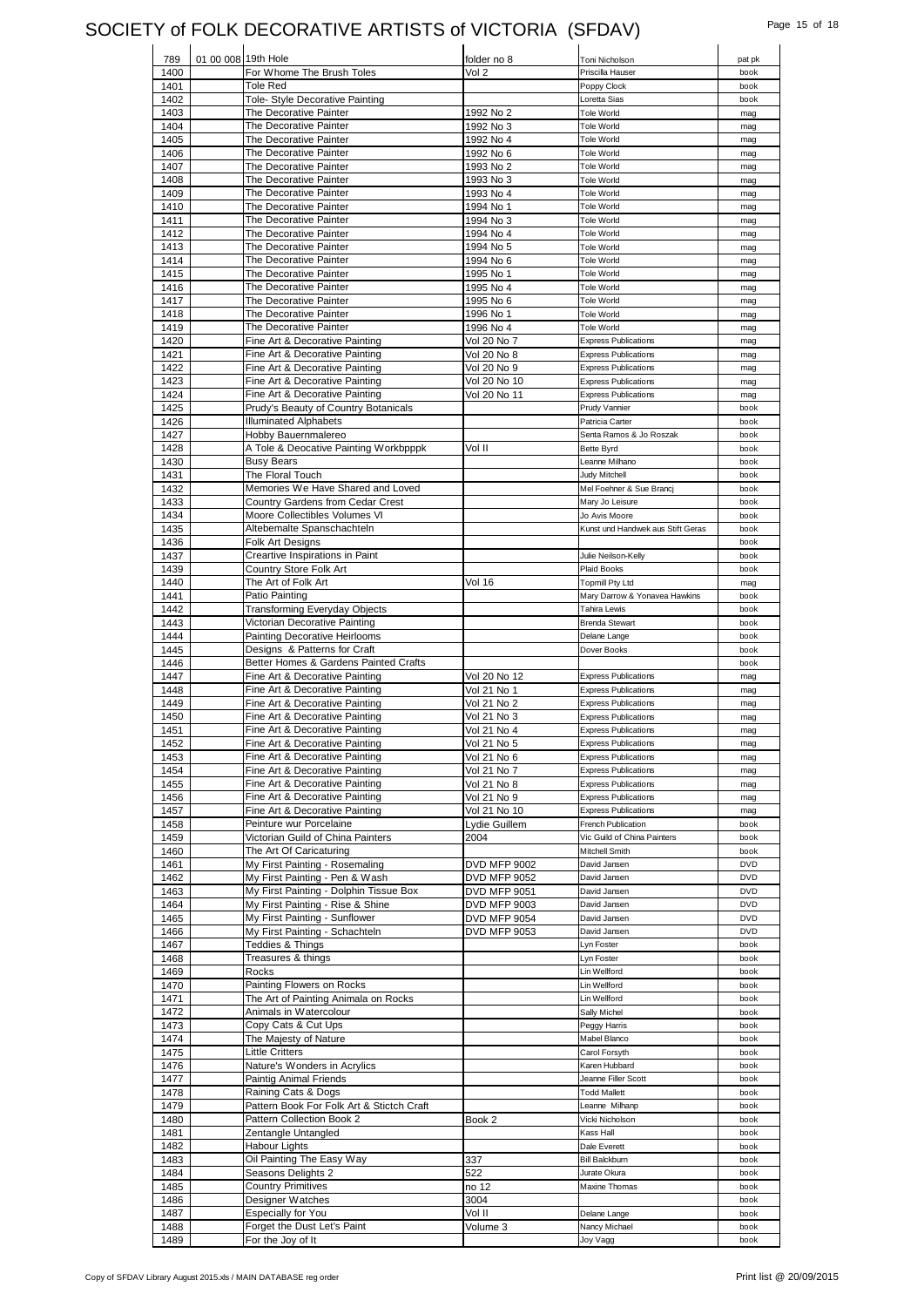## SOCIETY of FOLK DECORATIVE ARTISTS of VICTORIA (SFDAV) Page 16 of 18

| 789          | 01 00 008 19th Hole |                                                  | folder no 8                  | Toni Nicholson                                             | pat pk |
|--------------|---------------------|--------------------------------------------------|------------------------------|------------------------------------------------------------|--------|
| 1490         |                     | Garden of Friends                                |                              | Lori Gardener                                              | book   |
| 1491         |                     | Goose Feathers Folk Art Painting                 |                              | Jackie Cole                                                | book   |
| 1492         |                     | Grow Garden Grow                                 |                              | Gaye Shoell                                                | book   |
| 1493         |                     | Jackie's Golden Goose                            |                              | Jackie Shaw                                                | book   |
| 1494         |                     | Just for Fun                                     |                              | Lori Holt                                                  | book   |
| 1495         |                     | Moo Oink Moo                                     |                              | Gaye Shoell                                                | book   |
| 1496         |                     | The Famer's Market                               |                              | Judy Morgan                                                | book   |
| 1497         |                     | Li'l Bit of French                               | 8295                         | Jackie Cole                                                | book   |
| 1498         |                     | The Nesting Doll Book                            | Vol 1                        | Eleanor Zimmerman                                          | book   |
| 1499         |                     | Rock 'N Tole                                     |                              | Jackie Shaw                                                | book   |
| 1500         |                     | Wabbit Season                                    | Book One                     | Pat Wooster                                                | book   |
| 1501         |                     | Landscapes in Bloom                              |                              | Jane Maday                                                 | book   |
| 1502         |                     | Mapple Sugar 4                                   | no 4                         | Robert Hall                                                | book   |
| 1503         |                     | Paws for Painting 2                              |                              | Lydia Steeves                                              | book   |
| 1504         |                     | Step Into My Garden                              |                              | Darrow Production Company                                  | book   |
| 1505         |                     | Tomorrow's Garden Treasures                      |                              | Sonja Richardson                                           | book   |
| 1506         |                     | Victorian Gingerbread                            |                              | Charles Johnson                                            | book   |
| 1507         |                     | Tole Painting on Counrty Punch Tine              | 7838                         | Jackie Shaw                                                | book   |
| 1508         |                     | Tea & Chintz                                     |                              | Jo Sonja                                                   | book   |
| 1509         |                     | Floral Painting Vol 2                            | Vol 2                        | Jo Sonja & David Jansen                                    | book   |
| 1510         |                     | Wendy's Way - Teddies & Treasures                |                              | <b>Wendy Fakey</b>                                         |        |
| 1511         |                     | Bears & Hares                                    |                              | Lori Link                                                  | book   |
| 1512         |                     | More of Chezza's Bears                           |                              | Cheryl Bradshaw                                            | book   |
| 1513         |                     | <b>Barefoot Days</b>                             |                              | Peggy Trabalka                                             | book   |
| 1514         |                     | All Cracked Up                                   | Volume II                    | Jane Crick                                                 | book   |
| 1515         |                     | <b>Keep Traditions</b>                           |                              | LaRae Anderson                                             | book   |
| 1516         |                     | Country Pathways                                 |                              | Annette Dozier                                             | book   |
| 1517         |                     | Our Country Heritage                             | Volune II                    | <b>Helen Jeglis</b>                                        | book   |
| 1518         |                     | Heidi's Folk Art Designs                         | Volume III                   | Heidi England                                              | book   |
| 1519         |                     | <b>Garden Essentials</b>                         | vol I                        | Linda Lock                                                 | book   |
| 1520         |                     | <b>Brake for Pansies</b>                         |                              | Janie Parisi                                               | book   |
| 1521         |                     | Country Lovin'                                   |                              | Pat McClure                                                | book   |
| 1522         |                     | <b>Christmas Project Collection</b>              |                              | H&S Media                                                  | mag    |
| 1523         |                     | The Art of Folk Art                              | vol 29                       | <b>Topmill Pty Ltd</b>                                     | mag    |
| 1524         |                     | Folk Art                                         |                              | Lyla Kimble                                                | mag    |
| 1525         |                     | Painted Pieces in a Weekend                      |                              | Julie Collins                                              | book   |
| 1526         |                     | <b>Techniques of Decorating</b>                  |                              | Kevin McCloud                                              | book   |
| 1527         |                     | <b>Combined Furniture</b>                        | 9320                         | Susan Goans Driggers                                       | book   |
| 1528         |                     | How to Finish Unfinished Furniture               | 9276                         | Susan Goans Driggers                                       | book   |
| 1529         |                     | Marbling - The Crafty Hands Collection           |                              | Vincent Rougier                                            | book   |
| 1530         |                     | Gilding & Lacquering                             |                              | Rodrigo & Rosaria Titian                                   | book   |
| 1531         |                     | <b>Decorative Paint Effects</b>                  |                              | Annie Sloan                                                | book   |
| 1532         |                     | Pastels Made Easy                                |                              | Jazel Harrison                                             | book   |
| 1533         |                     | The Acrylic Painter's A_Z of Flowers             |                              | Lexi Sundell                                               | book   |
| 1534         |                     | Decorating & Painting Frames                     |                              | Phillip C Myer                                             | book   |
| 1535         |                     | An Introduction to Watercolour                   |                              | Ray Smith                                                  | book   |
| 1536         |                     | Candleholders Light Up Your Décor                |                              | Kooler Design Studio                                       | book   |
| 1537         |                     | Paint Works                                      | 2014 April                   | Jerry Cohen                                                | book   |
| 1538         |                     | <b>Acrylic Painting Basics</b>                   | 2004 Feb                     | <b>F&amp;W Publications</b>                                | mag    |
| 1539<br>1540 |                     | <b>Artists Palette</b><br><b>Artists Palette</b> | no 132                       | Woodlands Publishing                                       | mag    |
|              |                     | Creative Decorative Painting & Fine Art          | no 117                       | Woodlands Publishing                                       | mag    |
| 1541<br>1542 |                     | Creative Decorative Painting & Fine Art          | Vol 12 No 11<br>Vol 12 No 12 | <b>Express Publications</b><br><b>Express Publications</b> | mag    |
| 1543         |                     | Creative Decorative Painting & Fine Art          | Vol 22 No 1                  |                                                            | mag    |
| 1544         |                     | Creative Decorative Painting & Fine Art          | Vol 22 No 2                  | <b>Express Publications</b><br><b>Express Publications</b> | mag    |
|              |                     |                                                  | 2007 June                    |                                                            | mag    |
| 1545<br>1546 |                     | Quick& Easy Painting<br><b>Country Pathways</b>  | Vol 2                        | Annette Dozier                                             | book   |
| 1547         |                     | Rosemaling with Decorative Colours               |                              | Judy Asher                                                 | book   |
| 1548         |                     | Bauernmalerei eine alte Wolkstkunst              |                              | Eine orella-Ausgabe                                        | book   |
| 1549         |                     | Bauernmalerei Kleine Geschenke                   |                              | Maria Erd                                                  | book   |
| 1550         |                     | Folk Art & Decorative Painting                   | Vol 7 No 6                   | <b>Express Publications</b>                                | mag    |
| 1551         |                     | Fine Art & Decorative Painting                   | Vol 16 No 4                  | <b>Express Publications</b>                                | mag    |
| 1552         |                     | Folk Art                                         |                              | Joy Vagg                                                   | book   |
| 1553         |                     | Fine Art & Decorative Painting                   | Vol 22 No 3                  | <b>Express Publications</b>                                | mag    |
| 1554         |                     | Fine Art & Decorative Painting                   | Vol 22 No 4                  | <b>Express Publications</b>                                | mag    |
| 1555         |                     | Fine Art & Decorative Painting                   | Vol 22 No 5                  | <b>Express Publications</b>                                | mag    |
| 1556         |                     | Fine Art & Decorative Painting                   | Vol 22 No 6                  | <b>Express Publications</b>                                | mag    |
| 1557         |                     | Paint Works                                      | 1999 April                   | All American Crafts                                        | mag    |
| 1558         |                     | Paint Works                                      | 2002 November                | All American Crafts                                        | mag    |
| 1559         |                     | Paint Works                                      | 2002 August                  | All American Crafts                                        | mag    |
| 1560         |                     | Paint Works                                      | 2006 May                     | All American Crafts                                        | mag    |
| 1561         |                     |                                                  |                              |                                                            |        |
|              |                     | Paint Works                                      | 2006 September               | All American Crafts                                        | mag    |
| 1562         |                     | Paint Works                                      | 2007 June                    | All American Crafts                                        | mag    |
| 1563         |                     | Paint Works                                      | 2007 October                 | All American Crafts                                        | mag    |
| 1565         |                     | The Decorative Painter                           | 1992 No 6                    | Tole World                                                 | mag    |
| 1566         |                     | The Decorative Painter                           | 1997 No 6                    | Tole World                                                 | mag    |
| 1567         |                     | The Decorative Painter                           | 1998 No4                     | <b>Tole World</b>                                          | mag    |
| 1568         |                     | The Decorative Painter                           | 2001 No 1                    | <b>Tole World</b>                                          | mag    |
| 1569         |                     | The Decorative Painter                           | 2001 No 2                    | Tole World                                                 | mag    |
| 1570         |                     | The Decorative Painter                           | 2001 No 3                    | Tole World                                                 | mag    |
| 1571         |                     | The Decorative Painter                           | 2001 No 4                    | Tole World                                                 | mag    |
| 1572         |                     | The Decorative Painter                           | 2001 No 5                    | Tole World                                                 | mag    |
| 1573         |                     | The Decorative Painter                           | 2001 No 6                    | Tole World                                                 | mag    |
| 1574         |                     | The Decorative Painter                           | 2002 No 1                    | Tole World                                                 | mag    |
| 1575         |                     | The Decorative Painter                           | 2002 No 2                    | <b>Tole World</b>                                          | mag    |
| 1576         |                     | The Decorative Painter                           | 2002 No 3                    | <b>Tole World</b>                                          | mag    |
| 1577<br>1578 |                     | The Decorative Painter<br>The Decorative Painter | 2002 No 4<br>2002 No 5       | Tole World<br><b>Tole World</b>                            | mag    |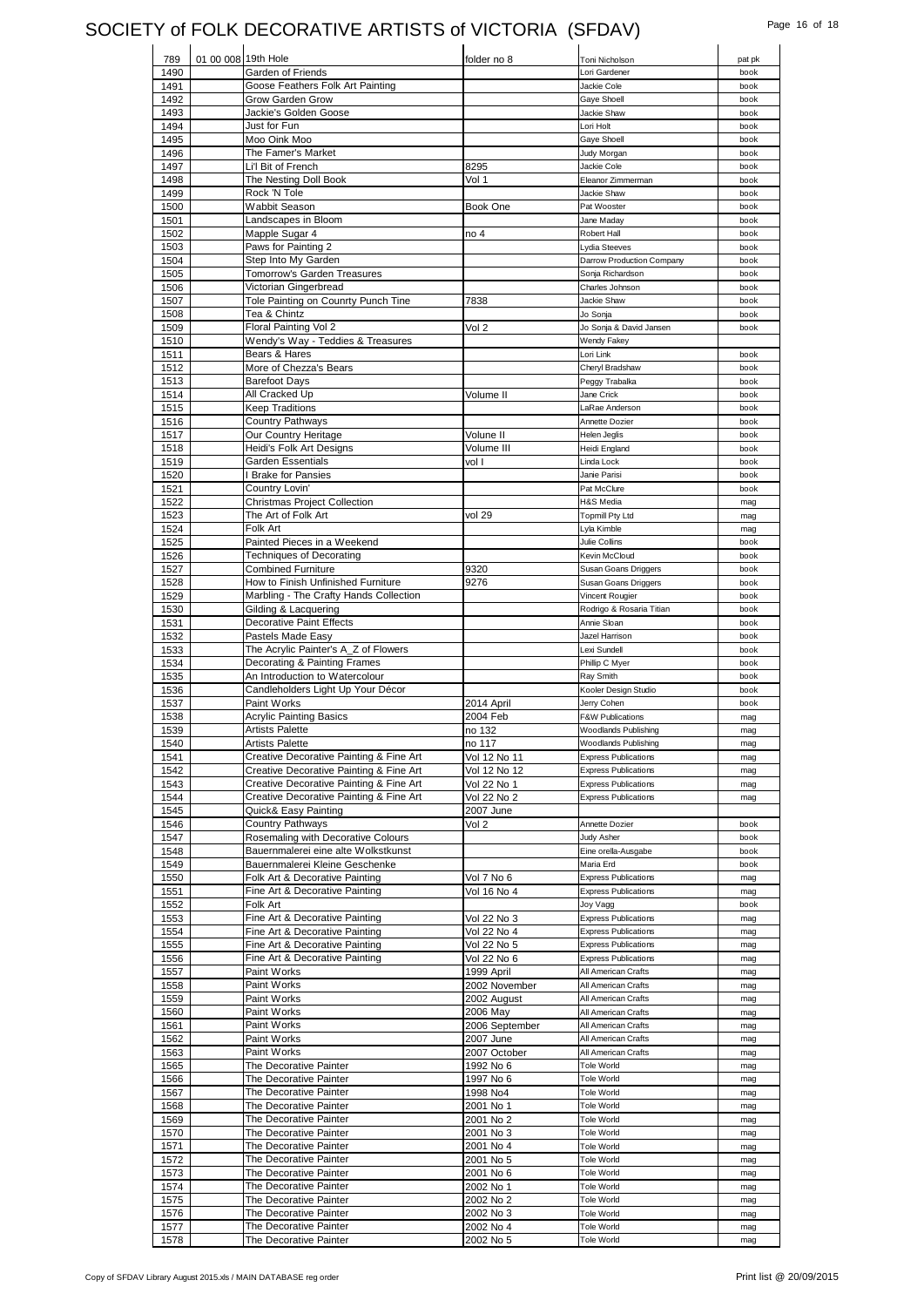### SOCIETY of FOLK DECORATIVE ARTISTS of VICTORIA (SFDAV) Page 17 of 18

| 789                                                                                                                                                                                                                                          | 01 00 008 19th Hole |                                                                  | folder no 8                       | Toni Nicholson                                                   | pat pk       |
|----------------------------------------------------------------------------------------------------------------------------------------------------------------------------------------------------------------------------------------------|---------------------|------------------------------------------------------------------|-----------------------------------|------------------------------------------------------------------|--------------|
| 1579                                                                                                                                                                                                                                         |                     | The Decorative Painter                                           | 2005 No 3                         | <b>Tole World</b>                                                | mag          |
| 1580                                                                                                                                                                                                                                         |                     | The Decorative Painter                                           | 2007 No 2                         | <b>Tole World</b>                                                | mag          |
| 1581                                                                                                                                                                                                                                         |                     | The Decorative Painter                                           | 2007 No 5                         | Tole World                                                       | mag          |
| 1582                                                                                                                                                                                                                                         |                     | The Decorative Painter                                           | 2007 No 6                         | Tole World                                                       | mag          |
| 1583                                                                                                                                                                                                                                         |                     | Fine Art & Decorative Painting<br>Fine Art & Decorative Painting | Vol 19 No 11                      | <b>Express Publications</b><br><b>Express Publications</b>       | mag<br>mag   |
| 1584<br>1585                                                                                                                                                                                                                                 |                     | Fine Art & Decorative Painting                                   | Vol 20 No 2<br>Vol 22 No 7        | <b>Express Publications</b>                                      | mag          |
| 1586                                                                                                                                                                                                                                         |                     | Fine Art & Decorative Painting                                   | Vol 21 No 6                       | <b>Express Publications</b>                                      | mag          |
| 1587                                                                                                                                                                                                                                         |                     | Fine Art & Decorative Painting                                   | Vol 21 No 7                       | <b>Express Publications</b>                                      | mag          |
| 1588                                                                                                                                                                                                                                         |                     | Fine Art & Decorative Painting                                   | Vol 21 No 10                      | <b>Express Publications</b>                                      | mag          |
| 1589                                                                                                                                                                                                                                         |                     | <b>Personal Collection</b>                                       | Vol 1                             | Jackie O'Keefe                                                   | book         |
| 1590                                                                                                                                                                                                                                         |                     | <b>Personal Collection</b>                                       | Vol 2                             | Jackie O'Keefe                                                   | book         |
| 1591                                                                                                                                                                                                                                         |                     | A Folk Art Journey                                               | Volume 1                          | <b>Bobbie Peterson</b>                                           | book         |
| 1592                                                                                                                                                                                                                                         |                     | Mellow Folk Art Painting                                         | Volume 1                          | Mary Jane Todd                                                   | book         |
| 1593                                                                                                                                                                                                                                         |                     | Mellow Folk Art Painting                                         | Volume 2                          | Mary Jane Todd                                                   | book         |
| 1594                                                                                                                                                                                                                                         |                     | Mellow Folk Art Painting                                         | Volume 3                          | Mary Jane Todd                                                   | book         |
| 1595<br>1596                                                                                                                                                                                                                                 |                     | Mellow Folk Art Painting<br><b>Bridal Painting</b>               | Volume 4                          | Mary Jane Todd<br>Jo Sonja                                       | book<br>book |
| 1597                                                                                                                                                                                                                                         |                     | The Basics of Fabric Painting                                    |                                   | Jo Sonja                                                         | book         |
| 1598                                                                                                                                                                                                                                         |                     | new England Country Furniture                                    |                                   | <b>Susie Saunders</b>                                            | book         |
| 1599                                                                                                                                                                                                                                         |                     | A Victorian Collection                                           | Volume II                         | Tracey sims                                                      | book         |
| 1600                                                                                                                                                                                                                                         |                     | Heart to Heart The Colors of Christmas                           |                                   | Gretchen Cagle                                                   | book         |
| 1601                                                                                                                                                                                                                                         |                     | A Christmas Sampler of Precious Folk                             | Volume II                         | <b>Helen Cavin</b>                                               | book         |
| 1602                                                                                                                                                                                                                                         |                     | Memories of Precious Folk Art                                    | Volume VI                         | <b>Helen Cavin</b>                                               | book         |
| 1603                                                                                                                                                                                                                                         |                     | An American Collection of Precious Folk Art                      |                                   | <b>Helen Cavin</b>                                               | book         |
| 1604                                                                                                                                                                                                                                         |                     | A Country Collection of Precious Folk Art                        | Volume IV                         | <b>Helen Cavin</b>                                               | book         |
| 1605                                                                                                                                                                                                                                         |                     | Our Country Heritage -Decorated Tineware                         |                                   | <b>Helen Jealis</b>                                              | book         |
| 1606                                                                                                                                                                                                                                         |                     | Our Country Heritage                                             | Volume III                        | Helen Jeglis                                                     | book         |
| 1607                                                                                                                                                                                                                                         |                     | <b>Pained Decoration</b>                                         | Volume <sub>2</sub>               | Jo Sonja                                                         | book         |
| 1608                                                                                                                                                                                                                                         |                     | Realistic Roses - Oil & Acrylic Technique                        |                                   | Joan Johnson                                                     | book         |
| 1609<br>1610                                                                                                                                                                                                                                 |                     | The Market Garden<br><b>How Delicious</b>                        |                                   | Brenda Jansen                                                    | book<br>book |
| 1611                                                                                                                                                                                                                                         |                     | <b>Traditional Tole Painting</b>                                 |                                   | Elaine Appleby<br>Roberta Ray Blanchard                          | book         |
| 1612                                                                                                                                                                                                                                         |                     | Country Friends A Loving Heart                                   |                                   | Ronnie Bringle                                                   | book         |
| 1613                                                                                                                                                                                                                                         |                     | A Fantasy of Folk Art Furniture                                  |                                   | <b>Susie Saunders</b>                                            | book         |
| 1614                                                                                                                                                                                                                                         |                     | <b>Backyard Visitors</b>                                         |                                   | Mary McCullah                                                    | book         |
| 1615                                                                                                                                                                                                                                         |                     | Scenes of the Seasons                                            |                                   | Jurate Okura                                                     | book         |
| 1616                                                                                                                                                                                                                                         |                     | Seasonally Distinctive                                           |                                   | Judy Diephouse                                                   | book         |
| 1617                                                                                                                                                                                                                                         |                     | <b>Finding Clarity</b>                                           |                                   | Kathy Ross                                                       | book         |
| 1618                                                                                                                                                                                                                                         |                     | Friends and Neighbors of Applewood Farm                          |                                   | Linda McFadden                                                   | book         |
| 1619                                                                                                                                                                                                                                         |                     | Garden Essentials                                                | Volume 3                          | Linda Lock                                                       | book         |
| 1620                                                                                                                                                                                                                                         |                     | Gourdeous Gourds & More                                          | Vol 5                             | Julie Grant                                                      | book         |
| 1621                                                                                                                                                                                                                                         |                     | The Year of the Fairies in Folk Art                              |                                   | <b>Topmill Pty Ltd</b>                                           | mag          |
| 1622<br>1623                                                                                                                                                                                                                                 |                     | From My Heart to Yours<br>From My Heart to Yours                 | Volume I<br>Volume II             | Phyllis tilford<br>Phyllis tilford                               | book<br>book |
| 1624                                                                                                                                                                                                                                         |                     | 1999 Folk Art Calendar                                           |                                   | Joy Vagg                                                         | book         |
| 1625                                                                                                                                                                                                                                         |                     | Bauernmalerei                                                    |                                   | Ruth Schroder                                                    | book         |
| 1626                                                                                                                                                                                                                                         |                     | Marbling A Complete Guide                                        |                                   | Diane Vogel Maurer                                               | book         |
|                                                                                                                                                                                                                                              |                     | My First Painting - Painting Instruction for                     |                                   |                                                                  |              |
| 1627                                                                                                                                                                                                                                         |                     | <b>Beginners</b>                                                 | MFP 9053                          | <b>Hazel Anthony</b>                                             | dvd          |
| 1628                                                                                                                                                                                                                                         |                     | Wonders of Fine Art & Decorative Painting                        | Vol 22, No 8                      | <b>Express Publications</b>                                      | mag          |
| 1629                                                                                                                                                                                                                                         |                     | The Decorative Painter                                           | 2000, No 1                        | Society of Decorative Painters                                   | mag          |
| 1630                                                                                                                                                                                                                                         |                     | The Decorative Painter                                           | 2000, No 2                        | Society of Decorative Painters                                   | mag          |
| 1631                                                                                                                                                                                                                                         |                     | The Decorative Painter                                           | 2000, No 3                        | Society of Decorative Painters                                   |              |
| 1632                                                                                                                                                                                                                                         |                     |                                                                  |                                   |                                                                  | mag          |
| 1633                                                                                                                                                                                                                                         |                     | The Decorative Painter                                           | 2000, No 4                        | Society of Decorative Painters                                   | mag          |
| 1634                                                                                                                                                                                                                                         |                     | The Decorative Painter                                           | 2000, No 5                        | Society of Decorative Painters                                   | mag          |
|                                                                                                                                                                                                                                              |                     | The Decorative Painter                                           | 2000, No 6                        | Society of Decorative Painters                                   | mag          |
|                                                                                                                                                                                                                                              |                     | The Decorative Painter                                           | 2003, No 1                        | Society of Decorative Painters                                   | mag          |
|                                                                                                                                                                                                                                              |                     | The Decorative Painter                                           | 2003, No 2                        | Society of Decorative Painters                                   | mag          |
|                                                                                                                                                                                                                                              |                     | The Decorative Painter                                           | 2003, No 3                        | Society of Decorative Painters                                   | mag          |
|                                                                                                                                                                                                                                              |                     | The Decorative Painter<br>The Decorative Painter                 | 2003, No 4                        | Society of Decorative Painters<br>Society of Decorative Painters | mag<br>mag   |
|                                                                                                                                                                                                                                              |                     | The Decorative Painter                                           | 2003, No 5<br>2003, No 6          | Society of Decorative Painters                                   | mag          |
|                                                                                                                                                                                                                                              |                     | The Decorative Painter                                           | 2004, No 1                        | Society of Decorative Painters                                   | mag          |
|                                                                                                                                                                                                                                              |                     | The Decorative Painter                                           | 2004, No 2                        | Society of Decorative Painters                                   | mag          |
|                                                                                                                                                                                                                                              |                     | The Decorative Painter                                           | 2004, No 3                        | Society of Decorative Painters                                   | mag          |
|                                                                                                                                                                                                                                              |                     | The Decorative Painter                                           | 2004, No 4                        | Society of Decorative Painters                                   | mag          |
|                                                                                                                                                                                                                                              |                     | The Decorative Painter                                           | 2003, No 5                        | Society of Decorative Painters                                   | mag          |
|                                                                                                                                                                                                                                              |                     | The Decorative Painter                                           | 2004, No 6                        | Society of Decorative Painters                                   | mag          |
|                                                                                                                                                                                                                                              |                     | The Decorative Painter                                           | 1998, No 2                        | Painters Inc                                                     | mag          |
|                                                                                                                                                                                                                                              |                     | The Decorative Painter                                           | 1998, Iss 6                       | Painters Inc                                                     | mag          |
|                                                                                                                                                                                                                                              |                     | The Decorative Painter                                           | 1993, No 5 Vol XXI                | Painters Inc                                                     | mag          |
|                                                                                                                                                                                                                                              |                     | The Decorative Painter                                           | 1993, No 6 Vol XXI                | Painters Inc                                                     | mag          |
|                                                                                                                                                                                                                                              |                     | The Decorative Painter<br>The Decorative Painter                 | 1999, No 1<br>1993, No 3, Vol XXI | Painters Inc<br>Painters Inc                                     | mag<br>mag   |
|                                                                                                                                                                                                                                              |                     | The Decorative Painter                                           | 1993, No 4 Vol XXI                | Painters Inc                                                     | mag          |
|                                                                                                                                                                                                                                              |                     | The Decorative Painter                                           | 1992, No 1 Vol XX                 | Painters Inc                                                     | mag          |
|                                                                                                                                                                                                                                              |                     | The Decorative Painter                                           | 1992, Iss 2 Vol XX                | Painters Inc                                                     | mag          |
|                                                                                                                                                                                                                                              |                     | The Decorative Painter                                           | 1992, No 3 Vol XX                 | Painters Inc                                                     | mag          |
|                                                                                                                                                                                                                                              |                     | The Decorative Painter                                           | 1992, No 4 Vol XX                 | Painters Inc                                                     | mag          |
|                                                                                                                                                                                                                                              |                     | The Decorative Painter                                           | 1992, No 5, Vol XX                | Painters Inc                                                     | mag          |
|                                                                                                                                                                                                                                              |                     | The Decorative Painter                                           | 1992, No 6 Vol XX                 | Painters Inc                                                     | mag          |
| 1658                                                                                                                                                                                                                                         |                     | The Decorative Painter                                           | 1993, No 1 Vol XI                 | Painters Inc                                                     | mag          |
|                                                                                                                                                                                                                                              |                     | The Decorative Painter                                           | 1993, No 2 Vol XXI                | Painters Inc                                                     | mag          |
|                                                                                                                                                                                                                                              |                     | The Decorative Painter                                           | 1996, No 2                        | Painters Inc                                                     | mag          |
|                                                                                                                                                                                                                                              |                     | The Decorative Painter                                           | 1997, No 1                        | Painters Inc                                                     | mag          |
| 1635<br>1636<br>1637<br>1638<br>1639<br>1640<br>1641<br>1642<br>1643<br>1644<br>1645<br>1646<br>1647<br>1648<br>1649<br>1650<br>1651<br>1652<br>1653<br>1654<br>1655<br>1656<br>1657<br>1659<br>1660<br>1661<br>1662<br>1663<br>1664<br>1665 |                     | The Decorative Painter<br>The Decorative Painter                 | 1997, No 2<br>1997, No 3          | Painters Inc<br>Painters Inc                                     | mag<br>mag   |